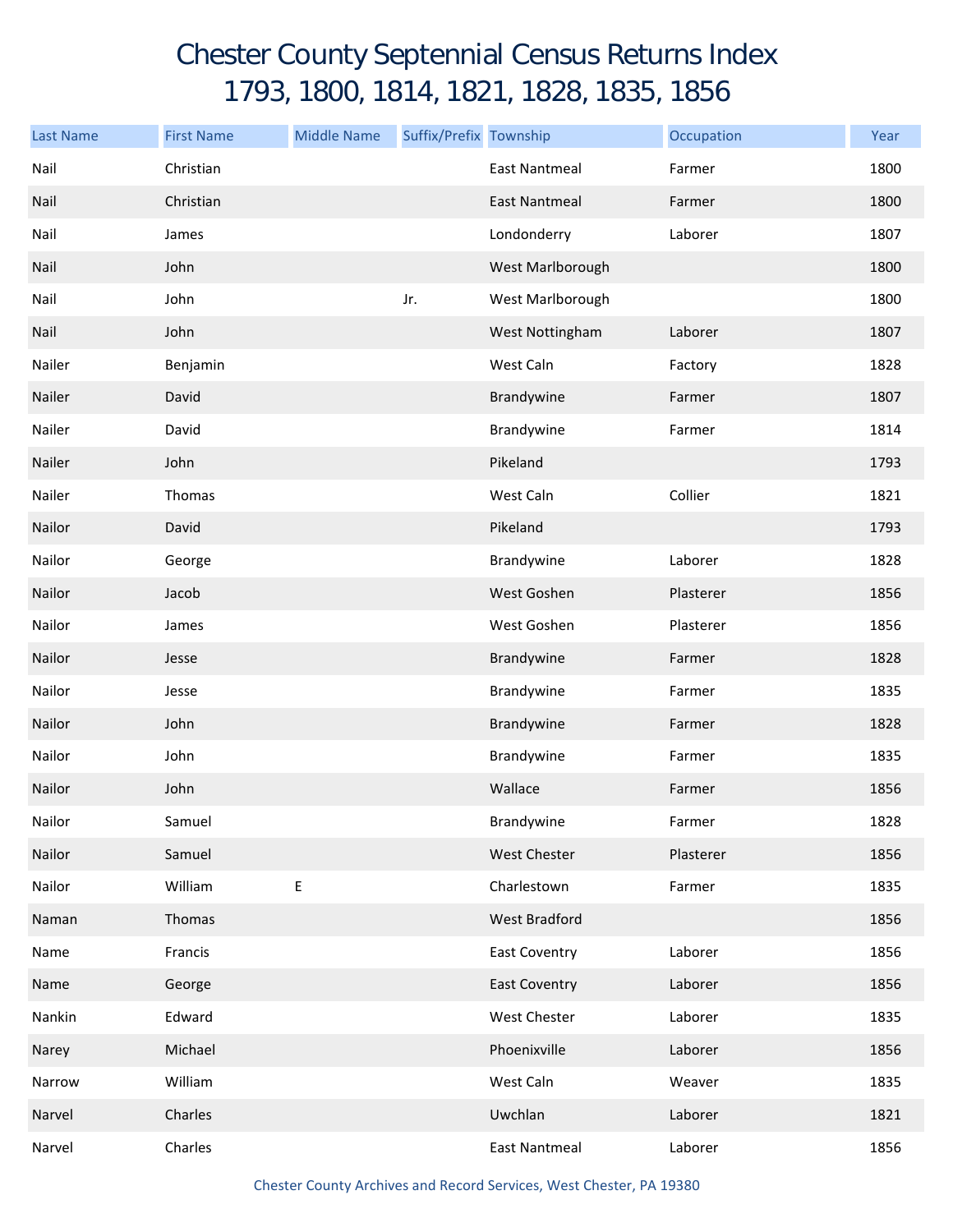| <b>Last Name</b> | <b>First Name</b> | <b>Middle Name</b> | Suffix/Prefix Township |                         | Occupation               | Year |
|------------------|-------------------|--------------------|------------------------|-------------------------|--------------------------|------|
| Narvel           | Christian         |                    |                        | <b>East Nantmeal</b>    | Laborer                  | 1856 |
| Narvel           | James             |                    |                        | Uwchlan                 | Laborer                  | 1821 |
| Narvel           | John              |                    |                        | Uwchlan                 | Laborer                  | 1821 |
| Narvel           | John              |                    |                        | <b>East Nantmeal</b>    | Laborer                  | 1856 |
| Nash             | Hall              |                    |                        | East Fallowfield        | Laborer                  | 1856 |
| Nash             | Sarah             | $\sf A$            |                        | West Chester            | Lady                     | 1856 |
| Natt             | John              |                    |                        | Tredyffrin              | Laborer                  | 1821 |
| Nawgle           | Christian         |                    |                        | Coventry                |                          | 1793 |
| Naylor           | David             |                    |                        | Warwick                 | Farmer                   | 1856 |
| Naylor           | Job               |                    |                        | East Fallowfield        | Plasterer                | 1856 |
| Naylor           | John              |                    |                        | Phoenixville            | Nailer                   | 1856 |
| Naylor           | Levi              |                    |                        | Warwick                 | Farmer                   | 1856 |
| Neal             | Andrew            |                    |                        | West Nottingham         | Wagoner                  | 1807 |
| Neal             | Benjamin          |                    |                        | Hopewell                | Shoemaker, harness maker | 1856 |
| Neal             | David             |                    |                        | Sadsbury                |                          | 1835 |
| Neal             | David             |                    |                        | <b>West Nantmeal</b>    | Farmer                   | 1856 |
| Neal             | James             |                    |                        | <b>West Nantmeal</b>    | Laborer                  | 1814 |
| Neal             | Jesse             |                    |                        | New Garden              |                          | 1793 |
| Neal             | Jesse             |                    |                        | <b>East Fallowfield</b> | Laborer                  | 1821 |
| Neal             | Jesse             |                    |                        | Schuylkill              | Nailer                   | 1835 |
| Neal             | John              |                    |                        | Londonderry             |                          | 1793 |
| Neal             | John              |                    |                        | West Caln               | Farmer                   | 1828 |
| Neal             | John              | R.                 |                        | Honey Brook             | Cordwainer               | 1814 |
| Neal             | John              | R.                 |                        | Honey Brook             | Shoemaker                | 1828 |
| Neal             | Joseph            |                    |                        | Schuylkill              | Laborer                  | 1835 |
| Neal             | Samuel            |                    |                        | London Grove            |                          | 1800 |
| Neal             | Samuel            |                    |                        | London Grove            | Farmer                   | 1807 |
| Neal             | Samuel            |                    |                        | Londonderry             | Farmer                   | 1821 |
| Neal             | Thomas            |                    |                        | Sadsbury                | Shoemaker                | 1856 |
| Neal             | William           |                    |                        | Tredyffrin              |                          | 1800 |
| Neal             | William           |                    |                        | Tredyffrin              | Farmer                   | 1814 |
| Neal             | William           |                    |                        | Honey Brook             | Shoemaker                | 1828 |
| Neal             | William           |                    |                        | New London              | Forgeman                 | 1856 |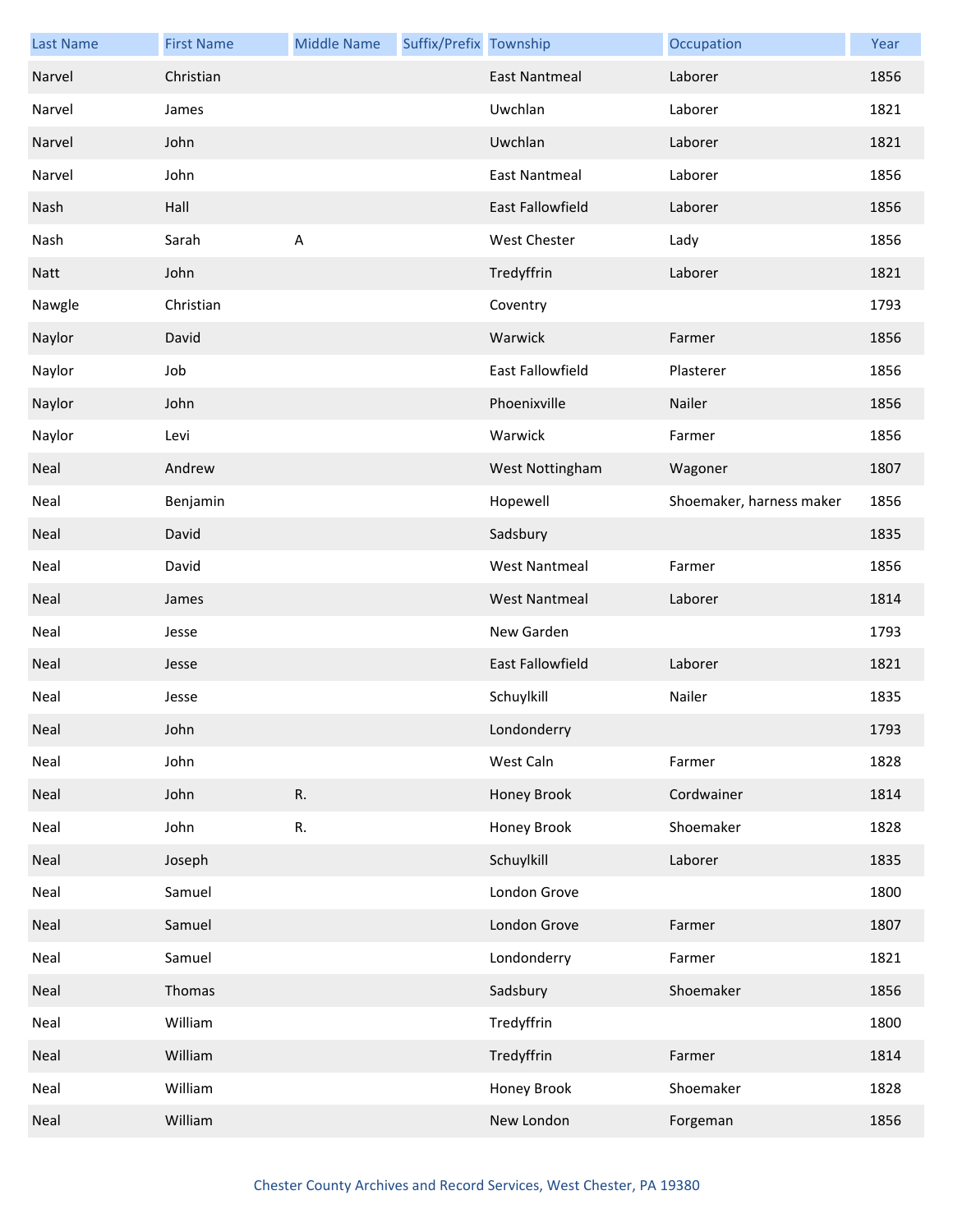| <b>Last Name</b> | <b>First Name</b> | <b>Middle Name</b> | Suffix/Prefix Township |                      | Occupation | Year |
|------------------|-------------------|--------------------|------------------------|----------------------|------------|------|
| Nealds           | Jesse             |                    |                        | West Goshen          | Stonemason | 1828 |
| <b>Neales</b>    | John              | B                  |                        | <b>West Bradford</b> | Laborer    | 1856 |
| Nealing          | George            |                    |                        | Sadsbury             | Carpenter  | 1856 |
| Neall            | Archy             |                    |                        | Phoenixville         | Pudler     | 1856 |
| Neally           | John              |                    |                        | Tredyffrin           | Weaver     | 1835 |
| <b>Neally</b>    | Robert            |                    |                        | Tredyffrin           | Weaver     | 1835 |
| Nealons          | Daniel            |                    |                        | East Nottingham      | Farmer     | 1814 |
| <b>Neals</b>     | Amos              |                    |                        | West Whiteland       | Tailor     | 1800 |
| <b>Neals</b>     | Chaney            |                    |                        | East Goshen          | Painter    | 1856 |
| <b>Neals</b>     | Elizabeth         |                    |                        | <b>West Chester</b>  | Seamstress | 1807 |
| <b>Neals</b>     | John              |                    |                        | New Garden           | Laborer    | 1821 |
| <b>Neals</b>     | John              |                    |                        | Pennsbury            | Laborer    | 1828 |
| <b>Neals</b>     | John              | P                  |                        | East Nottingham      | Smith      | 1856 |
| <b>Neals</b>     | Thomas            |                    |                        | East Bradford        | Weaver     | 1807 |
| Nealy            | James             |                    |                        | Tredyffrin           | Weaver     | 1814 |
| <b>Nealy</b>     | James             |                    |                        | Tredyffrin           | Weaver     | 1821 |
| Nealy            | John              |                    |                        | Tredyffrin           |            | 1800 |
| <b>Nealy</b>     | John              |                    |                        | Tredyffrin           |            | 1814 |
| Nealy            | John              |                    |                        | Tredyffrin           | Weaver     | 1821 |
| <b>Nealy</b>     | Samuel            |                    |                        | <b>East Nantmeal</b> | Hatter     | 1828 |
| Neavan           | Hugh              |                    |                        | East Whiteland       |            | 1800 |
| Neddery          | William           |                    |                        | Londonderry          | Laborer    | 1835 |
| Nedery           | James             |                    |                        | Kennett              |            | 1800 |
| Nedery           | John              |                    |                        | East Bradford        |            | 1793 |
| Nedrey           | Talor             |                    |                        | West Fallowfield     | Laborer    | 1856 |
| Nedry            | Walter            |                    |                        | London Britain       | Yeoman     | 1814 |
| Nedry            | William           |                    |                        | Kennett              | Jobber     | 1814 |
| Needham          | John              |                    |                        | West Marlborough     |            | 1800 |
| Needles          | Edward            | P                  |                        | Willistown           | Farmer     | 1856 |
| Neel             | James             |                    |                        | <b>West Nantmeal</b> |            | 1793 |
| Neel             | James             |                    |                        | <b>West Nantmeal</b> | Laborer    | 1821 |
| Neel             | Thomas            |                    |                        | East Nantmeal        | Laborer    | 1814 |
| Neel             | Thomas            |                    |                        | <b>West Nantmeal</b> | Shoemaker  | 1821 |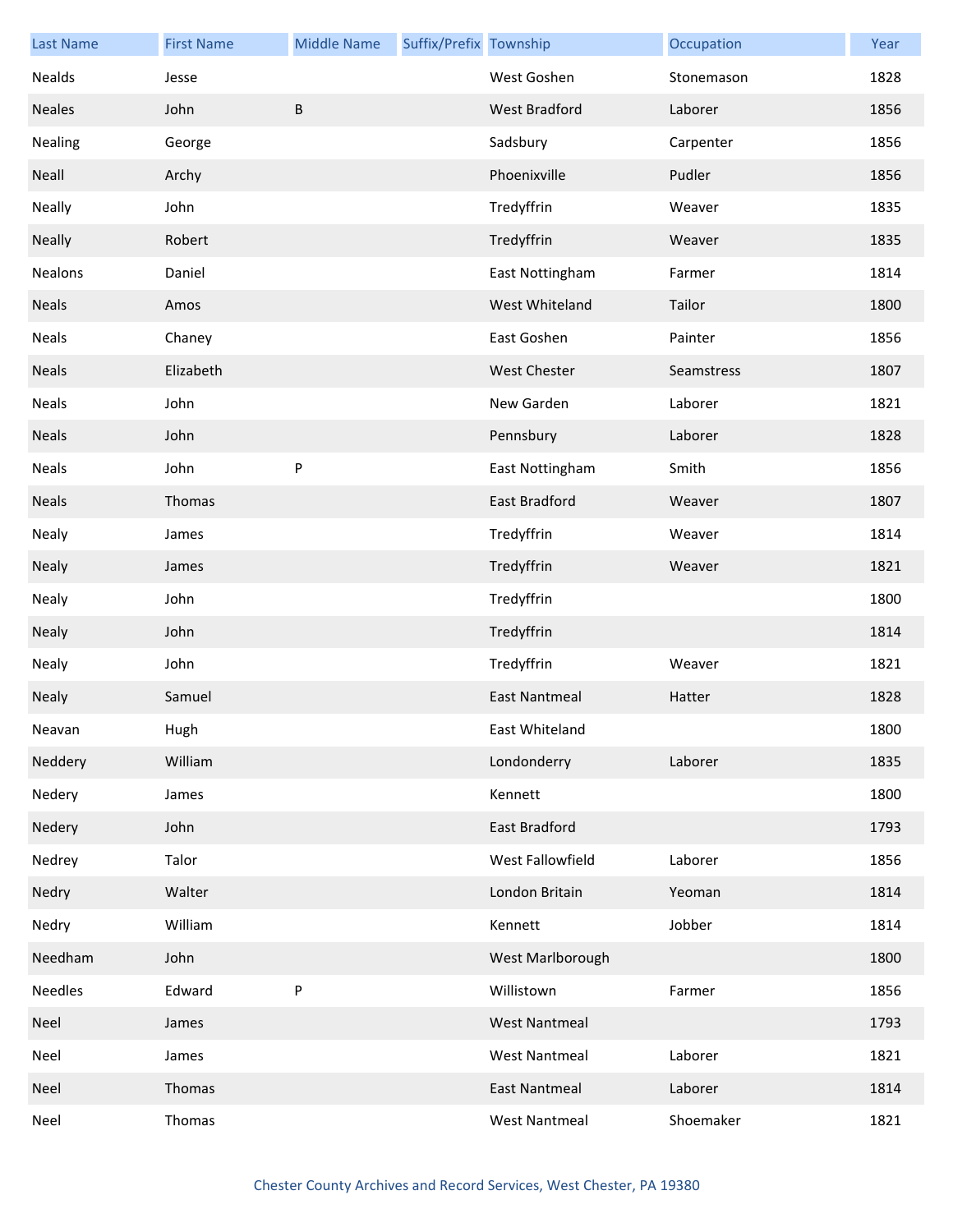| <b>Last Name</b> | <b>First Name</b> | <b>Middle Name</b> | Suffix/Prefix Township |                      | Occupation      | Year |
|------------------|-------------------|--------------------|------------------------|----------------------|-----------------|------|
| Neeley           | James             |                    |                        | West Caln            |                 | 1793 |
| Neeley           | William           |                    |                        | West Caln            |                 | 1793 |
| Neelings         | Daniel            |                    |                        | East Nottingham      | Farmer          | 1821 |
| Neelings         | Daniel            |                    |                        | Lower Oxford         | Farmer          | 1835 |
| Neelings         | James             |                    |                        | East Nottingham      | Farmer          | 1821 |
| <b>Neelings</b>  | James             |                    |                        | Lower Oxford         | Farmer          | 1835 |
| Neelings         | John              |                    |                        | Lower Oxford         | Laborer         | 1835 |
| Neelings         | William           |                    |                        | East Nottingham      | Farmer          | 1821 |
| <b>Neelings</b>  | William           |                    |                        | Lower Oxford         | Farmer          | 1835 |
| Neely            | Alexander         |                    |                        | West Caln            | Farmer          | 1807 |
| <b>Neely</b>     | Alexander         |                    |                        | West Caln            | Laborer         | 1814 |
| Neely            | Alexander         |                    |                        | <b>West Nantmeal</b> | Laborer         | 1821 |
| <b>Neely</b>     | Alexander         |                    |                        | West Caln            | Post Fencer     | 1828 |
| Neely            | Alexander         |                    |                        | Brandywine           | Jobber          | 1835 |
| Neely            | James             |                    |                        | Tredyffrin           |                 | 1793 |
| Neely            | James             |                    |                        | West Caln            | Farmer          | 1807 |
| <b>Neely</b>     | James             |                    |                        | West Caln            | Farmer          | 1814 |
| Neely            | James             |                    |                        | West Caln            | Farmer          | 1821 |
| Neely            | James             |                    |                        | <b>East Nantmeal</b> | Stonemason      | 1856 |
| Neely            | James             |                    |                        | East Whiteland       | Laborer         | 1856 |
| Neely            | Jane              |                    |                        | West Nantmeal        | Farmer          | 1828 |
| Neely            | John              | $\sf E$            |                        | <b>East Nantmeal</b> | House carpenter | 1856 |
| Neely            | Mathew            |                    |                        | Tredyffrin           |                 | 1793 |
| Neely            | Robert            |                    |                        | <b>West Nantmeal</b> | Farmer          | 1835 |
| Neely            | Robert            |                    |                        | Wallace              | Drover          | 1856 |
| Neely            | Samuel            |                    |                        | West Caln            | Laborer         | 1814 |
| Neely            | Samuel            |                    |                        | West Caln            | Farmer          | 1821 |
| Neely            | William           |                    |                        | West Caln            |                 | 1793 |
| Neely            | William           |                    |                        | West Caln            | Farmer          | 1814 |
| Neely            | William           |                    |                        | <b>West Nantmeal</b> | Laborer         | 1828 |
| Neely            | William           |                    |                        | East Nantmeal        | Laborer         | 1835 |
| Neely            | William           |                    |                        | <b>East Nantmeal</b> | Farmer          | 1856 |
| Neely            | Willliam          |                    |                        | West Caln            | Farmer          | 1807 |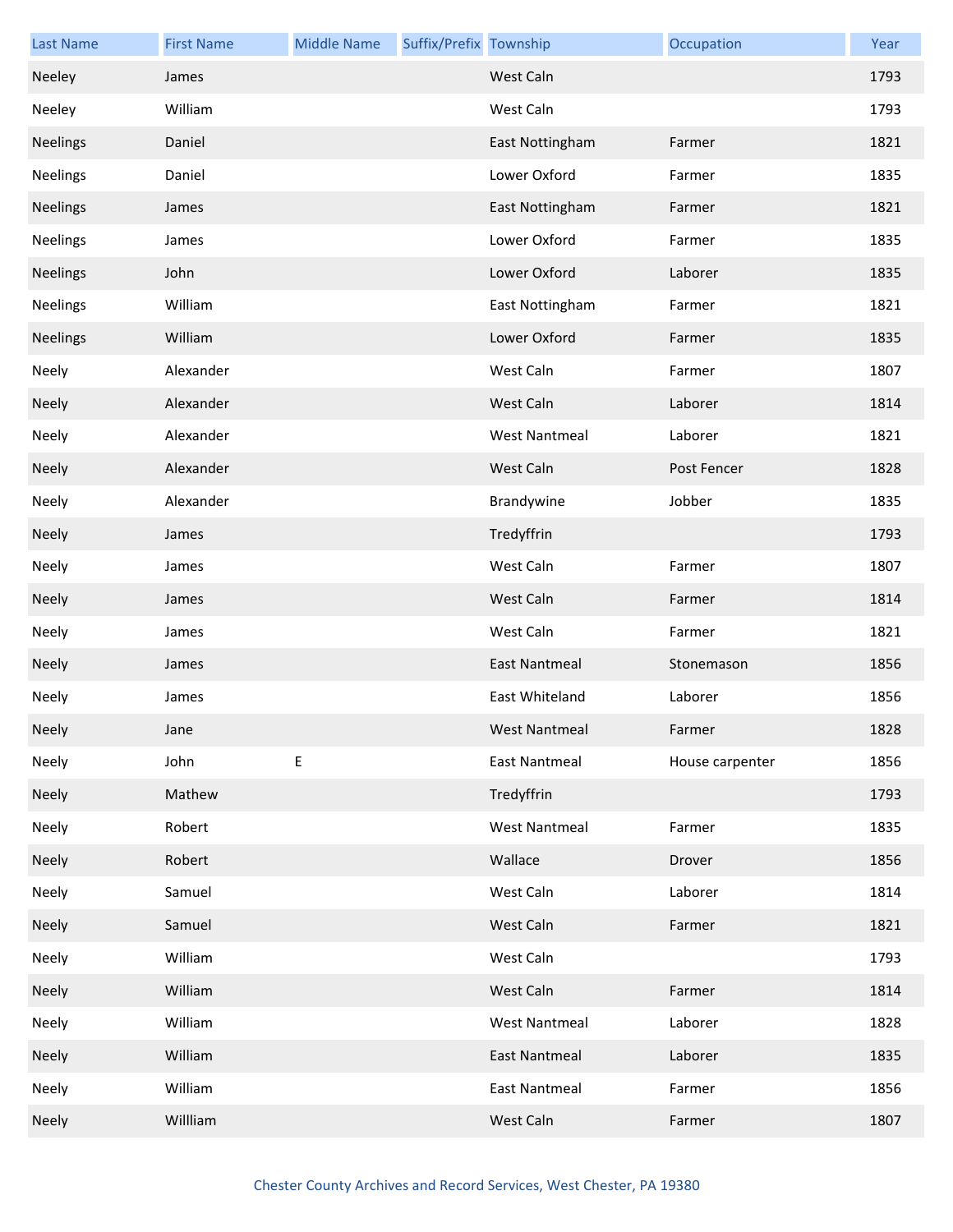| <b>Last Name</b> | <b>First Name</b> | <b>Middle Name</b> | Suffix/Prefix Township |                      | Occupation        | Year |
|------------------|-------------------|--------------------|------------------------|----------------------|-------------------|------|
| Neevan           | Hugh              |                    |                        | East Whiteland       | Laborer           | 1807 |
| <b>Neff</b>      | William           |                    |                        | West Fallowfield     | Clerk             | 1821 |
| Neil             | James             |                    |                        | Lower Oxford         |                   | 1800 |
| Neil             | James             |                    |                        | Lower Oxford         | Farmer            | 1807 |
| Neil             | John              |                    |                        | <b>Upper Oxford</b>  | Farmer            | 1814 |
| Neil             | John              |                    |                        | Lower Oxford         | Weaver            | 1821 |
| Neil             | John              |                    |                        | West Caln            | Farmer            | 1835 |
| Neil             | Thomas            |                    |                        | <b>East Nantmeal</b> |                   | 1800 |
| Neil             | Thomas            |                    |                        | <b>East Nantmeal</b> | Cordwainer        | 1807 |
| Neil             | William           |                    |                        | Tredyffrin           | Tobacconist       | 1807 |
| Neil             | William           |                    |                        | West Caln            | Shoemaker         | 1856 |
| Neilds           | Amos              |                    |                        | <b>West Chester</b>  | Storekeeper       | 1835 |
| Neilds           | John              |                    |                        | Pennsbury            | Farmer            | 1835 |
| Neilds           | ${\sf M}$         | D                  |                        | West Caln            | Farmer            | 1856 |
| Neiler           | David             |                    |                        | Pikeland             |                   | 1800 |
| Neiler           | David             |                    |                        | Brandywine           | Farmer            | 1821 |
| Neiler           | George            |                    |                        | Pikeland             | Farmer            | 1814 |
| Neiler           | George            |                    |                        | Brandywine           | Farmer            | 1821 |
| Neiler           | Jacob             |                    |                        | Pikeland             |                   | 1800 |
| Neiler           | Jacob             |                    |                        | Charlestown          | Farmer            | 1807 |
| Neiler           | Jacob             |                    |                        | Charlestown          | Farmer            | 1814 |
| Neiler           | Jacob             |                    |                        | Charlestown          | Farmer            | 1821 |
| Neiler           | James             | L.                 |                        | Charlestown          | Store & Innkeeper | 1828 |
| Neiler           | John              |                    |                        | Pikeland             |                   | 1800 |
| Neiler           | John              |                    |                        | Pikeland             |                   | 1800 |
| Neiler           | John              |                    |                        | Pikeland             | Farmer            | 1814 |
| Neiler           | John              |                    |                        | Uwchlan              | Farmer            | 1828 |
| Neiler           | John              |                    |                        | Pikeland             | Farmer            | 1835 |
| Neiler           | Mary              |                    |                        | Charlestown          | Farmer            | 1828 |
| Neiler           | Rebecca           |                    |                        | Charlestown          |                   | 1856 |
| Neiler           | Samuel            |                    |                        | Pikeland             |                   | 1800 |
| Neiler           | Samuel            |                    |                        | Pikeland             | Miller            | 1814 |
| Neiler           | Samuel            |                    |                        | Pikeland             | Farmer            | 1828 |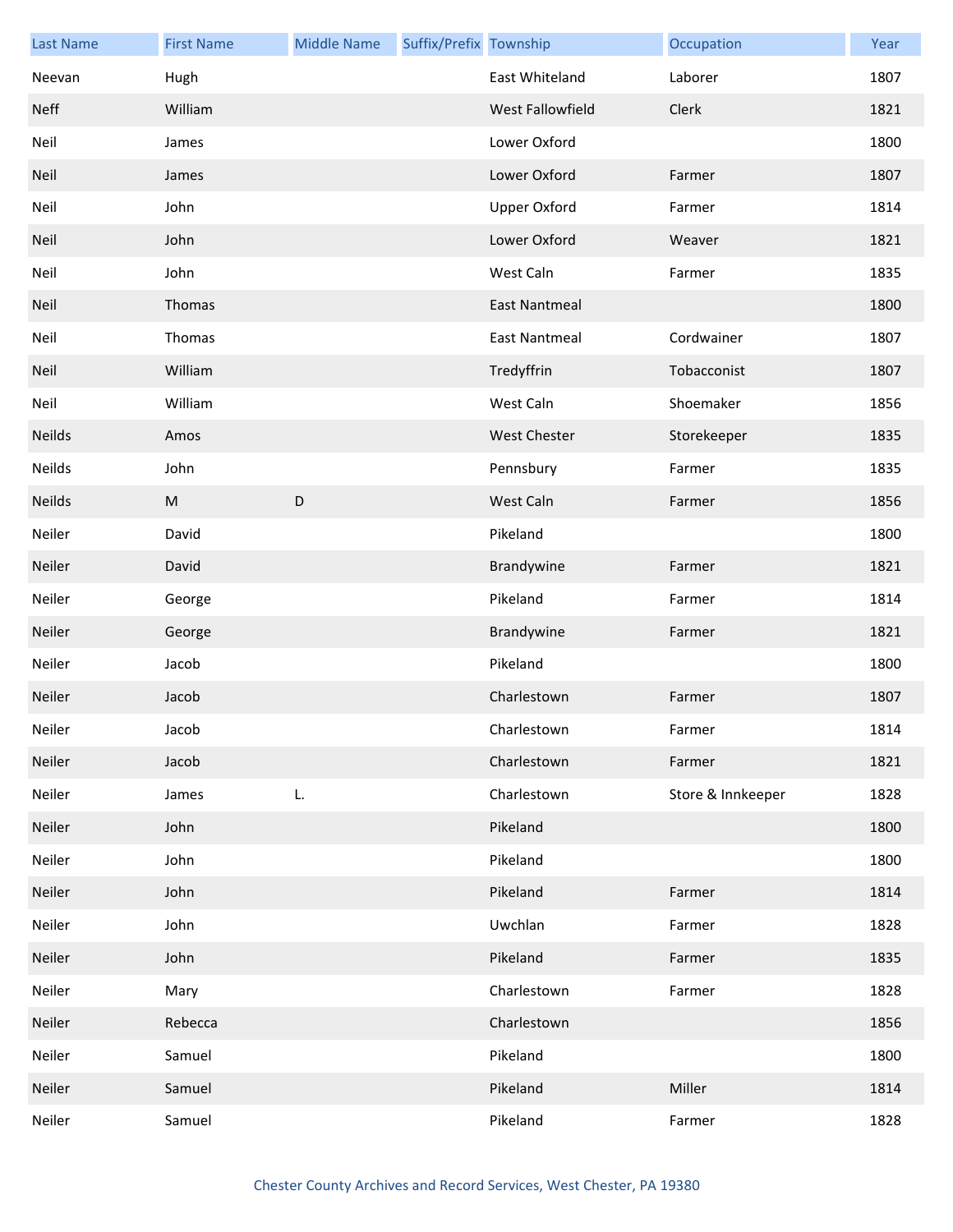| <b>Last Name</b> | <b>First Name</b> | <b>Middle Name</b> | Suffix/Prefix Township |                     | Occupation   | Year |
|------------------|-------------------|--------------------|------------------------|---------------------|--------------|------|
| Neiler           | Samuel            |                    |                        | Pikeland            | Farmer       | 1835 |
| Neiler           | Samuel            | D                  |                        | Charlestown         | Farmer       | 1856 |
| <b>Neiles</b>    | Amos              |                    |                        | West Goshen         | Manufacturer | 1828 |
| <b>Neiles</b>    | Henry             |                    |                        | West Goshen         | Manufacturer | 1828 |
| Neiley           | James             |                    |                        | Tredyffrin          | Weaver       | 1807 |
| Neiley           | John              |                    |                        | Tredyffrin          | Weaver       | 1807 |
| Neiley           | William           |                    |                        | Tredyffrin          | Laborer      | 1807 |
| <b>Neilings</b>  | Daniel            |                    |                        | Lower Oxford        | Farmer       | 1828 |
| <b>Neilings</b>  | James             |                    |                        | Lower Oxford        | Farmer       | 1828 |
| <b>Neilings</b>  | John              |                    |                        | Lower Oxford        | Farmer       | 1828 |
| <b>Neilings</b>  | William           |                    |                        | Lower Oxford        | Farmer       | 1828 |
| <b>Neilis</b>    | James             |                    |                        | Kennett             | Laborer      | 1821 |
| Neill            | James             |                    |                        | Honey Brook         | Laborer      | 1807 |
| Neill            | John              |                    |                        | <b>Upper Oxford</b> | Yeoman       | 1800 |
| Neill            | John              |                    |                        | Honey Brook         | Cordwainer   | 1807 |
| Neill            | John              |                    |                        | <b>Upper Oxford</b> | Farmer       | 1807 |
| Neill            | John              | <b>B.</b>          |                        | <b>Upper Oxford</b> | Farmer       | 1807 |
| Neill            | John              | R.                 |                        | Honey Brook         | Shoemaker    | 1821 |
| Neill            | Joseph            | ${\sf R}$          |                        | Honey Brook         | Shoemaker    | 1835 |
| Neill            | Thomas            |                    |                        | Phoenixville        | Pudler       | 1856 |
| Neill            | William           |                    |                        | Honey Brook         | Shoemaker    | 1835 |
| Neill            | William           |                    |                        | Honey Brook         | Shoemaker    | 1835 |
| Neilley          | James             |                    |                        | Tredyffrin          | Weaver       | 1856 |
| Neilley          | Robert            |                    |                        | Tredyffrin          | Weaver       | 1856 |
| Neilly           | John              |                    |                        | Tredyffrin          | Weaver       | 1828 |
| Neilly           | Robert            |                    |                        | Tredyffrin          | Weaver       | 1828 |
| Neilor           | George            |                    | Esq.                   | Pikeland            |              | 1821 |
| Neilor           | James             |                    |                        | <b>West Chester</b> | Innkeeper    | 1835 |
| Neilor           | John              |                    | Jr.                    | Pikeland            | Miller       | 1807 |
| Neilor           | John              |                    |                        | Pikeland            | Farmer       | 1807 |
| Neilor           | Phinies           | $\mathsf J$        |                        | Charlestown         | Bartender    | 1835 |
| Neilor           | Samuel            |                    |                        | Pikeland            | Farmer       | 1807 |
| Neilor           | Samuel            |                    |                        | Pikeland            |              | 1821 |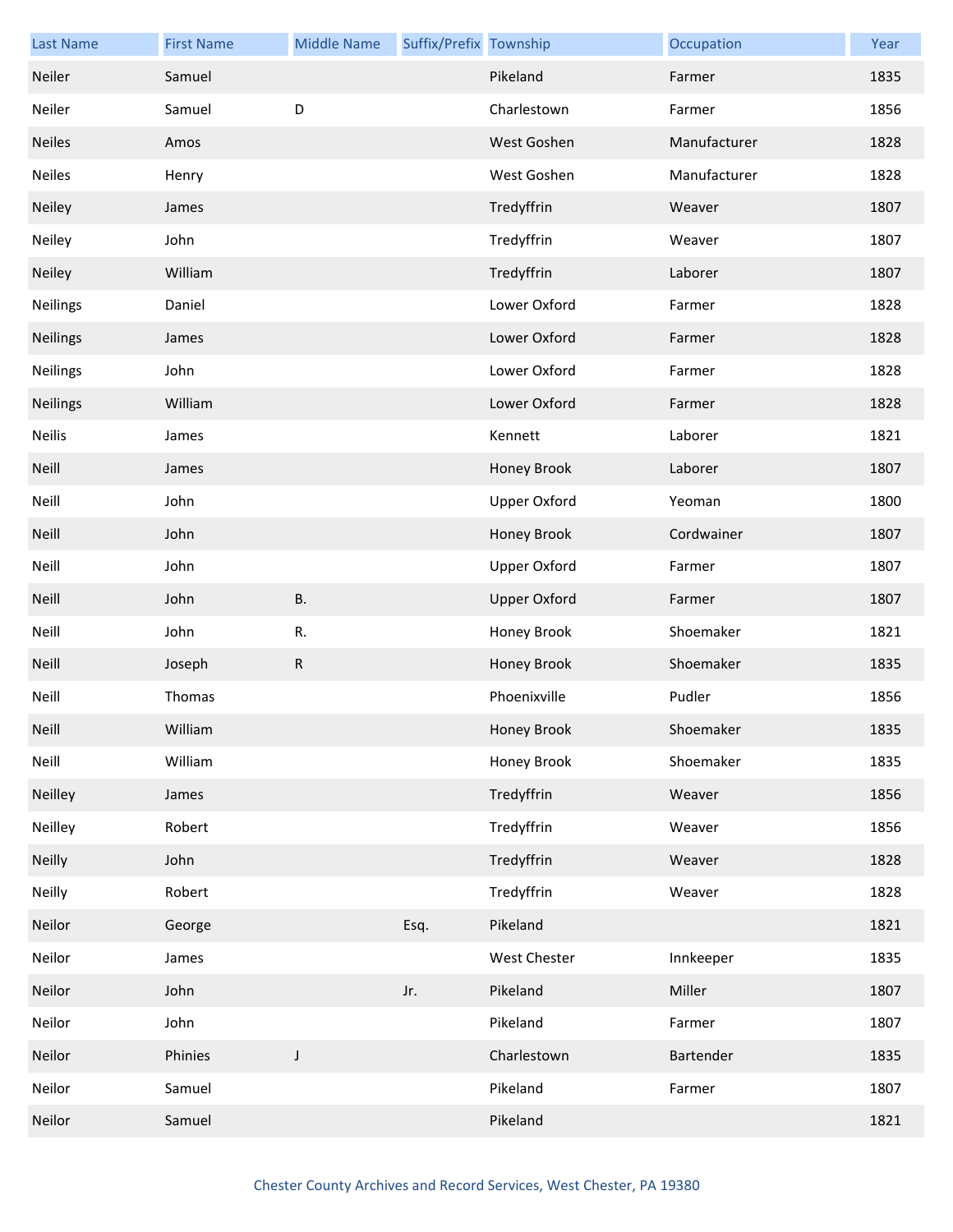| <b>Last Name</b> | <b>First Name</b> | <b>Middle Name</b> | Suffix/Prefix Township |                      | Occupation | Year |
|------------------|-------------------|--------------------|------------------------|----------------------|------------|------|
| Neilson          | John              |                    |                        | Lower Oxford         | Farmer     | 1814 |
| Neiman           | Elias             |                    |                        | <b>West Coventry</b> | Farmer     | 1856 |
| Neiman           | Jacob             |                    |                        | Coventry             | Farmer     | 1821 |
| Neiman           | Jacob             |                    |                        | <b>West Coventry</b> |            | 1856 |
| Neiman           | Osias             |                    |                        | <b>West Coventry</b> | Locktender | 1856 |
| Neiman           | Philip            |                    |                        | Coventry             | Yeoman     | 1807 |
| Neiman           | Philip            |                    |                        | Coventry             | Laborer    | 1821 |
| Neimon           | Jacob             |                    |                        | Coventry             | Farmer     | 1828 |
| Neimon           | Philip            |                    |                        | Coventry             | Farmer     | 1828 |
| Neitman          | Abram             |                    |                        | West Caln            | Laborer    | 1814 |
| Nelems           | Edward            |                    |                        | Honeybrook           | Mason      | 1856 |
| Nelems           | Ellen             |                    |                        | Honeybrook           | Lady       | 1856 |
| Nelems           | Thomas            |                    |                        | Honeybrook           | Carpenter  | 1856 |
| Neley            | Archibald         |                    |                        | Phoenixville         | Laborer    | 1856 |
| Neling           | John              |                    |                        | Lower Oxford         | Farmer     | 1856 |
| <b>Nelis</b>     | Edward            |                    |                        | Kennett              | Weaver     | 1828 |
| <b>Nelis</b>     | Edward            |                    |                        | Pennsbury            | Laborer    | 1835 |
| <b>Nellons</b>   | George            |                    |                        | Phoenixville         | Carpenter  | 1856 |
| Nellons          | Sampson           |                    |                        | Phoenixville         | Baker      | 1856 |
| Nelmes           | James             |                    |                        | East Caln            | Carpenter  | 1856 |
| Nelms            | Thomas            |                    |                        | Honey Brook          | Laborer    | 1828 |
| Nelms            | Thomas            |                    |                        | Honey Brook          | Farmer     | 1835 |
| Nelson           | Alexander         |                    |                        | West Nottingham      | Laborer    | 1856 |
| Nelson           | David             |                    |                        | Tredyffrin           | Seaman     | 1807 |
| Nelson           | George            |                    |                        | West Caln            | Shoemaker  | 1814 |
| Nelson           | George            |                    |                        | West Caln            | Shoemaker  | 1821 |
| Nelson           | Hugh              |                    |                        | Londonderry          | Nailer     | 1814 |
| Nelson           | James             |                    |                        | East Caln            |            | 1793 |
| Nelson           | John              |                    |                        | West Goshen          | Farmer     | 1856 |
| Nelson           | John              |                    |                        | West Marlborough     | Laborer    | 1856 |
| Nelson           | Joseph            |                    |                        | New London           | Farmer     | 1835 |
| Nelson           | Joseph            |                    |                        | New London           | Laborer    | 1856 |
| Nelson           | Lea               |                    |                        | London Grove         | Laborer    | 1828 |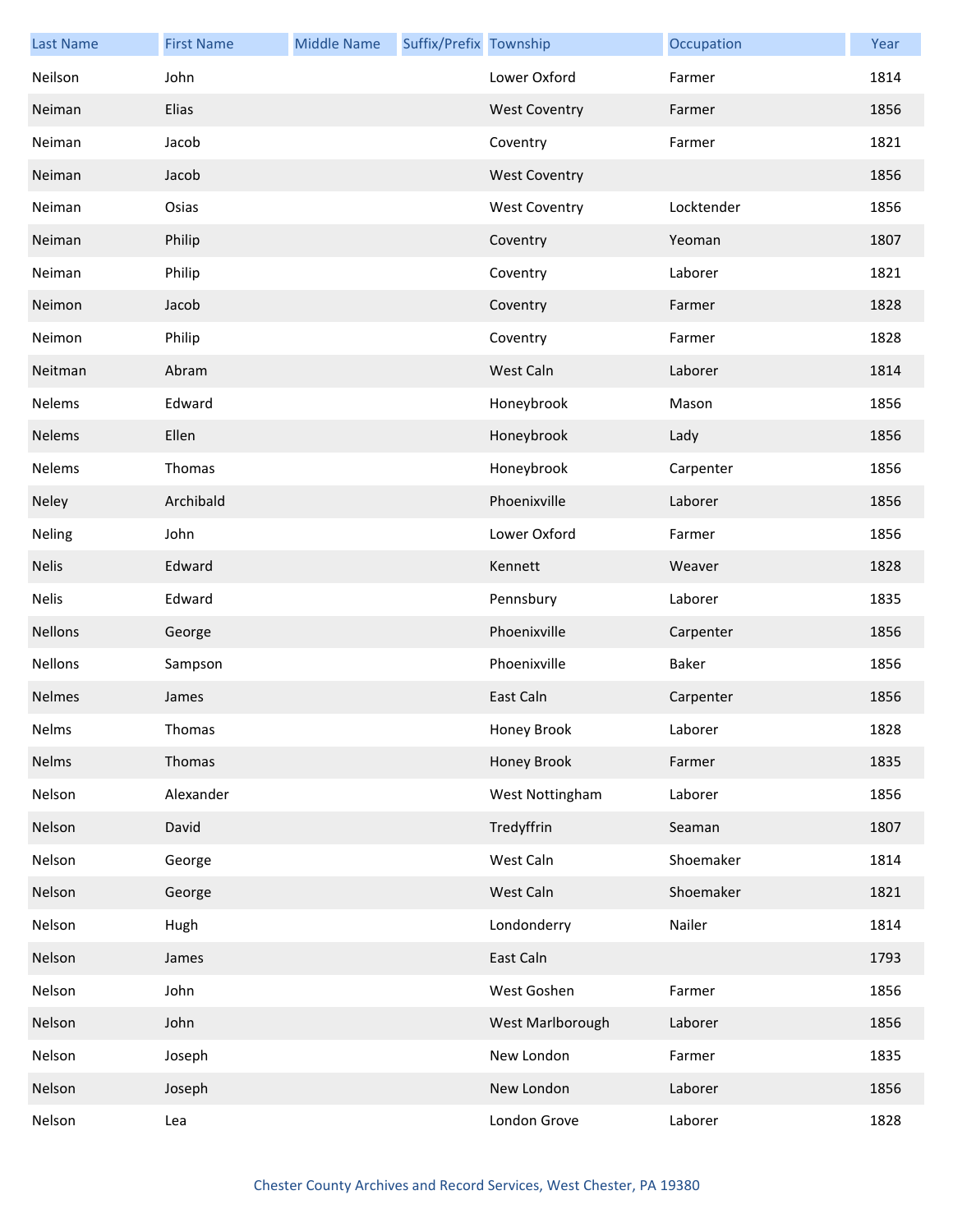| <b>Last Name</b> | <b>First Name</b> | <b>Middle Name</b> | Suffix/Prefix Township |                      | Occupation            | Year |
|------------------|-------------------|--------------------|------------------------|----------------------|-----------------------|------|
| Nelson           | Lea               |                    |                        | New London           | Laborer               | 1835 |
| Nelson           | Margaret          |                    |                        | Charlestown          |                       | 1856 |
| Nelson           | Moses             |                    |                        | New London           | Basketmaker           | 1828 |
| Nelson           | Moses             |                    |                        | New London           | Laborer               | 1835 |
| Nelson           | Moses             |                    |                        | Franklin             | Farmer                | 1856 |
| Nelson           | Peter             |                    |                        | West Fallowfield     | Laborer               | 1821 |
| Nelson           | William           |                    |                        | Goshen               |                       | 1793 |
| Nelson           | William           |                    |                        | New Garden           | Laborer               | 1807 |
| Nelson           | William           |                    |                        | New Garden           | Laborer               | 1814 |
| Nelson           | William           |                    |                        | Willistown           | Cabinetmaker          | 1814 |
| Nelson           | William           |                    |                        | Westtown             | Carpenter             | 1821 |
| Nelson           | William           |                    |                        | East Caln            | Gatekeeper            | 1821 |
| Nelson           | William           |                    |                        | Penn                 | Farmer                | 1821 |
| Nelson           | William           |                    |                        | East Caln            | <b>Toll Collector</b> | 1828 |
| Nelson           | William           |                    |                        | Birmingham           | Carpenter             | 1828 |
| Nelson           | William           |                    |                        | Penn                 | Farmer                | 1828 |
| Nelson           | William           |                    |                        | Penn                 | Farmer                | 1835 |
| Nelson           | William           |                    | Sr.                    | New London           | Laborer               | 1856 |
| Nelson           | William           |                    | Jr.                    | New London           | Laborer               | 1856 |
| Nelson           | William           |                    |                        | Wallace              | Farmer                | 1856 |
| Nelwell          | George            |                    |                        | East Nottingham      | Farmer                | 1856 |
| Nely             | Samuel            |                    |                        | East Whiteland       | Hatter                | 1835 |
| Nervel           | George            |                    |                        | East Nottingham      | Farmer                | 1856 |
| Nesbit           | Alexander         |                    |                        | <b>West Nantmeal</b> |                       | 1793 |
| Nesbit           | Alexander         |                    |                        | <b>West Nantmeal</b> |                       | 1800 |
| Nesbit           | Alexander         |                    |                        | <b>West Nantmeal</b> | Farmer                | 1807 |
| Nesbit           | Alexander         |                    |                        | <b>West Nantmeal</b> | Farmer                | 1814 |
| Nesbit           | Alexander         |                    |                        | <b>West Nantmeal</b> | Farmer                | 1821 |
| Nesbit           | Alexander         |                    |                        | <b>East Nantmeal</b> | Laborer               | 1835 |
| Nesbit           | James             |                    |                        | <b>West Nantmeal</b> |                       | 1793 |
| Nesbit           | James             |                    | Jr.                    | <b>West Nantmeal</b> |                       | 1793 |
| Nesbit           | James             |                    |                        | <b>West Nantmeal</b> |                       | 1800 |
| Nesbit           | James             |                    | Sr.                    | <b>West Nantmeal</b> |                       | 1800 |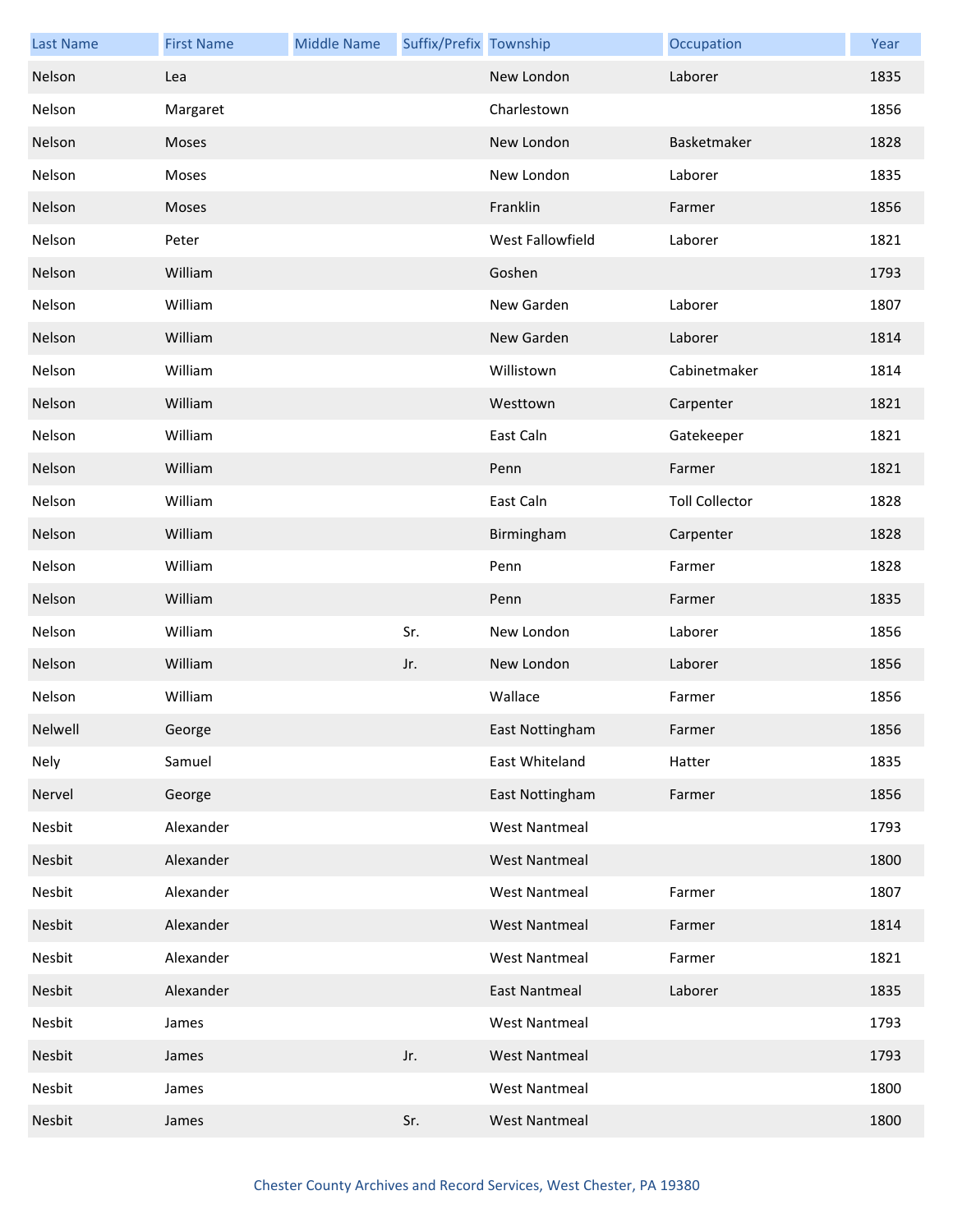| <b>Last Name</b> | <b>First Name</b> | <b>Middle Name</b> | Suffix/Prefix Township |                      | Occupation  | Year |
|------------------|-------------------|--------------------|------------------------|----------------------|-------------|------|
| Nesbit           | James             |                    |                        | <b>West Nantmeal</b> | Farmer      | 1807 |
| Nesbit           | James             |                    | Jr.                    | <b>West Nantmeal</b> | Farmer      | 1807 |
| Nesbit           | James             |                    |                        | <b>West Nantmeal</b> | Farmer      | 1814 |
| Nesbit           | James             |                    |                        | <b>West Nantmeal</b> | Farmer      | 1821 |
| Nesbit           | James             |                    |                        | <b>West Nantmeal</b> | Laborer     | 1835 |
| Nesbit           | Robert            |                    |                        | <b>West Nantmeal</b> |             | 1793 |
| Nesbit           | Thomas            |                    |                        | West Caln            | Laborer     | 1807 |
| Nestee           | John              |                    |                        | Phoenixville         | Heater      | 1856 |
| Nestor           | Patrick           |                    |                        | Phoenixville         | Laborer     | 1856 |
| Netherie         | William           |                    |                        | West Fallowfield     | Laborer     | 1828 |
| Nethery          | Ahial             |                    |                        | Kennett Square       | Wheelwright | 1856 |
| Nethery          | Ahiel             |                    |                        | Kennett              | Wheelwright | 1835 |
| Nethery          | Ellis             |                    |                        | Kennett              |             | 1821 |
| Nethery          | Harrison          |                    |                        | Kennett              | Laborer     | 1835 |
| Nethery          | Harrison          |                    |                        | New Garden           | Laborer     | 1856 |
| Nethery          | Joseph            |                    |                        | Kennett              | Laborer     | 1807 |
| Nethery          | Michel            |                    |                        | West Fallowfield     | Laborer     | 1856 |
| Nethery          | Robert            |                    |                        | East Marlborough     | Jobber      | 1807 |
| Nethery          | Samuel            |                    |                        | East Caln            | Founder     | 1856 |
| Nethery          | Walter            |                    |                        | London Britain       | Farmer      | 1821 |
| Nethery          | Walter            |                    |                        | Kennett              | Farmer      | 1835 |
| Nethery          | Walter            |                    |                        | Kennett              | Laborer     | 1856 |
| Nethery          | William           |                    |                        | East Fallowfield     | Laborer     | 1828 |
| nethery          | William           |                    |                        | West Fallowfield     | Laborer     | 1856 |
| Nethry           | Lea               |                    |                        | Kennett              | Laborer     | 1856 |
| Nethry           | Wilson            |                    |                        | Sadsbury             | Stonemason  | 1856 |
| Nett             | John              |                    |                        | Westtown             | Wheelwright | 1835 |
| Nettles          | John              |                    |                        | Charlestown          | Laborer     | 1807 |
| Nettles          | John              |                    |                        | Charlestown          | Laborer     | 1814 |
| Nettles          | John              |                    |                        | Charlestown          | Laborer     | 1821 |
| <b>Netts</b>     | John              |                    |                        | Phoenixville         | Pudler      | 1856 |
| Neugent          | Richard           |                    |                        | <b>West Chester</b>  | Painter     | 1856 |
| Nevin            | David             | Β                  |                        | London Britain       | Farmer      | 1856 |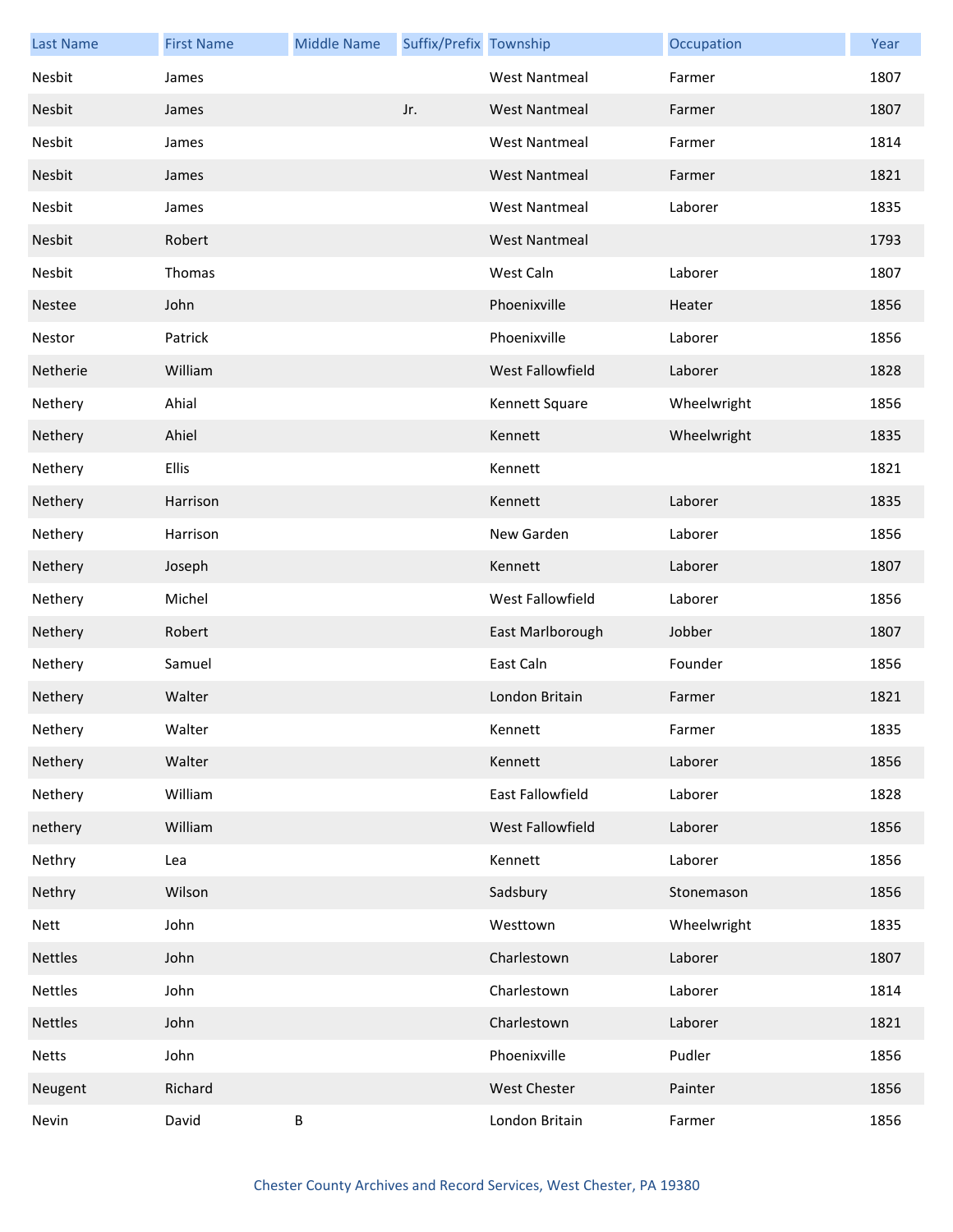| <b>Last Name</b> | <b>First Name</b> | <b>Middle Name</b>        | Suffix/Prefix Township |                      | Occupation | Year |
|------------------|-------------------|---------------------------|------------------------|----------------------|------------|------|
| Nevin            | John              |                           |                        | London Britain       | Farmer     | 1856 |
| Nevin            | Thomas            | $\boldsymbol{\mathsf{H}}$ |                        | London Britain       | Laborer    | 1856 |
| Newall           | Charles           |                           |                        | <b>East Nantmeal</b> | Laborer    | 1835 |
| Newberry         | Alexander         |                           |                        | Brandywine           | Cooper     | 1807 |
| Newberry         | Enos              |                           |                        | Pennsbury            | Laborer    | 1828 |
| Newberry         | Henry             |                           |                        | Westtown             | Weaver     | 1807 |
| Newborough       | Enos              |                           |                        | Pennsbury            |            | 1800 |
| Newborough       | Enos              |                           |                        | Pennsbury            | Laborer    | 1807 |
| Newborough       | Enos              |                           |                        | Kennett              | Laborer    | 1821 |
| Newborough       | Jehu              |                           |                        | Pennsbury            |            | 1800 |
| Newbrough        | Enos              |                           |                        | Pennsbury            | Laborer    | 1835 |
| Newbrough        | James             |                           |                        | Pennsbury            | Laborer    | 1835 |
| Newbrough        | James             |                           |                        | Birmingham           | Blacksmith | 1856 |
| Newburgh         | Enos              |                           |                        | Pennsbury            | Laborer    | 1814 |
| Newburn          | John              |                           |                        | London Grove         | Coachmaker | 1856 |
| Newbury          | Henry             |                           |                        | <b>West Bradford</b> | Weaver     | 1814 |
| Newcomb          | William           |                           |                        | Birmingham           | Laborer    | 1821 |
| Newcomber        | John              |                           |                        | Pikeland             | Laborer    | 1835 |
| Newcomer         | (Widow)           |                           | Widow                  | Vincent              |            | 1828 |
| Newcomer         | Abraham           |                           |                        | Pikeland             | Laborer    | 1828 |
| Newcomer         | Abraham           |                           |                        | West Vincent         | Laborer    | 1835 |
| Newcomer         | David             |                           |                        | Vincent              | Laborer    | 1828 |
| Newcomer         | Jacob             |                           |                        | Pikeland             | Farmer     | 1807 |
| Newcomer         | Jacob             |                           |                        | Pikeland             | Farmer     | 1814 |
| Newcomer         | Jacob             |                           |                        | Pikeland             | Cordwainer | 1821 |
| Newcomer         | Jacob             |                           |                        | Pikeland             |            | 1821 |
| Newcomer         | John              |                           |                        | Pikeland             | Laborer    | 1828 |
| Newcomer         | Joseph            |                           |                        | <b>West Vincent</b>  | Huckster   | 1856 |
| Newcommer        | John              |                           |                        | East Caln            | Carpenter  | 1856 |
| Newel            | David             |                           |                        | East Caln            | Laborer    | 1800 |
| Newel            | Matthew           |                           |                        | Lower Oxford         | Weaver     | 1814 |
| Newell           | George            |                           |                        | East Nottingham      | Laborer    | 1835 |
| <b>Newels</b>    | George            |                           |                        | Kennett              | Laborer    | 1828 |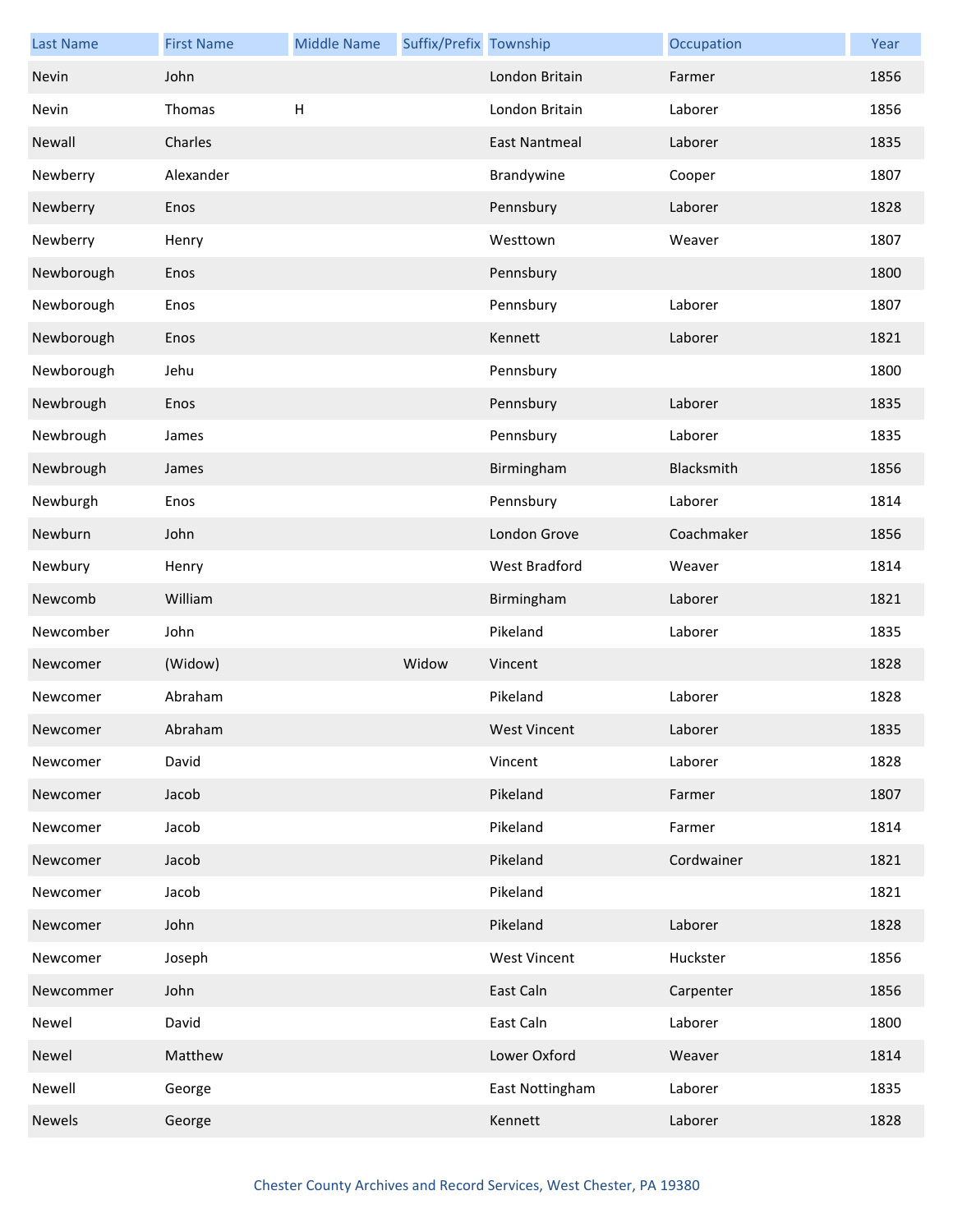| <b>Last Name</b> | <b>First Name</b> | <b>Middle Name</b> | Suffix/Prefix Township |                         | Occupation    | Year |
|------------------|-------------------|--------------------|------------------------|-------------------------|---------------|------|
| Newels           | James             |                    |                        | Kennett                 | Laborer       | 1828 |
| Newfer           | Amos              |                    |                        | Westtown                |               | 1793 |
| Newfer           | Amos              |                    |                        | <b>East Nantmeal</b>    | Laborer       | 1807 |
| Newfer           | Amos              |                    |                        | East Nantmeal           | Laborer       | 1814 |
| Newles           | William           |                    |                        | Charlestown             | Laborer       | 1807 |
| Newlin           | Annesly           |                    |                        | <b>East Fallowfield</b> | Farmer        | 1835 |
| Newlin           | Benjamin          |                    |                        | East Bradford           | Farmer        | 1835 |
| Newlin           | Benjamin          |                    |                        | <b>West Chester</b>     | Gentleman     | 1856 |
| Newlin           | George            |                    |                        | Highland                | Farmer        | 1856 |
| Newlin           | Henry             |                    |                        | <b>East Fallowfield</b> | Farmer        | 1835 |
| Newlin           | Henry             |                    |                        | Highland                | Farmer        | 1856 |
| Newlin           | James             |                    |                        | West Fallowfield        | Millwright    | 1821 |
| Newlin           | James             |                    |                        | West Fallowfield        | Millwright    | 1828 |
| Newlin           | James             |                    |                        | East Fallowfield        | Millwright    | 1835 |
| Newlin           | James             |                    |                        | East Fallowfield        | Farmer        | 1856 |
| Newlin           | James             |                    | Jr.                    | East Fallowfield        | Miller        | 1856 |
| Newlin           | John              |                    |                        | West Whiteland          |               | 1793 |
| Newlin           | John              |                    |                        | West Whiteland          | Farmer        | 1800 |
| Newlin           | John              |                    |                        | West Whiteland          | Farmer        | 1807 |
| Newlin           | John              |                    |                        | Tredyffrin              | Carpenter     | 1828 |
| Newlin           | John              |                    |                        | West Chester            | Conveyancer   | 1828 |
| Newlin           | John              |                    |                        | <b>West Chester</b>     | Scrivener     | 1835 |
| Newlin           | John              |                    |                        | West Chester            | Gentleman     | 1856 |
| Newlin           | John              |                    |                        | <b>East Fallowfield</b> | Farmer        | 1856 |
| Newlin           | John              | W                  |                        | West Chester            | Private liver | 1856 |
| Newlin           | Jonathan          |                    |                        | Sadsbury                | Bartender     | 1821 |
| Newlin           | Joseph            |                    |                        | East Marlborough        | Carpenter     | 1807 |
| Newlin           | Joseph            |                    |                        | New Garden              | Carpenter     | 1814 |
| Newlin           | Joseph            |                    |                        | New Garden              | Carpenter     | 1821 |
| Newlin           | Joseph            |                    |                        | New Garden              | Farmer        | 1828 |
| Newlin           | Joseph            |                    |                        | New Garden              | Farmer        | 1835 |
| Newlin           | Joseph            |                    |                        | Londonderry             |               | 1856 |
| Newlin           | Mary              |                    |                        | West Chester            |               | 1814 |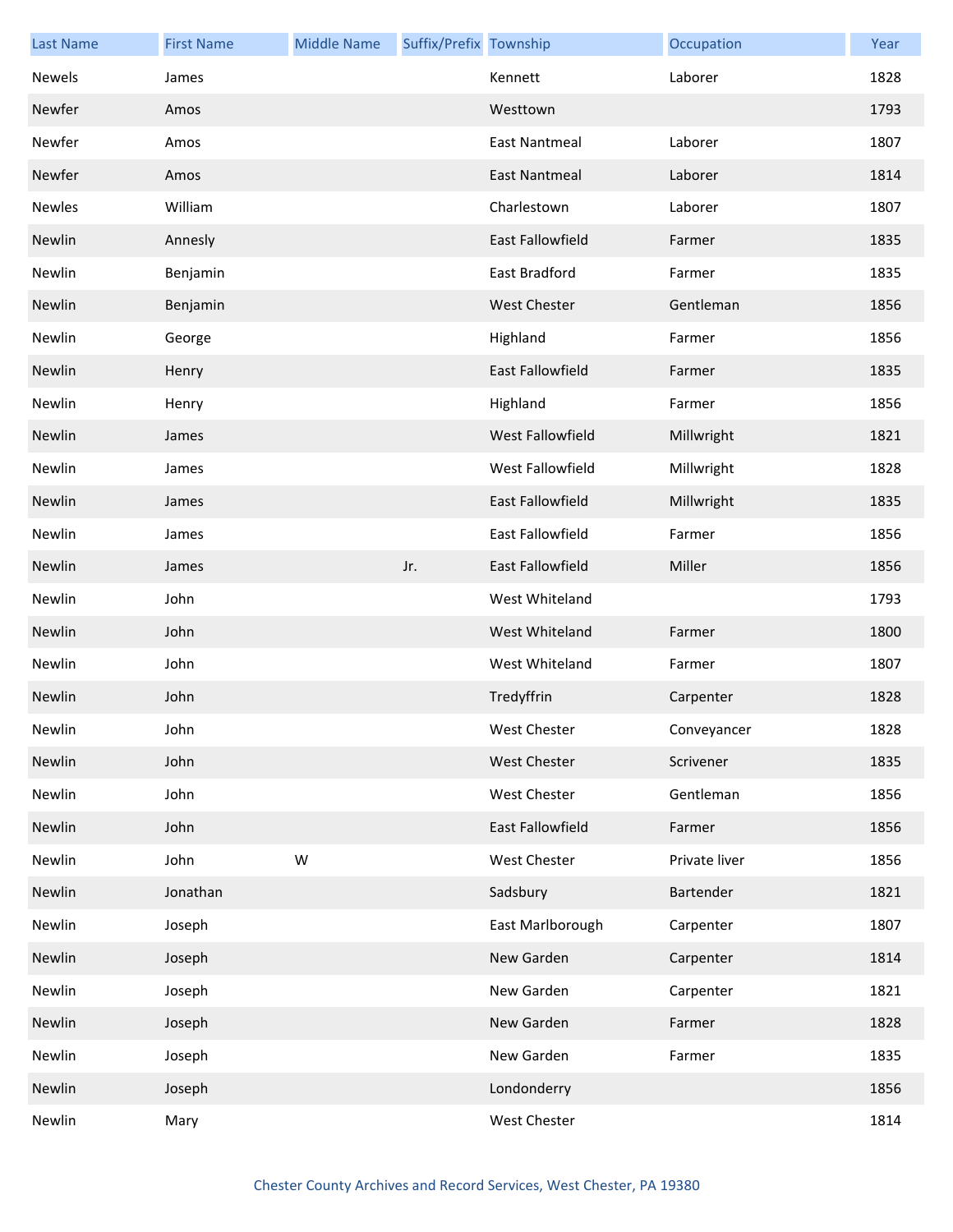| <b>Last Name</b> | <b>First Name</b> | <b>Middle Name</b> | Suffix/Prefix Township |                         | Occupation         | Year |
|------------------|-------------------|--------------------|------------------------|-------------------------|--------------------|------|
| Newlin           | Mary              |                    |                        | <b>West Chester</b>     | Seamstress         | 1821 |
| Newlin           | Mary              |                    |                        | <b>West Chester</b>     | Seamstress         | 1828 |
| Newlin           | Nathaniel         |                    |                        | Sadsbury                | Innkeeper & Farmer | 1821 |
| Newlin           | Nicholas          |                    |                        | Pennsbury               | Gentleman          | 1856 |
| Newlin           | Samuel            |                    |                        | New London              | Carpenter          | 1814 |
| Newlin           | Samuel            |                    |                        | Tredyffrin              |                    | 1814 |
| Newlin           | Samuel            |                    |                        | New London              | Farmer             | 1821 |
| Newlin           | Samuel            |                    |                        | New London              | Carpenter          | 1828 |
| Newlin           | Samuel            |                    |                        | <b>West Chester</b>     | Farmer             | 1828 |
| Newlin           | Samuel            |                    |                        | New London              | Carpenter          | 1835 |
| Newlin           | Samuel            |                    |                        | Franklin                | Farmer             | 1856 |
| Newlin           | Samuel            | W                  |                        | West Chester            | Farmer             | 1835 |
| Newlin           | Timothy           |                    |                        | New Garden              | Laborer            | 1856 |
| Newlin           | William           |                    |                        | West Whiteland          | Mason              | 1800 |
| Newlin           | William           |                    |                        | <b>West Chester</b>     | Farmer             | 1807 |
| Newlin           | William           |                    |                        | West Chester            | Farmer             | 1814 |
| Newlin           | William           |                    | Esq.                   | <b>West Chester</b>     |                    | 1821 |
| Newlin           | William           |                    |                        | West Chester            | Farmer             | 1828 |
| Newlin           | William           |                    |                        | <b>East Fallowfield</b> | Millwright         | 1835 |
| Newlin           | William           |                    |                        | West Fallowfield        | Millwright         | 1835 |
| Newlin           | William           |                    |                        | West Fallowfield        | Millwright         | 1835 |
| Newlin           | William           |                    |                        | West Chester            | Esquire            | 1835 |
| Newlin           | Wilson            |                    |                        | East Fallowfield        | Carpenter          | 1835 |
| Newnam           | John              |                    |                        | West Bradford           | Laborer            | 1814 |
| Newpher          | Benjamin          |                    |                        | East Caln               | Laborer            | 1814 |
| Newpold          | Frederick         |                    |                        | East Whiteland          | Laborer            | 1835 |
| Newton           | William           |                    |                        | West Chester            | Minister           | 1856 |
| Ney              | John              |                    |                        | Honeybrook              | Tinker             | 1856 |
| Niccle           | Henry             |                    |                        | Uwchlan                 | Laborer            | 1821 |
| Nice             | Jacob             |                    |                        | Pikeland                |                    | 1800 |
| Nice             | Jacob             |                    |                        | Pikeland                | Miller             | 1807 |
| Nice             | Jacob             |                    |                        | Pikeland                | Miller             | 1814 |
| Nice             | Jacob             |                    |                        | Charlestown             | Farmer             | 1821 |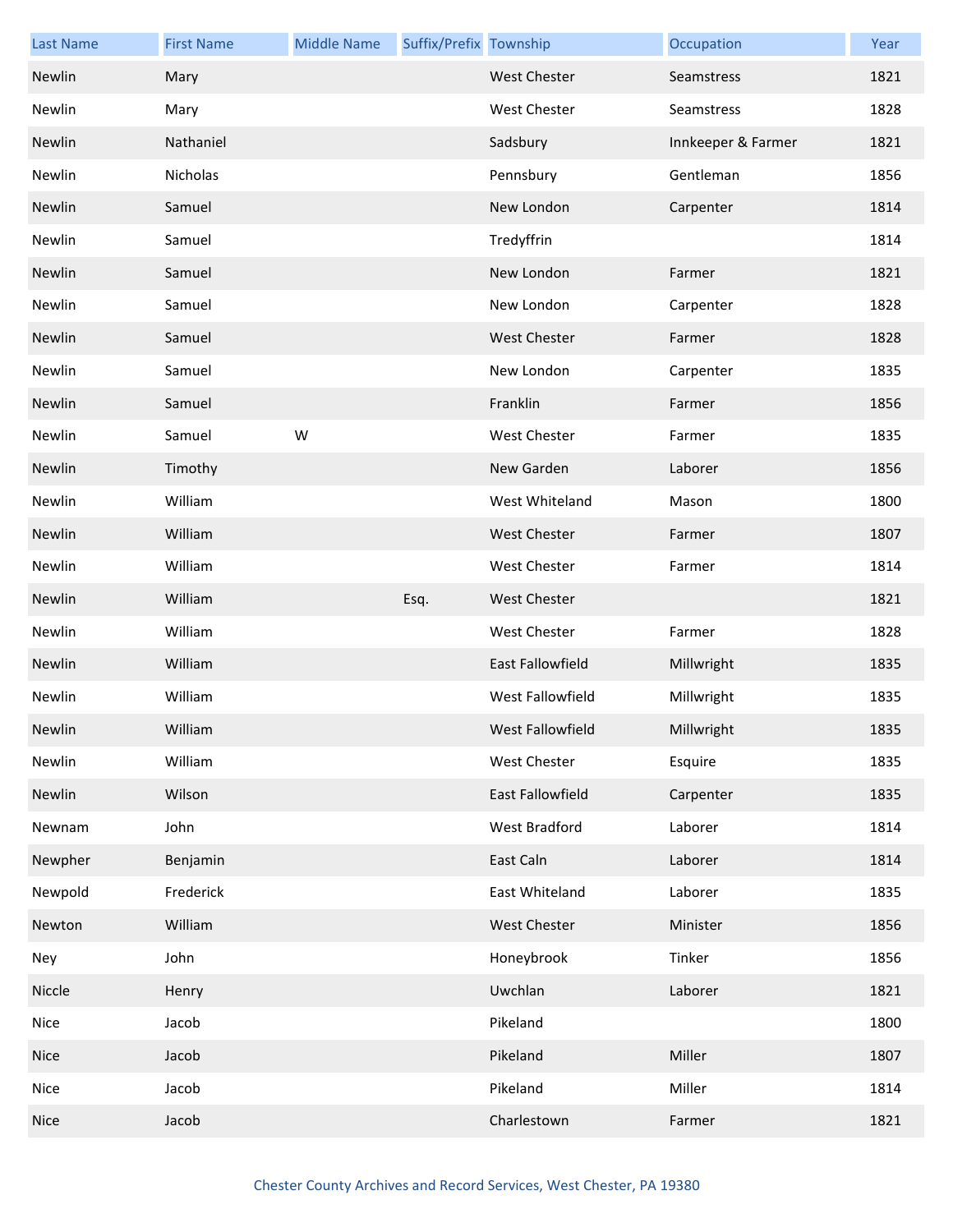| <b>Last Name</b> | <b>First Name</b> | <b>Middle Name</b> | Suffix/Prefix Township |                     | Occupation  | Year |
|------------------|-------------------|--------------------|------------------------|---------------------|-------------|------|
| Nice             | Jacob             |                    |                        | Charlestown         | Farmer      | 1828 |
| <b>Nice</b>      | Jacob             |                    |                        | Charlestown         | Gentleman   | 1835 |
| Nice             | John              |                    |                        | East Nantmeal       |             | 1793 |
| <b>Nice</b>      | John              |                    |                        | West Caln           | Tanner      | 1814 |
| Nice             | John              |                    |                        | West Caln           | Distiller   | 1821 |
| <b>Nice</b>      | Peter             |                    |                        | East Whiteland      | Laborer     | 1835 |
| Nichelson        | Thomas            |                    |                        | Goshen              | Weaver      | 1814 |
| Nichelson        | Thomas            |                    |                        | Willistown          | Weaver      | 1828 |
| Nicholas         | Amos              |                    |                        | London Grove        | Farmer      | 1814 |
| Nicholas         | Elizabeth         |                    |                        | Pocopson            | Spinster    | 1856 |
| Nicholas         | George            |                    |                        | Charlestown         | Laborer     | 1807 |
| Nicholas         | George            |                    |                        | Charlestown         | Nailer      | 1821 |
| Nicholas         | Jacob             |                    |                        | <b>West Vincent</b> | Shoemaker   | 1835 |
| Nicholas         | James             |                    |                        | Charlestown         | Laborer     | 1814 |
| Nicholas         | John              |                    |                        | Charlestown         | Miller      | 1814 |
| Nicholas         | Jonathan          |                    |                        | West Marlborough    | Cooper      | 1821 |
| Nicholas         | Jonathan          |                    |                        | East Marlborough    | Blacksmith  | 1835 |
| Nicholas         | Levi              |                    |                        | East Marlborough    | Farmer      | 1835 |
| Nicholas         | Lewis             |                    |                        | East Marlborough    | Carpenter   | 1835 |
| Nicholas         | Samuel            |                    |                        | Brandywine          | Laborer     | 1814 |
| Nicholas         | Washington        |                    |                        | East Fallowfield    | Innkeeper   | 1856 |
| Nicholas         | William           |                    |                        | London Grove        | Cooper      | 1814 |
| Nicholas         | William           |                    |                        | East Marlborough    | Carpenter   | 1835 |
| Nicholds         | Levi              |                    |                        | East Marlborough    | Farmer      | 1821 |
| Nicholds         | Silas             |                    |                        | East Marlborough    | Farmer      | 1821 |
| Nicholds         | William           |                    |                        | East Marlborough    | Carpenter   | 1821 |
| Nichols          | A                 | ${\sf M}$          |                        | Birmingham          | Blacksmith  | 1856 |
| Nichols          | Amos              |                    |                        | Newlin              |             | 1793 |
| Nichols          | Amos              |                    |                        | London Grove        | Storekeeper | 1807 |
| Nichols          | Amos              |                    |                        | London Grove        | Farmer      | 1821 |
| Nichols          | Amos              |                    |                        | Newlin              | Farmer      | 1821 |
| Nichols          | Amos              |                    | Jr.                    | Newlin              | Laborer     | 1821 |
| Nichols          | Amos              |                    |                        | London Grove        | Farmer      | 1835 |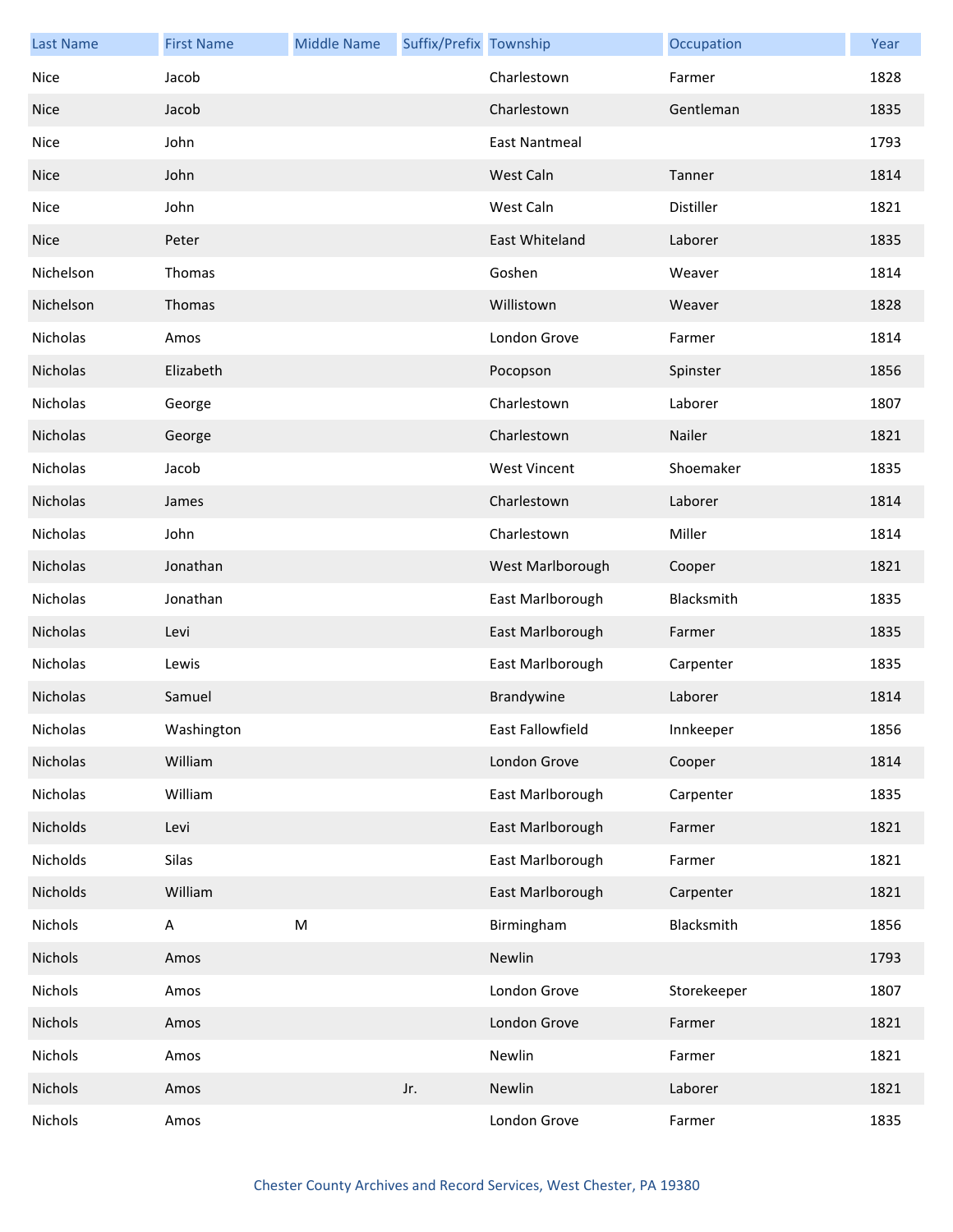| <b>Last Name</b> | <b>First Name</b> | <b>Middle Name</b> | Suffix/Prefix Township |                     | Occupation  | Year |
|------------------|-------------------|--------------------|------------------------|---------------------|-------------|------|
| Nichols          | Byron             | ${\sf M}$          |                        | Londonderry         | Farmer      | 1856 |
| Nichols          | Edmund            |                    |                        | Newlin              | Farmer      | 1821 |
| Nichols          | Edmund            |                    |                        | Newlin              | Farmer      | 1835 |
| Nichols          | <b>Ellis</b>      | M                  |                        | Pennsbury           | Farmer      | 1856 |
| Nichols          | Franklin          |                    |                        | West Marlborough    | Laborer     | 1856 |
| Nichols          | George            | $\mathsf C$        |                        | Schuylkill          | Nailer      | 1835 |
| Nichols          | George            | C.                 |                        | Schuylkill          | Nailer      | 1828 |
| Nichols          | Hosea             |                    |                        | Schuylkill          | Roller (M)  | 1828 |
| Nichols          | Huson             |                    |                        | London Grove        | Wheelwright | 1835 |
| Nichols          | Huston            |                    |                        | West Fallowfield    | Cartwright  | 1828 |
| Nichols          | Jacob             |                    |                        | <b>West Vincent</b> | Laborer     | 1856 |
| Nichols          | James             |                    |                        | Newlin              |             | 1793 |
| Nichols          | James             |                    |                        | Coventry            |             | 1793 |
| Nichols          | James             |                    |                        | East Marlborough    | Jobber      | 1807 |
| Nichols          | John              | $\sf P$            |                        | West Brandywine     | Farmer      | 1856 |
| Nichols          | Jonathan          |                    |                        | East Marlborough    | Cooper      | 1814 |
| Nichols          | Jonathan          |                    |                        | West Marlborough    | Cooper      | 1835 |
| Nichols          | Jonathan          |                    |                        | Valley              | Blacksmith  | 1856 |
| Nichols          | Lee               |                    |                        | London Grove        | Farmer      | 1835 |
| Nichols          | Levi              |                    |                        | East Marlborough    | Mason       | 1814 |
| Nichols          | Levi              |                    |                        | East Marlborough    | Farmer      | 1856 |
| Nichols          | Levis             |                    |                        | East Marlborough    | Joiner      | 1856 |
| Nichols          | Maral             |                    |                        | East Marlborough    |             | 1856 |
| Nichols          | Milton            |                    |                        | London Grove        | Farmer      | 1835 |
| Nichols          | Milton            |                    |                        | East Marlborough    | Trader      | 1856 |
| Nichols          | Nelson            |                    |                        | New London          | Farmer      | 1835 |
| Nichols          | Newton            |                    |                        | London Grove        | Farmer      | 1821 |
| Nichols          | Newton            |                    |                        | West Marlborough    | Farmer      | 1828 |
| Nichols          | Newton            |                    |                        | Londonderry         | Farmer      | 1835 |
| Nichols          | Newton            | J                  |                        | Londonderry         | Farmer      | 1856 |
| Nichols          | Peter             |                    |                        | Goshen              | Laborer     | 1814 |
| Nichols          | Richard           |                    |                        | Sadsbury            | Farmer      | 1828 |
| Nichols          | Samuel            |                    |                        | Brandywine          | Farmer      | 1821 |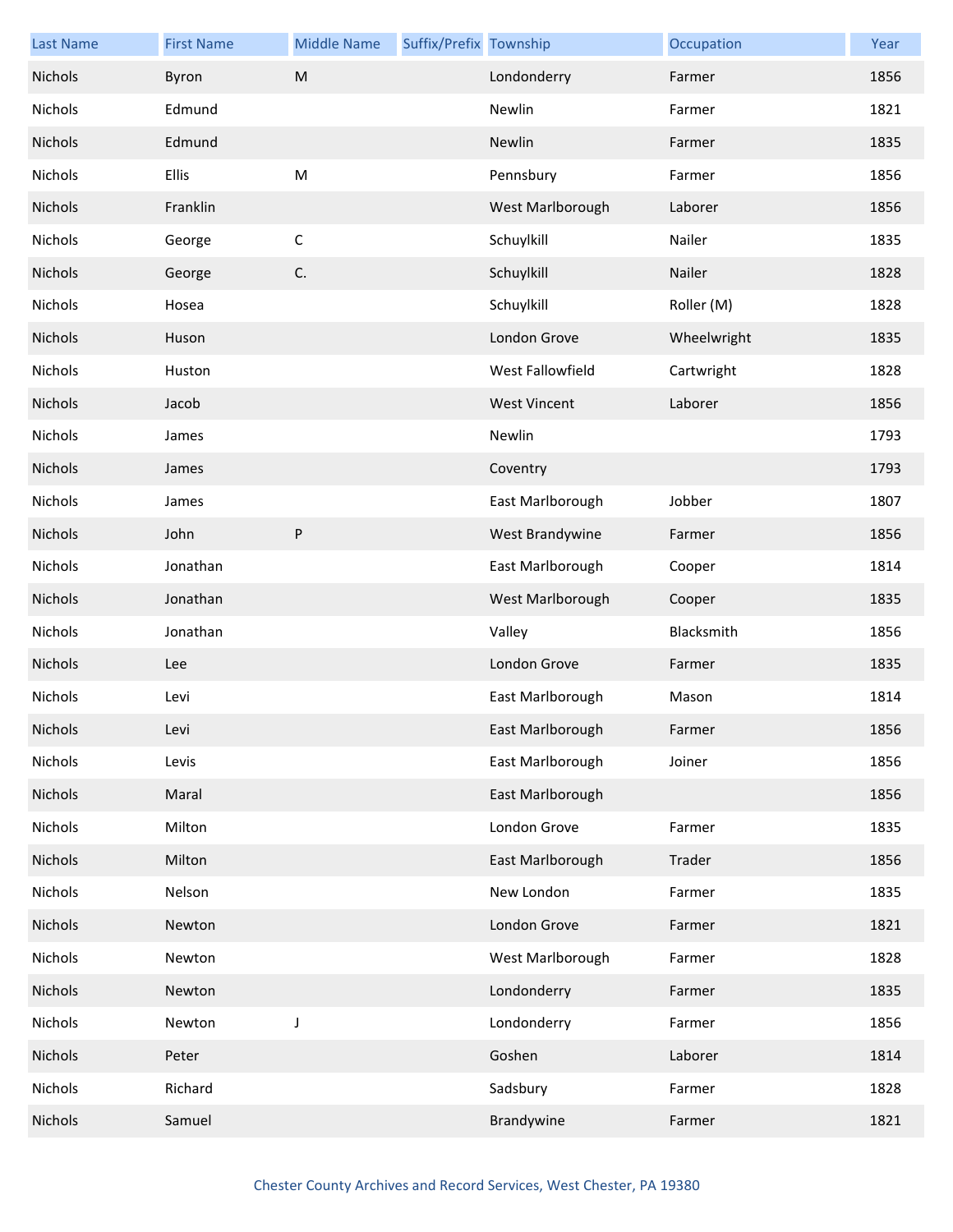| <b>Last Name</b> | <b>First Name</b> | <b>Middle Name</b> | Suffix/Prefix Township |                      | Occupation          | Year |
|------------------|-------------------|--------------------|------------------------|----------------------|---------------------|------|
| Nichols          | Silas             |                    |                        | Sadsbury             | Laborer             | 1828 |
| Nichols          | Taylor            |                    |                        | <b>East Bradford</b> | Blacksmith          | 1828 |
| Nichols          | Taylor            |                    |                        | East Bradford        | Blacksmith          | 1856 |
| Nichols          | Thomas            |                    |                        | Newlin               | Farmer              | 1821 |
| Nichols          | Washington        |                    |                        | Newlin               | <b>Butcher</b>      | 1835 |
| Nichols          | William           |                    |                        | Newlin               |                     | 1793 |
| Nichols          | William           |                    |                        | East Marlborough     | Jobber              | 1807 |
| Nichols          | William           |                    |                        | West Bradford        | Carpenter           | 1807 |
| Nichols          | William           |                    |                        | East Marlborough     | Carpenter           | 1814 |
| Nichols          | William           |                    |                        | Newlin               | Blacksmith          | 1821 |
| Nichols          | William           |                    |                        | Newlin               | Farmer              | 1835 |
| Nichols          | William           |                    |                        | East Bradford        | Blacksmith          | 1856 |
| Nicholson        | Emery             |                    |                        | West Fallowfield     | Weaver              | 1828 |
| Nicholson        | Joshua            |                    |                        | Honey Brook          | Farmer              | 1835 |
| Nicholson        | Joshua            |                    |                        | Honey Brook          | Farmer              | 1835 |
| Nicholson        | Lambert           |                    |                        | Honey Brook          | Laborer             | 1835 |
| Nicholson        | Mary              |                    |                        | East Fallowfield     | Tailor              | 1835 |
| Nicholson        | Richard           |                    |                        | Goshen               | Weaver              | 1807 |
| Nicholson        | Robert            |                    |                        | Charlestown          | Weaver              | 1814 |
| Nicholson        | Robert            |                    |                        | Sadsbury             | Weaver              | 1828 |
| Nicholson        | Robert            |                    |                        | Sadsbury             |                     | 1835 |
| Nicholson        | William           |                    |                        | Charlestown          | Weaver              | 1814 |
| Nickel           | Ann               | $\mathsf T$        |                        | East Brandywine      | Farmer              | 1856 |
| Nickels          | Henry             |                    |                        | Uwchlan              | Laborer             | 1828 |
| Nickels          | Joseph            |                    |                        | Franklin             | Laborer             | 1856 |
| Nickels          | Thomas            |                    |                        | Franklin             | Shoemaker           | 1856 |
| Nickelson        | Joshua            |                    |                        | Honey Brook          | Laborer             | 1828 |
| Nickelson        | Thomas            |                    |                        | West Bradford        | Weaver              | 1821 |
| Nickle           | Henry             |                    |                        | Brandywine           | Farmer              | 1835 |
| Nickles          | Richard           |                    |                        | Sadsbury             | Laborer             | 1821 |
| <b>Nickles</b>   | Robert            |                    |                        | Sadsbury             | Woolenfactor Weaver | 1821 |
| <b>Nickles</b>   | Taylor            |                    |                        | Uwchlan              | Blacksmith          | 1835 |
| Nickols          | Amos              |                    |                        | Newlin               | Farmer              | 1807 |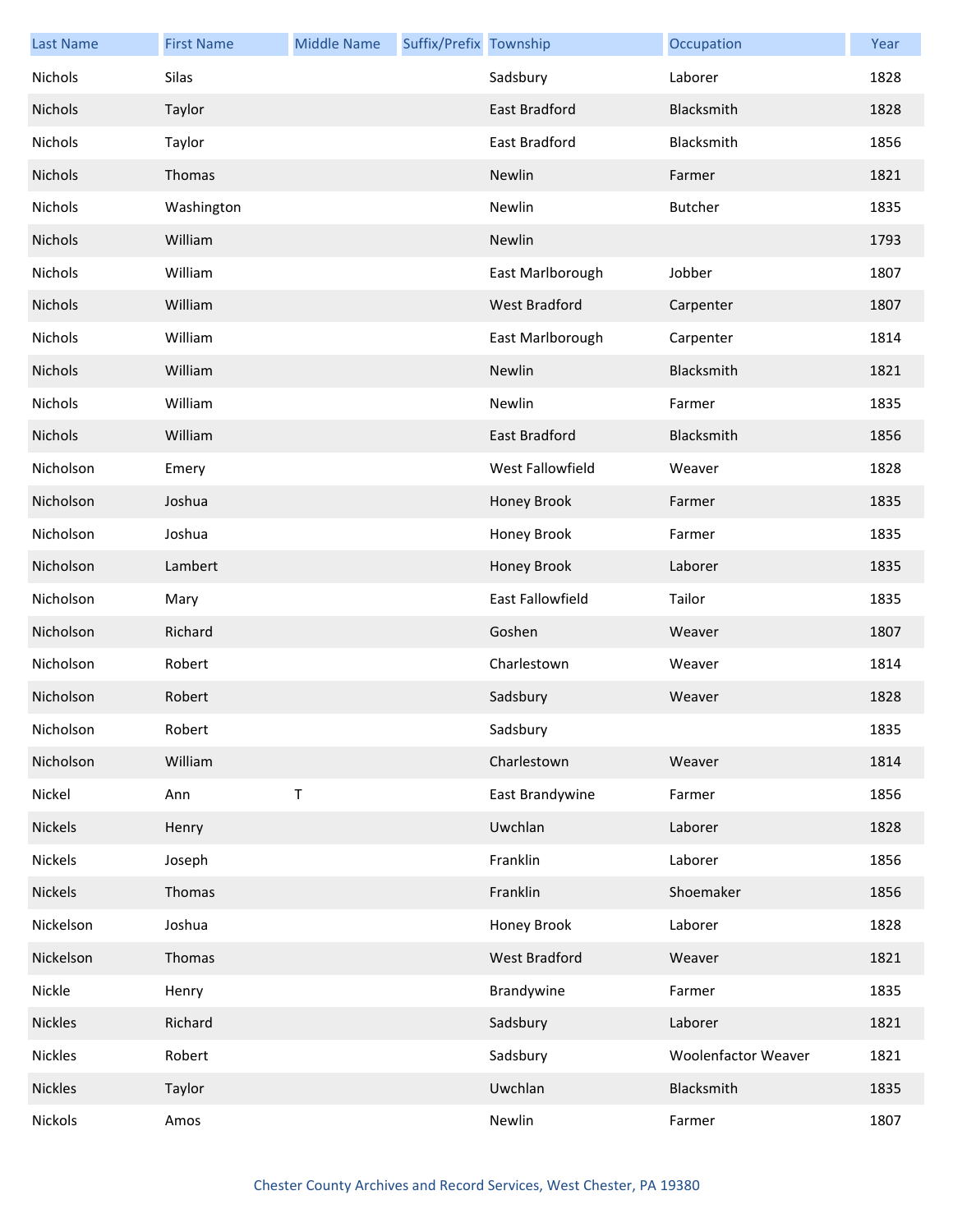| <b>Last Name</b> | <b>First Name</b> | <b>Middle Name</b> | Suffix/Prefix Township |                      | Occupation   | Year |
|------------------|-------------------|--------------------|------------------------|----------------------|--------------|------|
| Nickols          | Amos              |                    |                        | Newlin               | Farmer       | 1814 |
| Nickols          | Amos              |                    | Jr.                    | Newlin               | Farmer       | 1814 |
| Nickols          | Amos              |                    |                        | London Grove         | Farmer       | 1828 |
| Nickols          | Amos              |                    |                        | Newlin               | Gentleman    | 1828 |
| Nickols          | Edmond            |                    |                        | Newlin               | Mason        | 1807 |
| Nickols          | Edmond            |                    |                        | Newlin               | Stonemason   | 1814 |
| Nickols          | Edmund            |                    |                        | Newlin               | Mason        | 1828 |
| Nickols          | Jonathan          |                    |                        | East Marlborough     | Cooper       | 1828 |
| Nickols          | Levi              |                    |                        | East Marlborough     | Mason        | 1828 |
| Nickols          | Lewis             |                    |                        | East Marlborough     | Laborer      | 1828 |
| Nickols          | Milton            |                    |                        | London Grove         | Shoemaker    | 1828 |
| Nickols          | Thomas            |                    |                        | Newlin               | Cordwainer   | 1807 |
| Nickols          | Thomas            |                    |                        | Newlin               | Cordwainer   | 1814 |
| Nickols          | William           |                    |                        | Newlin               | Blacksmith   | 1807 |
| Nickols          | William           |                    |                        | Newlin               | Farmer       | 1814 |
| Nickols          | William           |                    |                        | Newlin               | Blacksmith   | 1828 |
| Nickols          | William           |                    |                        | East Marlborough     | Carpenter    | 1828 |
| Nickolson        | Alexander         |                    |                        | New Garden           | Manufacturer | 1835 |
| Nickolson        | Thomas            |                    |                        | <b>West Bradford</b> | Weaver       | 1835 |
| Nickolson        | Thomas            |                    |                        | Kennett Square       | Laborer      | 1856 |
| Nickson          | Samuel            |                    |                        | Tredyffrin           |              | 1828 |
| Nields           | Cheyney           |                    |                        | West Chester         | Weaver       | 1828 |
| Nields           | Cheyney           |                    |                        | West Chester         | Storekeeper  | 1835 |
| Nields           | Cheyney           |                    |                        | West Chester         | Conveyancer  | 1856 |
| Nields           | Daniel            |                    |                        | East Caln            | Cabinetmaker | 1835 |
| Nields           | Daniel            |                    |                        | West Chester         | Cabinetmaker | 1856 |
| <b>Nields</b>    | Eber              |                    |                        | Kennett Square       | Carpenter    | 1856 |
| Nields           | Eliza             | $\sf A$            |                        | West Chester         | Lady         | 1856 |
| <b>Nields</b>    | John              |                    |                        | Valley               | Farmer       | 1856 |
| Nields           | John              | W                  |                        | West Chester         | Printer      | 1856 |
| Nields           | Thomas            |                    |                        | East Bradford        | Weaver       | 1814 |
| Nields           | Thomas            |                    |                        | East Marlborough     | Wheelwright  | 1835 |
| Niell            | George            |                    |                        | New London           | Weaver       | 1800 |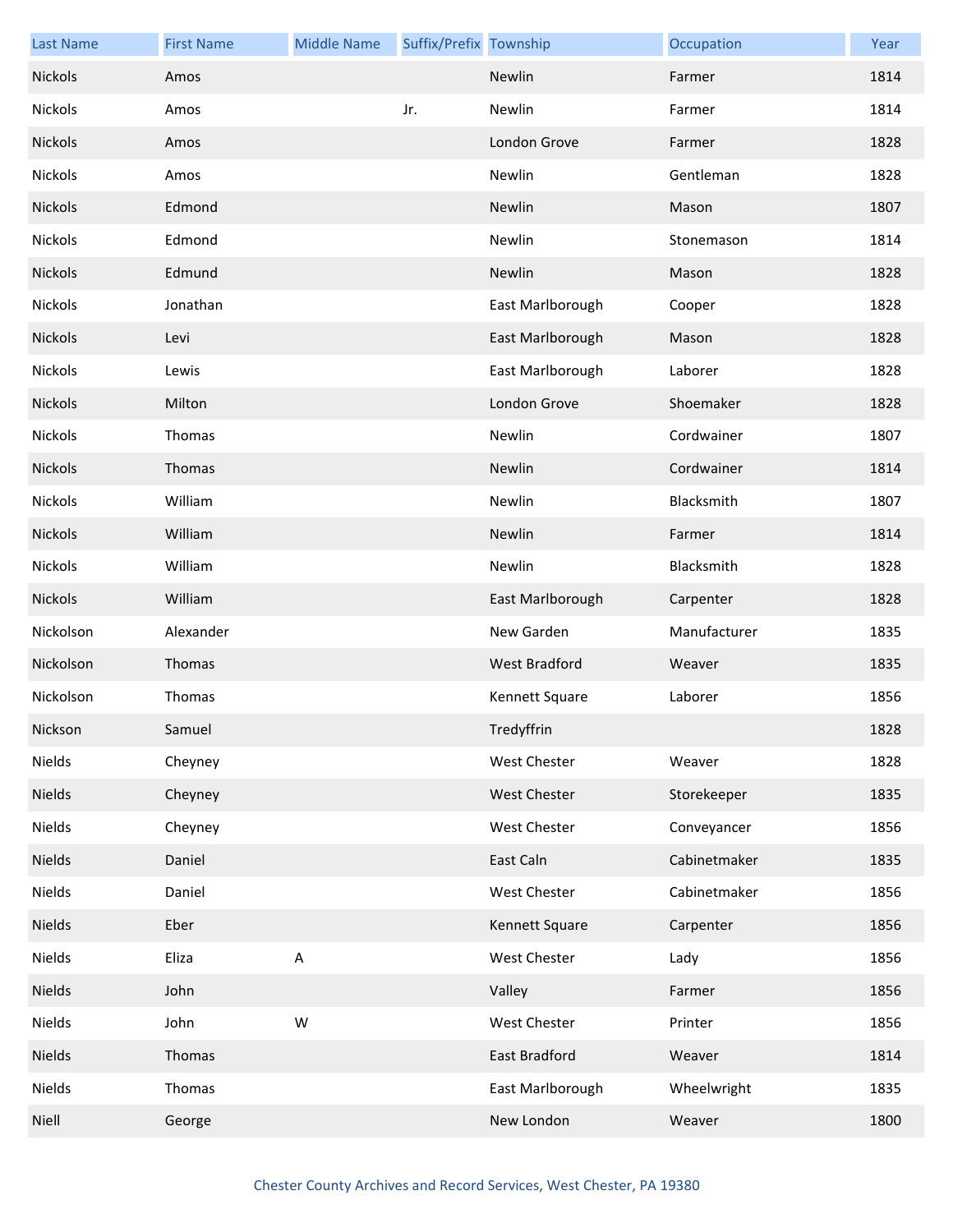| <b>Last Name</b> | <b>First Name</b> | <b>Middle Name</b> | Suffix/Prefix Township |                      | Occupation | Year |
|------------------|-------------------|--------------------|------------------------|----------------------|------------|------|
| Nieman           | Henry             |                    |                        | Coventry             | Laborer    | 1814 |
| Nieman           | Jacob             |                    |                        | Coventry             | Laborer    | 1814 |
| Nieman           | Jacob             |                    |                        | Pikeland             | Laborer    | 1835 |
| Nieman           | Philip            |                    |                        | Coventry             | Yeoman     | 1814 |
| Night            | John              |                    |                        | Brandywine           | Papermaker | 1814 |
| Niman            | George            |                    |                        | Vincent              | Weaver     | 1821 |
| Niman            | Jacob             |                    |                        | Coventry             | Farmer     | 1835 |
| Niman            | Philip            |                    |                        | Coventry             |            | 1835 |
| Niman            | William           |                    |                        | <b>East Nantmeal</b> | Laborer    | 1856 |
| Ninceheltzer     | Jacob             |                    |                        | Vincent              |            | 1814 |
| Nireson          | Jehu              |                    |                        | <b>West Nantmeal</b> | Forgeman   | 1835 |
| Nirson           | Solomon           |                    |                        | <b>West Nantmeal</b> | Forgeman   | 1835 |
| Nisbet           | Alexander         |                    |                        | <b>West Nantmeal</b> | Farmer     | 1828 |
| Nisbet           | James             |                    |                        | <b>West Nantmeal</b> | Farmer     | 1828 |
| Nitter           | Adam              |                    |                        | West Chester         | Huckster   | 1856 |
| Nivan            | Hugh              |                    |                        | Willistown           | Laborer    | 1814 |
| Niven            | James             |                    |                        | East Whiteland       | Laborer    | 1835 |
| Niven            | John              |                    |                        | London Britain       | Farmer     | 1828 |
| Niven            | John              |                    |                        | London Britain       | Farmer     | 1835 |
| Nixon            | Anna              |                    |                        | Warwick              |            | 1856 |
| Nixon            | Draper            |                    |                        | West Nantmeal        | Laborer    | 1828 |
| Nixon            | Draper            |                    |                        | Warwick              | Farmer     | 1856 |
| Nixon            | George            |                    |                        | West Goshen          | Laborer    | 1856 |
| Nixon            | Jehu              |                    |                        | <b>West Nantmeal</b> | Forgeman   | 1828 |
| Nixon            | John              |                    |                        | <b>East Nantmeal</b> |            | 1793 |
| Nixon            | John              |                    |                        | East Nantmeal        | Miner      | 1800 |
| Nixon            | John              |                    |                        | <b>East Nantmeal</b> | Miner      | 1807 |
| Nixon            | John              |                    |                        | Phoenixville         | Pudler     | 1856 |
| Nixon            | Mary              |                    |                        | Warwick              |            | 1856 |
| Nixon            | Robert            |                    |                        | East Caln            | Laborer    | 1807 |
| Nixon            | Robert            |                    |                        | <b>West Nantmeal</b> | Laborer    | 1814 |
| Nixon            | Samuel            |                    |                        | Charlestown          | Physician  | 1814 |
| Nixon            | Samuel            |                    |                        | Charlestown          | Physician  | 1821 |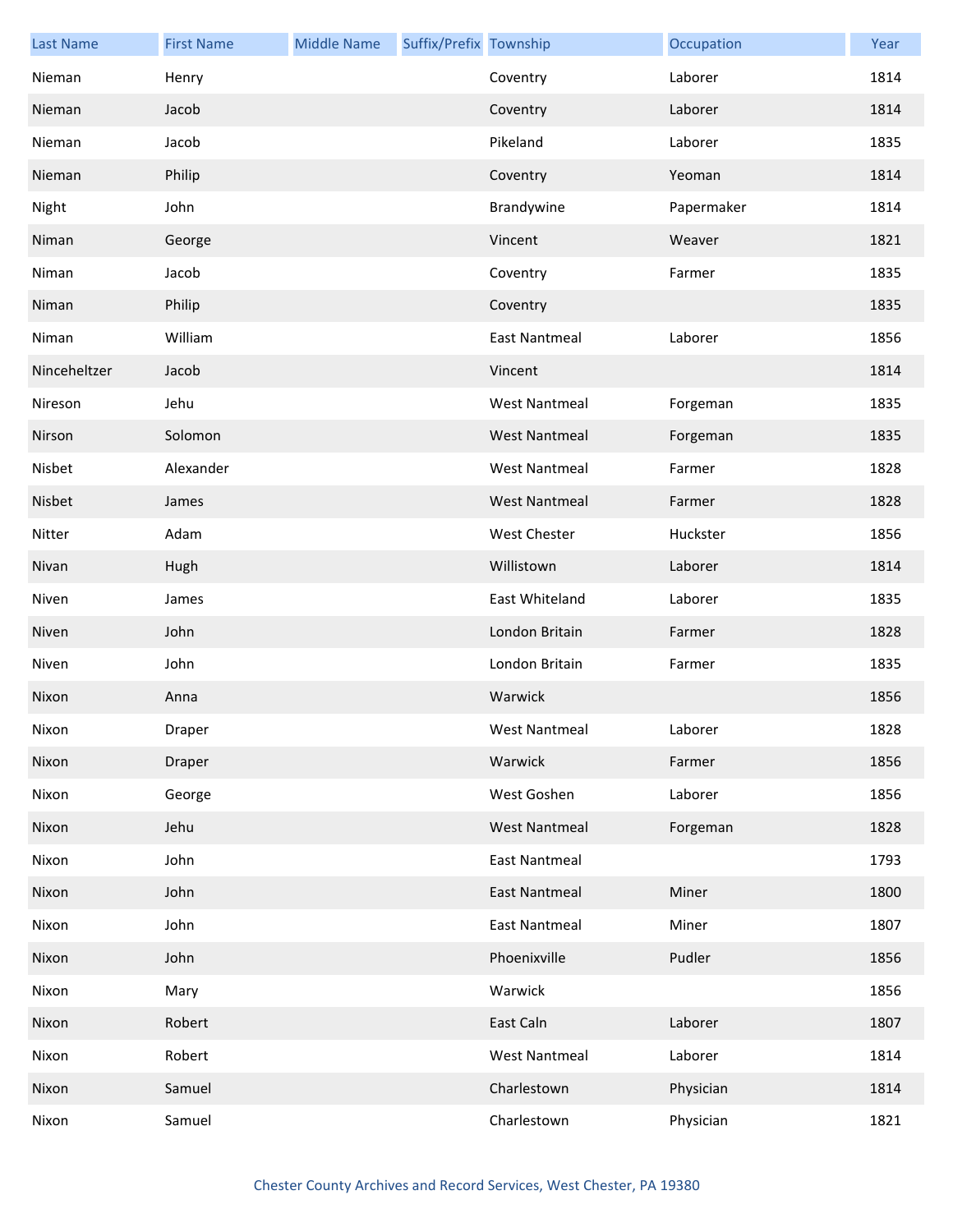| <b>Last Name</b> | <b>First Name</b> | <b>Middle Name</b>        | Suffix/Prefix Township |                         | Occupation | Year |
|------------------|-------------------|---------------------------|------------------------|-------------------------|------------|------|
| Nixon            | Solomon           |                           |                        | <b>West Nantmeal</b>    | Forgeman   | 1828 |
| Nixon            | Solomon           |                           |                        | West Caln               |            | 1856 |
| Nixon            | William           |                           |                        | Charlestown             | Farmer     | 1814 |
| Nixon            | William           |                           |                        | Charlestown             | Carter     | 1821 |
| Nixon            | William           |                           |                        | Warwick                 | Laborer    | 1856 |
| Noa              | John              |                           |                        | Kennett                 | Farmer     | 1800 |
| Noak             | John              |                           |                        | Pennsbury               |            | 1793 |
| Noble            | John              |                           |                        | <b>West Chester</b>     | Gentleman  | 1856 |
| Noble            | Lititia           | $\boldsymbol{\mathsf{A}}$ |                        | <b>West Chester</b>     | Lady       | 1856 |
| Noble            | William           |                           |                        | Warwick                 | Laborer    | 1856 |
| Noblet           | William           |                           |                        | Phoenixville            | Blacksmith | 1856 |
| Noblit           | Abram             |                           |                        | Charlestown             |            | 1793 |
| Noblow           | William           |                           |                        | <b>West Vincent</b>     | Laborer    | 1856 |
| Nogal            | Philip            |                           |                        | Coventry                | Hatter     | 1835 |
| Noggle           | Henry             |                           |                        | <b>West Fallowfield</b> | Laborer    | 1856 |
| Nolan            | John              |                           |                        | West Fallowfield        | Laborer    | 1821 |
| Nolan            | Michael           |                           |                        | Uwchlan                 | Laborer    | 1856 |
| Nolan            | Robert            |                           |                        | Londonderry             |            | 1793 |
| Nolan            | Robert            |                           |                        | Sadsbury                | Laborer    | 1828 |
| Nolands          | Edward            |                           |                        | Lower Oxford            | Laborer    | 1828 |
| Nolen            | Robert            |                           |                        | New London              | Laborer    | 1821 |
| <b>Noles</b>     | Patrick           |                           |                        | Phoenixville            | Pudler     | 1856 |
| <b>Noles</b>     | Thomas            |                           |                        | Schuylkill              | Roller (M) | 1828 |
| <b>Nolews</b>    | Alexander         |                           |                        | Phoenixville            | Laborer    | 1856 |
| Noll             | Jacob             |                           |                        | New Garden              | Millwright | 1814 |
| Norbury          | Jacob             | G                         |                        | Willistown              | Shoemaker  | 1835 |
| Norm             | Stephen           |                           |                        | Charlestown             | Farmer     | 1835 |
| Norman           | Francis           |                           |                        | East Bradford           | Laborer    | 1856 |
| Norman           | George            |                           |                        | Tredyffrin              | Cooper     | 1807 |
| Norman           | George            |                           |                        | Tredyffrin              | Farmer     | 1814 |
| Norman           | Samuel            |                           |                        | Charlestown             | Farmer     | 1835 |
| Norrel           | William           |                           |                        | Pennsbury               | Laborer    | 1807 |
| Norret           | Harlen            |                           |                        | Pennsbury               | Laborer    | 1835 |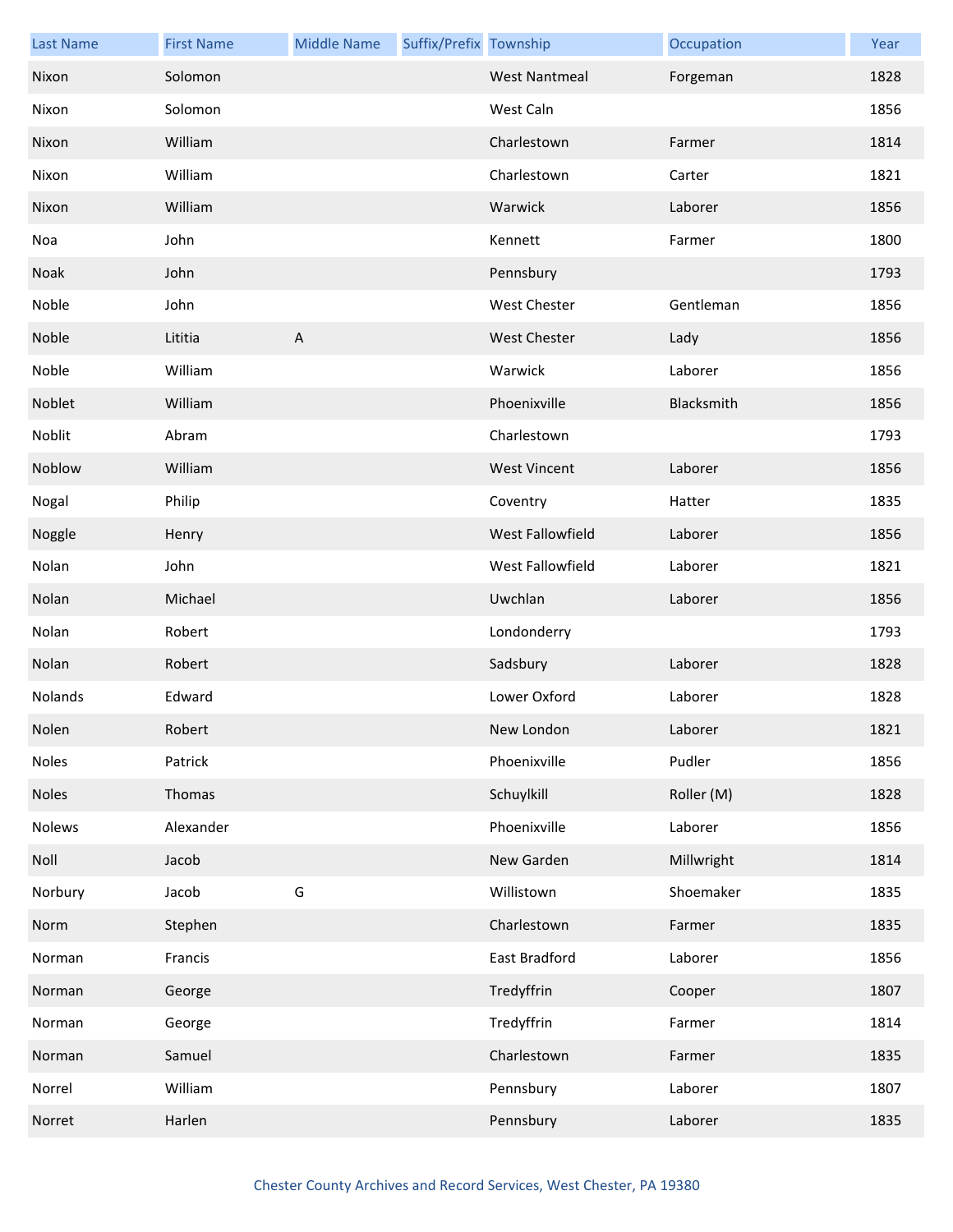| <b>Last Name</b> | <b>First Name</b> | <b>Middle Name</b> | Suffix/Prefix Township |                      | Occupation     | Year |
|------------------|-------------------|--------------------|------------------------|----------------------|----------------|------|
| Norrington       | Parker            |                    |                        | East Caln            | Tanner         | 1821 |
| Norris           | George            |                    |                        | <b>East Bradford</b> |                | 1821 |
| Norris           | George            | <b>B.</b>          |                        | West Whiteland       | Storekeeper    | 1828 |
| Norris           | Henry             |                    | Dr.                    | Goshen               |                | 1793 |
| Norris           | James             |                    |                        | London Grove         |                | 1793 |
| Norris           | Jefferson         |                    |                        | <b>West Bradford</b> |                | 1856 |
| Norris           | John              |                    |                        | West Whiteland       | Carpenter      | 1807 |
| Norris           | John              |                    |                        | East Whiteland       | Farmer         | 1807 |
| Norris           | John              |                    |                        | <b>West Chester</b>  | Smith          | 1821 |
| Norris           | Levi              |                    |                        | West Nottingham      |                | 1835 |
| Norris           | Levi              |                    |                        | West Nottingham      | Farmer         | 1856 |
| Norris           | Matthew           |                    |                        | East Caln            |                | 1793 |
| Norris           | Randle            |                    |                        | East Whiteland       | Farmer         | 1856 |
| Norris           | Thomas            |                    |                        | East Whiteland       | Coachmaker     | 1828 |
| Norris           | Thomas            |                    |                        | East Whiteland       | Coachmaker     | 1835 |
| Norris           | Thomas            |                    |                        | East Whiteland       | Farmer         | 1856 |
| Norris           | William           |                    |                        | West Nottingham      | Clerk          | 1835 |
| Norris           | William           | B                  | Esq.                   | West Nottingham      | Squire         | 1856 |
| Norrit           | William           |                    |                        | Kennett              | Jobber         | 1814 |
| Norten           | Isaac             |                    |                        | Willistown           | <b>Butcher</b> | 1821 |
| Norten           | Joseph            |                    |                        | Willistown           | <b>Butcher</b> | 1821 |
| Norten           | Joseph            |                    |                        | Phoenixville         | Carter         | 1856 |
| North            | Caleb             |                    | Jr.                    | Coventry             | Laborer        | 1828 |
| North            | Caleb             |                    | Jr.                    | Coventry             | Laborer        | 1835 |
| North            | Caleb             |                    |                        | Coventry             | Farmer         | 1835 |
| North            | George            |                    |                        | Brandywine           | Laborer        | 1814 |
| North            | George            |                    |                        | <b>East Nantmeal</b> | Carpenter      | 1821 |
| North            | George            |                    |                        | <b>East Nantmeal</b> | Furnaceman     | 1835 |
| North            | George            |                    |                        | West Caln            | Laborer        | 1856 |
| North            | Rodger            |                    |                        | <b>East Nantmeal</b> | Laborer        | 1828 |
| North            | Roger             |                    |                        | <b>West Nantmeal</b> |                | 1793 |
| North            | Roger             |                    |                        | <b>West Nantmeal</b> |                | 1800 |
| North            | Roger             |                    |                        | <b>West Nantmeal</b> | Farmer         | 1807 |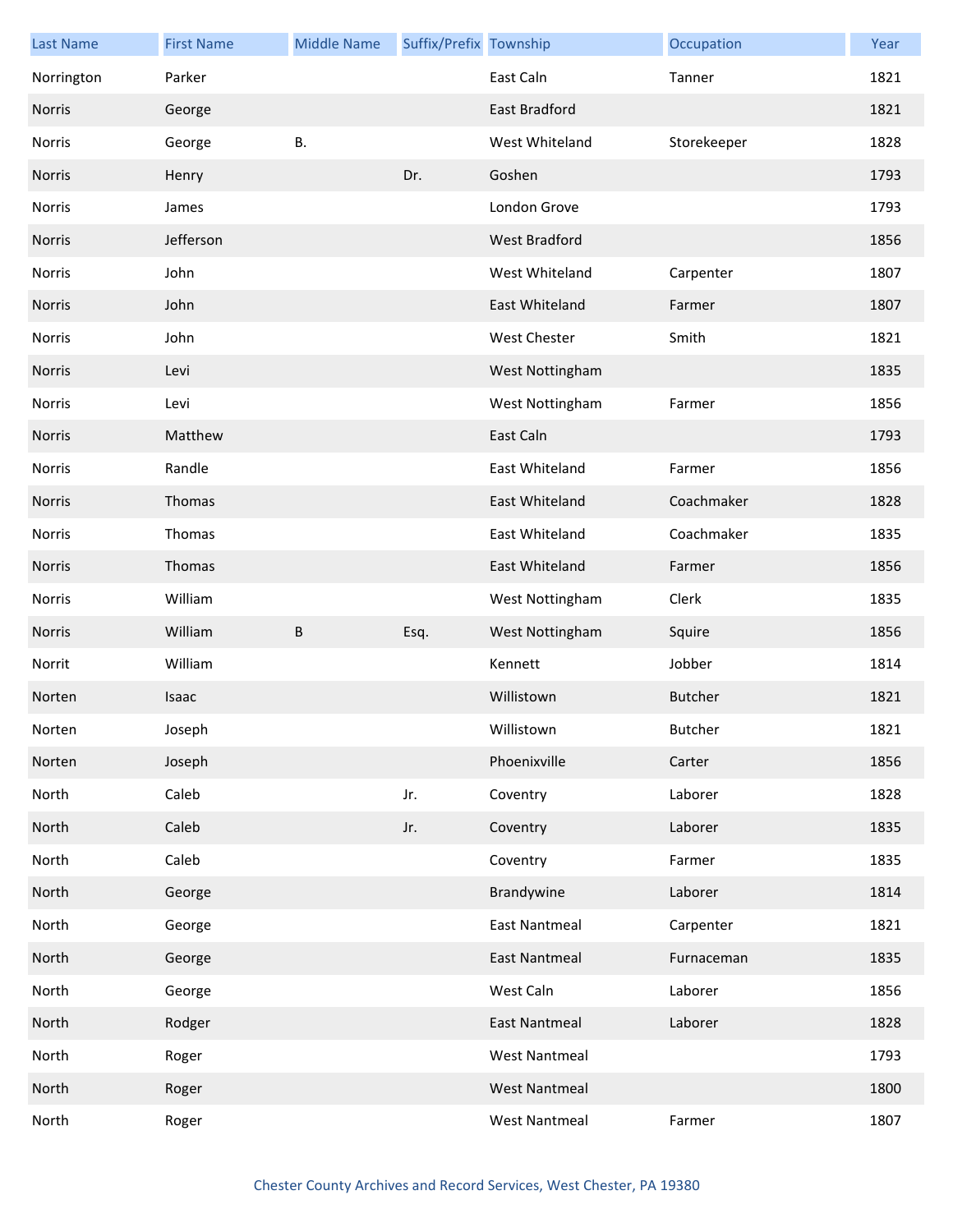| <b>Last Name</b> | <b>First Name</b> | <b>Middle Name</b> | Suffix/Prefix Township |                      | Occupation     | Year |
|------------------|-------------------|--------------------|------------------------|----------------------|----------------|------|
| North            | Roger             |                    |                        | <b>West Nantmeal</b> | Farmer         | 1814 |
| North            | Roger             |                    |                        | <b>West Nantmeal</b> | Farmer         | 1821 |
| North            | Sarah             |                    |                        | East Fallowfield     |                | 1856 |
| Northamer        | Jacob             |                    |                        | West Caln            | Collier        | 1821 |
| Northamer        | Jacob             |                    |                        | Honey Brook          | Laborer        | 1828 |
| Northamer        | Jacob             |                    |                        | Honey Brook          | Farmer         | 1835 |
| Northamer        | Jacob             |                    |                        | Honey Brook          | Farmer         | 1835 |
| Northamer        | Jacob             |                    |                        | Honey Brook          | Tailor         | 1835 |
| Northamer        | William           |                    |                        | Honey Brook          | Cooper         | 1821 |
| Northey          | Jeremiah          |                    |                        | New London           | Farmer         | 1835 |
| Northhammer      | George            |                    |                        | Honeybrook           | Mason          | 1856 |
| Northhammer      | Nicholas          |                    |                        | Honeybrook           | Mason          | 1856 |
| Northimer        | Jacob             |                    |                        | West Caln            | Farmer         | 1814 |
| Northimer        | Nicholas          |                    |                        | West Caln            | Collier        | 1814 |
| Norton           | George            |                    |                        | Schuylkill           | Nailer         | 1835 |
| Norton           | Isaac             |                    |                        | Willistown           |                | 1800 |
| Norton           | Isaac             |                    |                        | Willistown           | Mason          | 1814 |
| Norton           | Isaac             |                    |                        | Easttown             | Farmer         | 1828 |
| Norton           | Isaac             |                    |                        | Easttown             | Tax gatherer   | 1835 |
| Norton           | James             |                    |                        | East Nottingham      | Papermaker     | 1814 |
| Norton           | John              |                    |                        | Goshen               |                | 1793 |
| Norton           | Samuel            |                    |                        | Schuylkill           | Blacksmith     | 1828 |
| Norton           | Samuel            | Ρ.                 |                        | Charlestown          | Iron Turner    | 1821 |
| Norwood          | Daniel            |                    |                        | West Marlborough     |                | 1800 |
| Note             | Abraham           |                    |                        | Tredyffrin           | Laborer        | 1835 |
| Nothamer         | Nicholas          |                    |                        | West Caln            | Coaler         | 1807 |
| Nothhelfer       | Michael           |                    |                        | Kennett Square       | Potter         | 1856 |
| Noud             | Jeremiah          |                    |                        | Valley               | Furnace heater | 1856 |
| Noulin           | Thomas            |                    |                        | Newlin               |                | 1793 |
| Nox              | Andrew            |                    |                        | West Whiteland       | Shopkeeper     | 1800 |
| Nox              | John              |                    |                        | East Bradford        | Weaver         | 1814 |
| Nox              | John              |                    |                        | East Bradford        | Weaver         | 1821 |
| Nox              | Thomas            |                    |                        | East Nottingham      | Laborer        | 1835 |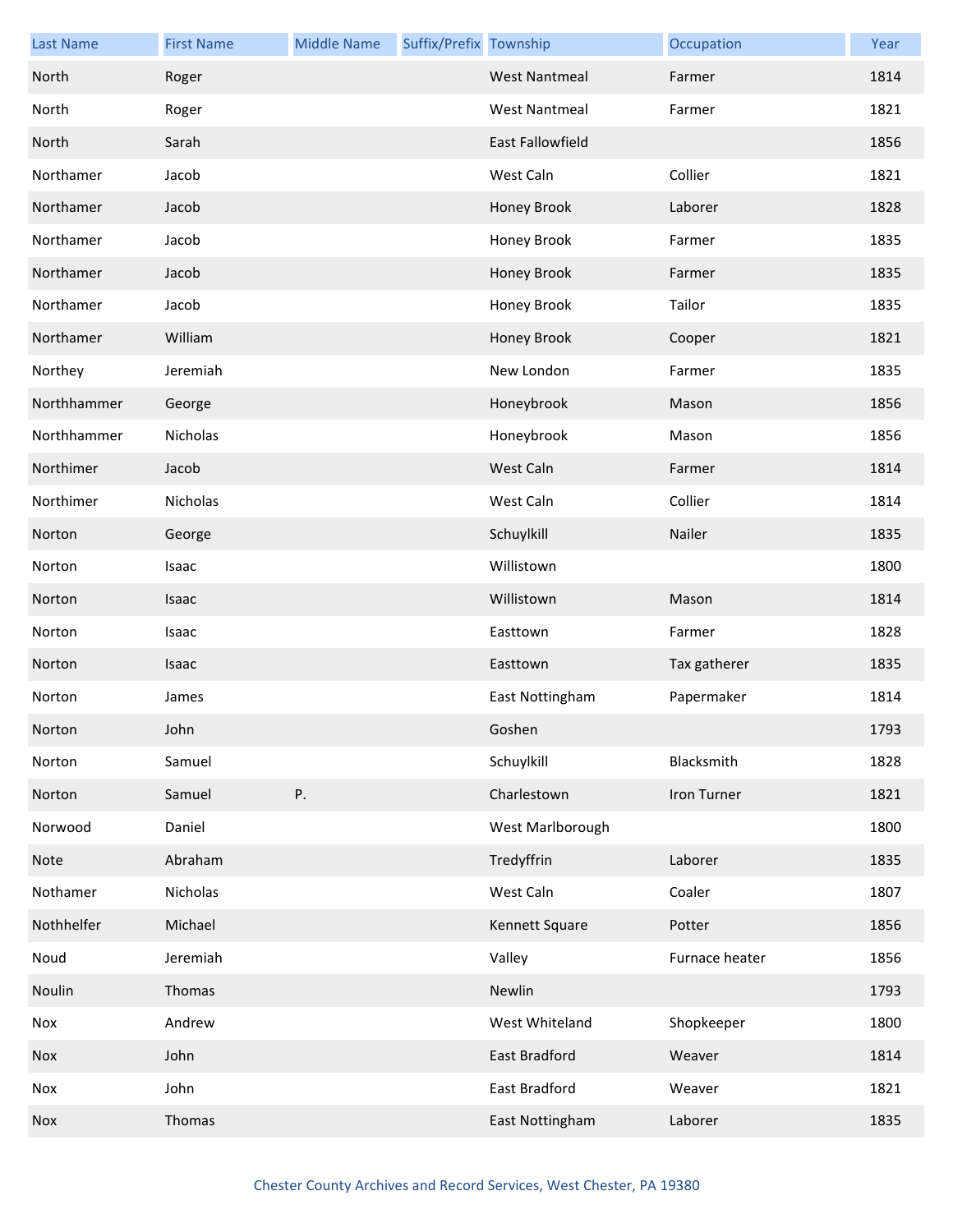| <b>Last Name</b> | <b>First Name</b> | <b>Middle Name</b> | Suffix/Prefix Township |                      | Occupation   | Year |
|------------------|-------------------|--------------------|------------------------|----------------------|--------------|------|
| Noy              | Adam              |                    |                        | Uwchlan              | Carpenter    | 1814 |
| Noy              | Jacob             |                    |                        | <b>West Nantmeal</b> | Laborer      | 1807 |
| Noy              | Jacob             |                    |                        | Uwchlan              | Laborer      | 1814 |
| Noy              | John              |                    |                        | <b>West Nantmeal</b> | Laborer      | 1807 |
| Nugen            | John              |                    |                        | East Whiteland       | Laborer      | 1835 |
| Nugent           | George            | F                  |                        | Kennett Square       | Joiner       | 1856 |
| Nugent           | Jacob             |                    |                        | London Grove         |              | 1793 |
| Nugent           | John              |                    |                        | East Bradford        | Laborer      | 1807 |
| Null             | Alexander         |                    |                        | East Nottingham      | Millwright   | 1856 |
| Null             | Barkley           |                    |                        | New London           | Millwright   | 1856 |
| Null             | David             |                    |                        | East Nottingham      | Millwright   | 1835 |
| Null             | Jacob             |                    |                        | New London           | Millwright   | 1828 |
| Null             | Jacob             |                    |                        | East Nottingham      | Millwright   | 1835 |
| Null             | John              |                    |                        | East Nottingham      | Millwright   | 1856 |
| <b>Nullands</b>  | George            |                    |                        | New London           |              | 1793 |
| Nupher           | Caleb             |                    |                        | Honey Brook          | Laborer      | 1807 |
| Nuson            | Robert            |                    |                        | Londonderry          | Laborer      | 1814 |
| Nut              | John              |                    |                        | East Marlborough     | Carpenter    | 1821 |
| Nut              | John              |                    |                        | Westtown             | Laborer      | 1835 |
| Nuthammer        | Adam              |                    |                        | Honey Brook          |              | 1800 |
| Nuthammer        | Nicholas          |                    |                        | Honey Brook          |              | 1800 |
| Nuthell          | Mathias           |                    |                        | <b>East Nantmeal</b> | Laborer      | 1800 |
| Nutt             | David             |                    |                        | East Marlborough     | Laborer      | 1856 |
| Nutt             | Irwin             |                    |                        | Highland             | Laborer      | 1856 |
| Nutt             | John              |                    |                        | East Marlborough     | Jobber       | 1807 |
| Nutt             | John              |                    |                        | Newlin               | Carpenter    | 1814 |
| Nutt             | John              |                    |                        | West Goshen          | Laborer      | 1828 |
| <b>Nutts</b>     | William           |                    |                        | Schuylkill           | Cabinetmaker | 1835 |
| Nuzum            | Thomas            |                    |                        | Easttown             | Farmer       | 1828 |
| Nuzum            | Thomas            |                    |                        | Easttown             | Farmer       | 1835 |
| Nuzum            | Thomas            |                    |                        | Willistown           | Farmer       | 1856 |
| Nuzum            | William           |                    |                        | Willistown           | Farmer       | 1856 |
| Nyce             | Elizabeth         |                    |                        | <b>East Nantmeal</b> | Farmer       | 1821 |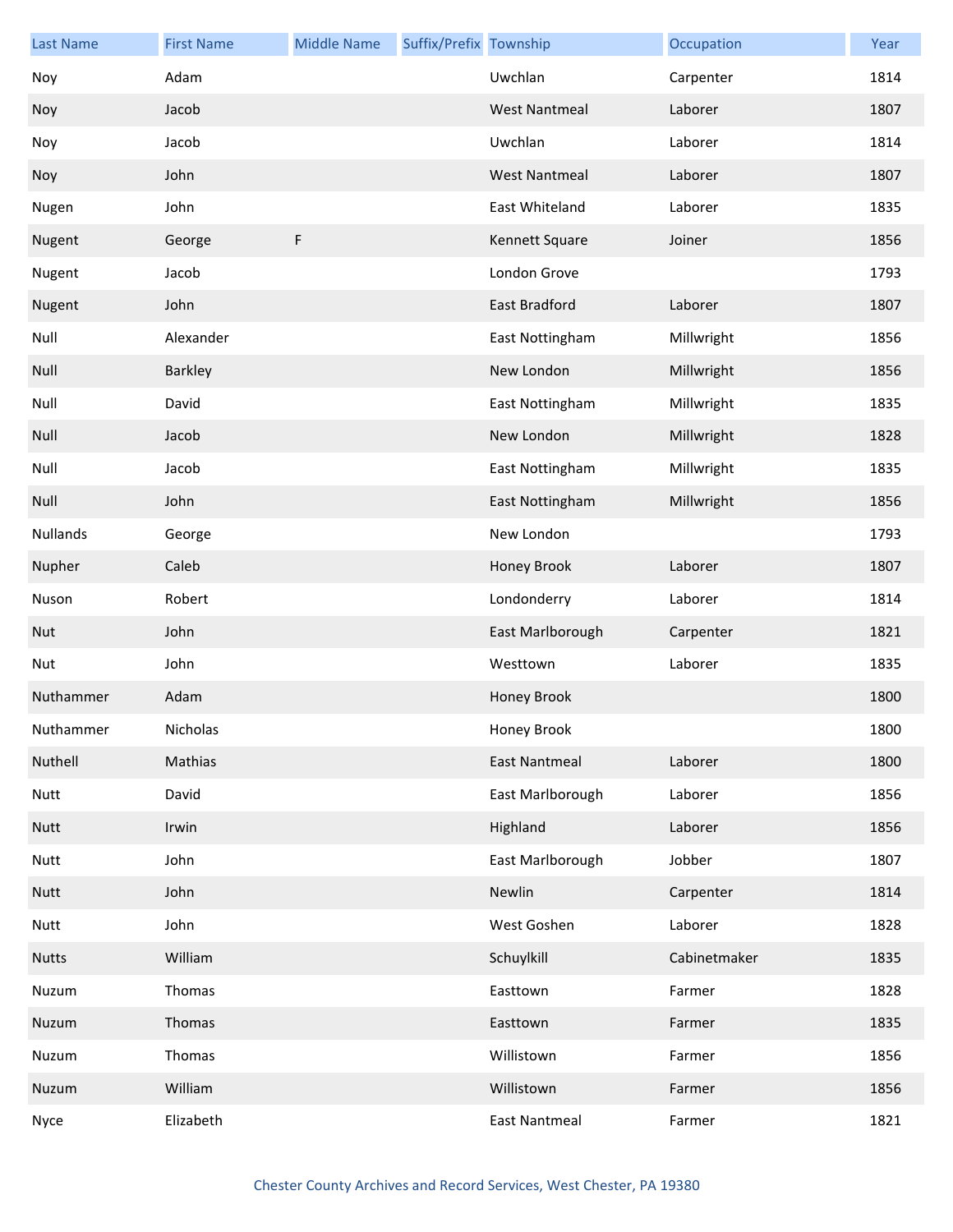| <b>Last Name</b> | <b>First Name</b> | <b>Middle Name</b> | Suffix/Prefix Township |                      | Occupation      | Year |
|------------------|-------------------|--------------------|------------------------|----------------------|-----------------|------|
| Nyce             | Jacob             | ${\sf R}$          |                        | Charlestown          | Farmer          | 1856 |
| Nyce             | John              |                    |                        | <b>East Nantmeal</b> | Farmer          | 1800 |
| Nyce             | John              |                    |                        | <b>East Nantmeal</b> | Farmer          | 1807 |
| Nyce             | John              |                    |                        | <b>East Nantmeal</b> | Farmer          | 1814 |
| Nyce             | John              |                    | Jr.                    | East Nantmeal        | Tanner          | 1821 |
| Nyce             | John              |                    |                        | <b>East Nantmeal</b> | Farmer          | 1821 |
| Nyce             | John              |                    |                        | <b>East Nantmeal</b> | Tanner          | 1828 |
| Nyce             | John              |                    |                        | Vincent              | Storekeeper     | 1828 |
| Nyce             | John              |                    |                        | Sadsbury             | Storekeeper     | 1835 |
| Nyce             | Julia             |                    |                        | Charlestown          |                 | 1856 |
| Nyce             | Levi              |                    |                        | <b>East Nantmeal</b> | Farmer          | 1828 |
| Nyce             | Levi              |                    |                        | <b>East Nantmeal</b> | Farmer          | 1835 |
| Nyce             | Philip            |                    |                        | East Nantmeal        | Tanner          | 1814 |
| Nyce             | Phillip           |                    |                        | <b>East Nantmeal</b> | Tanner          | 1800 |
| Nyce             | Phillip           |                    |                        | <b>East Nantmeal</b> | Tanner          | 1807 |
| Nyce             | Phillip           | $\sf S$            |                        | Warwick              | Farmer          | 1856 |
| Nyce             | Richard           | $\sf U$            |                        | Charlestown          | Farmer          | 1856 |
| Nyce             | William           |                    |                        | <b>East Nantmeal</b> | Laborer         | 1835 |
| Nyce             | William           |                    |                        | Warwick              | Farmer          | 1856 |
| Nyce             | William           |                    |                        | Phoenixville         | Merchant        | 1856 |
| Nyman            | George            |                    |                        | Vincent              | Laborer         | 1828 |
| Nyman            | George            |                    |                        | South Coventry       | Carpenter       | 1856 |
| Nyman            | George            |                    | Sr.                    | South Coventry       | Laborer         | 1856 |
| Nyman            | Henry             |                    |                        | Vincent              | Farmer          | 1828 |
| Nyman            | Henry             |                    |                        | Vincent              | Weaver          | 1828 |
| Nyman            | Isaac             |                    |                        | South Coventry       | Mason           | 1856 |
| Nyman            | Jacob             |                    |                        | Vincent              | Laborer         | 1828 |
| Nyman            | Jacob             |                    |                        | South Coventry       | Carpenter       | 1856 |
| Nyman            | William           |                    |                        | <b>East Nantmeal</b> | Farmer          | 1835 |
| Nymon            | Henry             |                    |                        | <b>East Vincent</b>  | Laborer         | 1856 |
| Oagdon           | Mary              |                    |                        | Willistown           | Farmer          | 1856 |
| Oakes            | Pearce            |                    |                        | West Whiteland       | Wood speculator | 1856 |
| Oakford          | Benjamin          | ${\sf W}$          |                        | <b>Upper Oxford</b>  | Storekeeper     | 1856 |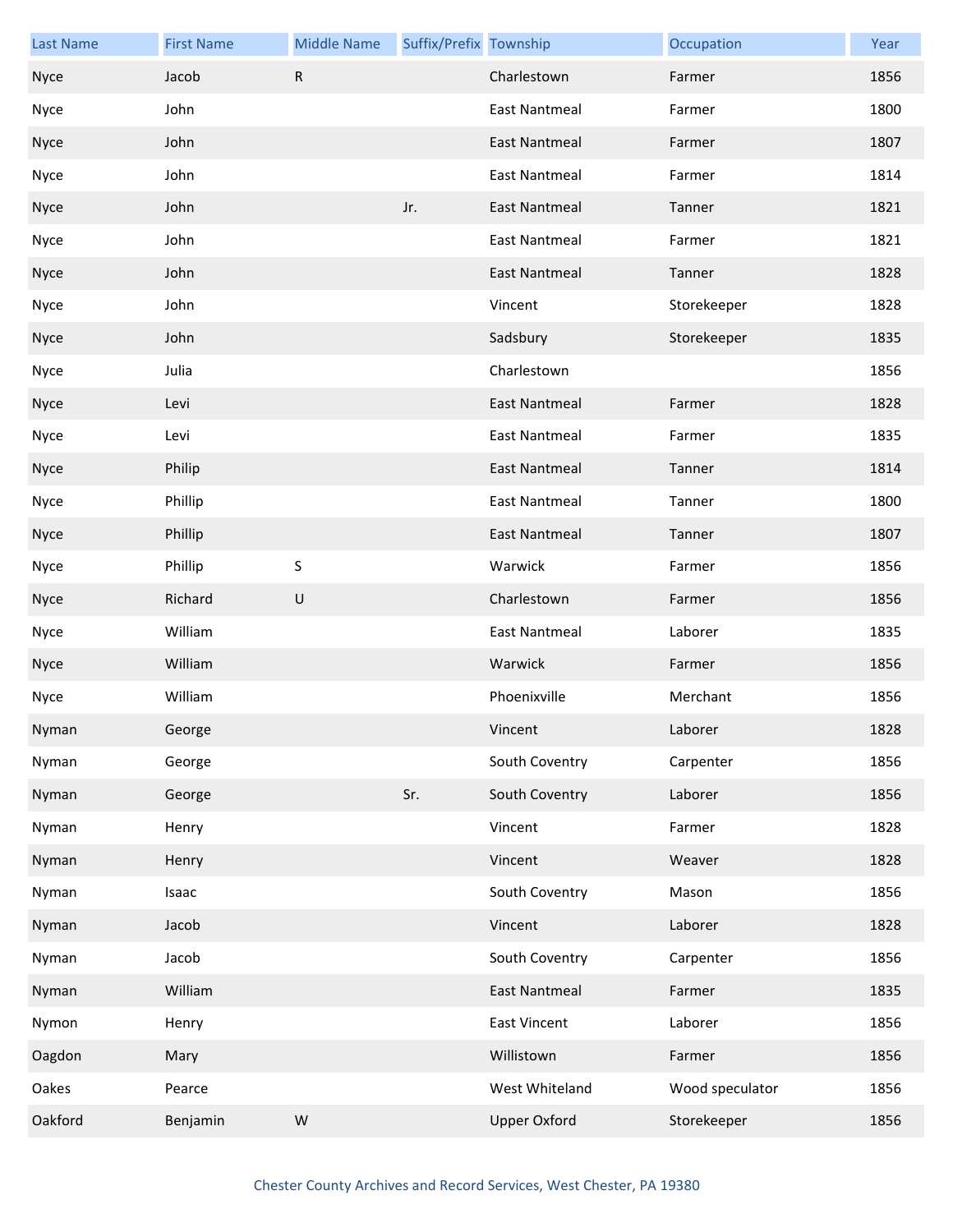| <b>Last Name</b> | <b>First Name</b> | <b>Middle Name</b> | Suffix/Prefix Township |                      | Occupation   | Year |
|------------------|-------------------|--------------------|------------------------|----------------------|--------------|------|
| Oakford          | Loyd              |                    |                        | West Fallowfield     | Farmer       | 1856 |
| Oaks             | George            | $\sf P$            |                        | Valley               | Iron roller  | 1856 |
| Oaks             | Jane              |                    |                        | West Goshen          | Farmer       | 1835 |
| Oaks             | Samuel            |                    |                        | West Goshen          |              | 1821 |
| Oaks             | William           |                    |                        | Birmingham           | Laborer      | 1807 |
| Oaks             | William           |                    |                        | Birmingham           | Laborer      | 1814 |
| Oar              | John              |                    |                        | Honey Brook          |              | 1793 |
| Oare             | James             |                    |                        | Newlin               | Mason        | 1807 |
| Oare             | Thomas            |                    |                        | Newlin               | Farmer       | 1807 |
| <b>Oatenkirk</b> | Ann               |                    |                        | Honey Brook          | Lady         | 1828 |
| Oatenkirk        | James             |                    |                        | Honey Brook          | Farmer       | 1828 |
| Oatenkirk        | John              |                    |                        | Honey Brook          | Saddler      | 1828 |
| Oberholster      | Martin            |                    |                        | Honeybrook           | Farmer       | 1856 |
| Oberholtzer      | Elias             |                    |                        | West Pikeland        | Farmer       | 1856 |
| Oberholtzer      | John              |                    |                        | East Whiteland       | Schoolmaster | 1807 |
| Oberholtzer      | Owen              | $\sf S$            |                        | East Pikeland        | Laborer      | 1856 |
| Oberly           | Joseph            |                    |                        | West Bradford        | Laborer      | 1856 |
| Obrian           | Bartholomew       |                    |                        | Birmingham           | Laborer      | 1856 |
| Obrian           | Charles           |                    |                        | Phoenixville         | Pudler       | 1856 |
| Obrian           | David             |                    |                        | <b>West Bradford</b> | Laborer      | 1856 |
| Obrian           | David             |                    |                        | Birmingham           | Laborer      | 1856 |
| Obrian           | James             |                    |                        | Kennett              | Farmer       | 1856 |
| Obrian           | James             |                    |                        | Birmingham           | Laborer      | 1856 |
| Obrian           | John              |                    |                        | Birmingham           | Laborer      | 1856 |
| Obrian           | Patrick           |                    |                        | West Chester         | Laborer      | 1856 |
| Obrian           | Patrick           |                    |                        | Phoenixville         | Pudler       | 1856 |
| Obrian           | Patrick           |                    |                        | Birmingham           | Laborer      | 1856 |
| Obrian           | Tarrance          |                    |                        | West Bradford        | Farmer       | 1856 |
| Obrian           | Thomas            |                    |                        | West Goshen          | Laborer      | 1856 |
| Obrian           | William           |                    |                        | <b>West Chester</b>  | Laborer      | 1856 |
| Obrian           | William           |                    |                        | Phoenixville         | Pudler       | 1856 |
| Obrien           | John              |                    |                        | New London           | Laborer      | 1856 |
| O'Brien          | Owen              |                    |                        | East Caln            | Laborer      | 1828 |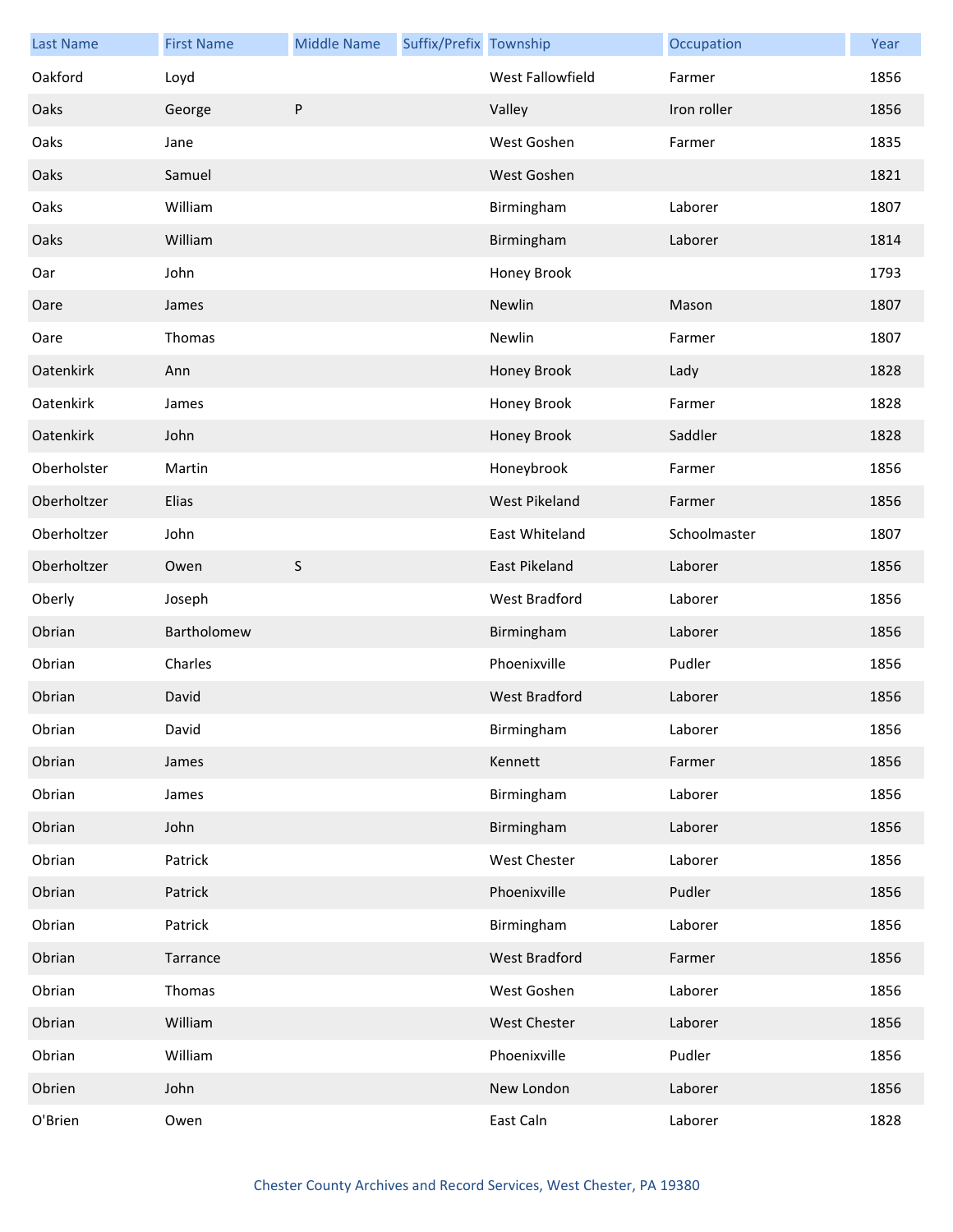| <b>Last Name</b> | <b>First Name</b> | <b>Middle Name</b> | Suffix/Prefix Township |                      | Occupation | Year |
|------------------|-------------------|--------------------|------------------------|----------------------|------------|------|
| Obrine           | John              |                    |                        | <b>West Pikeland</b> | Miner      | 1856 |
| Obrion           | Patrick           |                    |                        | East Goshen          | Laborer    | 1856 |
| Obrion           | Tarrance          |                    |                        | Valley               | Laborer    | 1856 |
| Obryan           | Patrick           |                    |                        | East Bradford        | Laborer    | 1856 |
| O'Bryan          | Alexander         |                    |                        | East Caln            | Weaver     | 1807 |
| O'Bryan          | John              |                    |                        | Lower Oxford         | Weaver     | 1814 |
| O'Bryan          | Peter             |                    |                        | West Fallowfield     |            | 1793 |
| Ochiltree        | John              |                    |                        | New London           |            | 1793 |
| Oconnell         | Cornelius         |                    |                        | New London           | Farmer     | 1856 |
| Oconner          | John              |                    |                        | Tredyffrin           | Laborer    | 1835 |
| Oconner          | Michel            |                    |                        | Westtown             | Farmer     | 1856 |
| Oconnor          | William           |                    |                        | Pennsbury            | Laborer    | 1856 |
| Odaniel          | Charles           |                    |                        | East Marlborough     | Laborer    | 1856 |
| ODaniel          | James             |                    |                        | West Fallowfield     | Laborer    | 1835 |
| ODaniel          | James             |                    |                        | West Fallowfield     | Laborer    | 1835 |
| O'Daniel         | Andrew            |                    |                        | East Nottingham      | Papermaker | 1828 |
| Oden             | John              |                    |                        | Kennett              |            | 1800 |
| Odondle          | Cornelius         |                    |                        | Phoenixville         | Pudler     | 1856 |
| Odondle          | Daniel            |                    |                        | Phoenixville         | Pudler     | 1856 |
| O'Donnal         | William           |                    |                        | Easttown             | Laborer    | 1807 |
| Odonnell         | Hugh              |                    |                        | Phoenixville         | Laborer    | 1856 |
| Odonnell         | Hugh              |                    |                        | <b>West Chester</b>  | Laborer    | 1856 |
| Odonnell         | Michael           |                    |                        | Phoenixville         | Pudler     | 1856 |
| Odonnell         | Nathan            |                    |                        | Phoenixville         | Laborer    | 1856 |
| Odonnell         | Patrick           |                    |                        | Phoenixville         | Butcher    | 1856 |
| Odonnell         | Patrick           |                    |                        | Phoenixville         | Pudler     | 1856 |
| Odonnell         | William           |                    |                        | Phoenixville         | Butcher    | 1856 |
| O'Fern           | James             |                    |                        | West Marlborough     | Jobber     | 1807 |
| Officer          | Thomas            |                    |                        | West Fallowfield     |            | 1793 |
| Officer          | Thomas            |                    | Jr.                    | West Fallowfield     |            | 1793 |
| Offiley          | Robert            | $\mathsf O$        |                        | East Marlborough     | Coachmaker | 1835 |
| Offley           | Robert            | ${\sf R}$          |                        | East Marlborough     | Painter    | 1856 |
| Offman           | John              |                    |                        | Charlestown          | Laborer    | 1814 |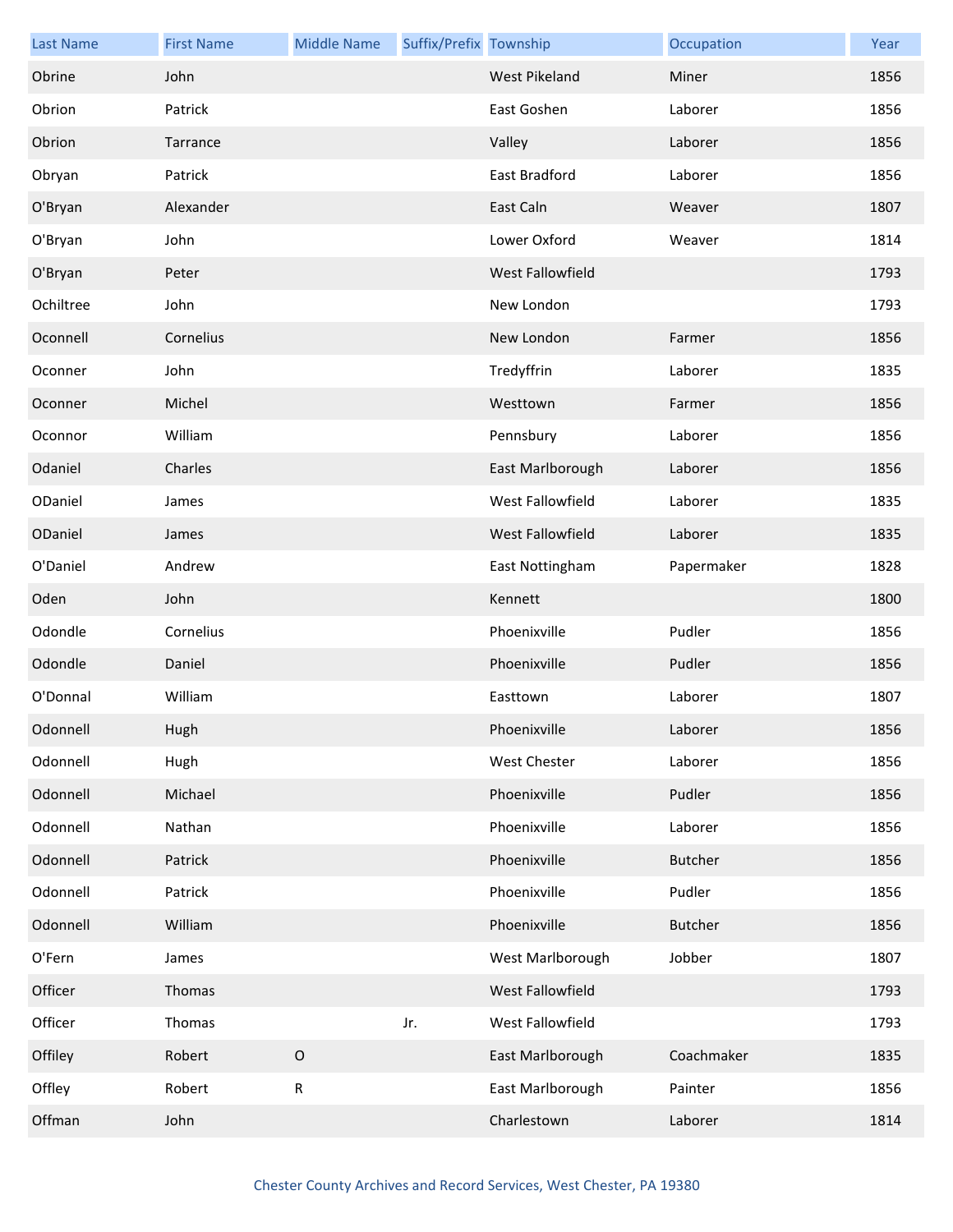| <b>Last Name</b> | <b>First Name</b> | <b>Middle Name</b> | Suffix/Prefix Township |                      | Occupation            | Year |
|------------------|-------------------|--------------------|------------------------|----------------------|-----------------------|------|
| Ogden            | Benaniel          |                    |                        | <b>East Bradford</b> | Farmer                | 1814 |
| Ogden            | Benaniel          |                    | Sr.                    | <b>East Bradford</b> |                       | 1821 |
| Ogden            | Benaniel          |                    | Jr.                    | East Bradford        |                       | 1821 |
| Ogden            | Benanuel          |                    |                        | East Bradford        |                       | 1793 |
| Ogden            | Benanuel          |                    |                        | East Bradford        | Farmer                | 1828 |
| Ogden            | Benanuel          |                    | Jr.                    | East Bradford        | Farmer                | 1828 |
| Ogden            | Benanuel          |                    |                        | East Bradford        | Gentleman             | 1835 |
| Ogden            | Elizabeth         |                    |                        | <b>West Chester</b>  |                       | 1835 |
| Ogden            | Elizabeth         |                    |                        | West Chester         | Lady                  | 1856 |
| Ogden            | George            |                    |                        | Tredyffrin           | Laborer               | 1807 |
| Ogden            | James             |                    |                        | Willistown           | Weaver                | 1821 |
| Ogden            | James             | $\mathsf C$        |                        | Schuylkill           | Manufacturer          | 1856 |
| Ogden            | Joseph            |                    |                        | West Chester         | Wagoner               | 1807 |
| Ogden            | Joseph            |                    |                        | East Marlborough     | Farmer                | 1828 |
| Ogden            | Joseph            |                    |                        | West Bradford        | Farmer                | 1835 |
| Ogden            | Lawrence          |                    |                        | Schuylkill           | Manufacturer          | 1856 |
| Ogden            | Samuel            |                    |                        | Tredyffrin           | Teacher               | 1814 |
| Ogden            | Thomas            |                    |                        | <b>West Chester</b>  | Joiner                | 1814 |
| Ogden            | Thomas            |                    |                        | <b>West Chester</b>  | Joiner                | 1821 |
| Ogden            | Thomas            |                    |                        | <b>West Chester</b>  | Joiner                | 1828 |
| Ogden            | Thomas            |                    |                        | West Chester         | Cabinetmaker          | 1835 |
| Ogden            | William           |                    |                        | East Whiteland       | Weaver                | 1814 |
| Ogdon            | Benaniel          |                    |                        | East Bradford        | Farmer                | 1807 |
| Ogdon            | Joseph            |                    |                        | Kennett              | Wagoner               | 1814 |
| Ogdon            | Joseph            |                    |                        | East Marlborough     | Farmer                | 1821 |
| Ogdon            | Samuel            |                    |                        | East Whiteland       | Farmer                | 1835 |
| Ogdon            | William           |                    |                        | East Whiteland       | Storekeeper           | 1821 |
| Ogelby           | Jonah             |                    |                        | East Caln            | Smith                 | 1835 |
| Ogelsby          | George            |                    |                        | West Caln            |                       | 1793 |
| Ogelsby          | George            |                    |                        | Sadsbury             | Sicklemaker Tiltworks | 1821 |
| Ogelsby          | Jonah             |                    |                        | Sadsbury             | Sicklemaker Tiltworks | 1821 |
| Ogier            | S                 | $\mathsf{A}$       | Dr.                    | East Whiteland       | Physician             | 1856 |
| Ogill            | Joseph            |                    |                        | London Grove         | Laborer               | 1835 |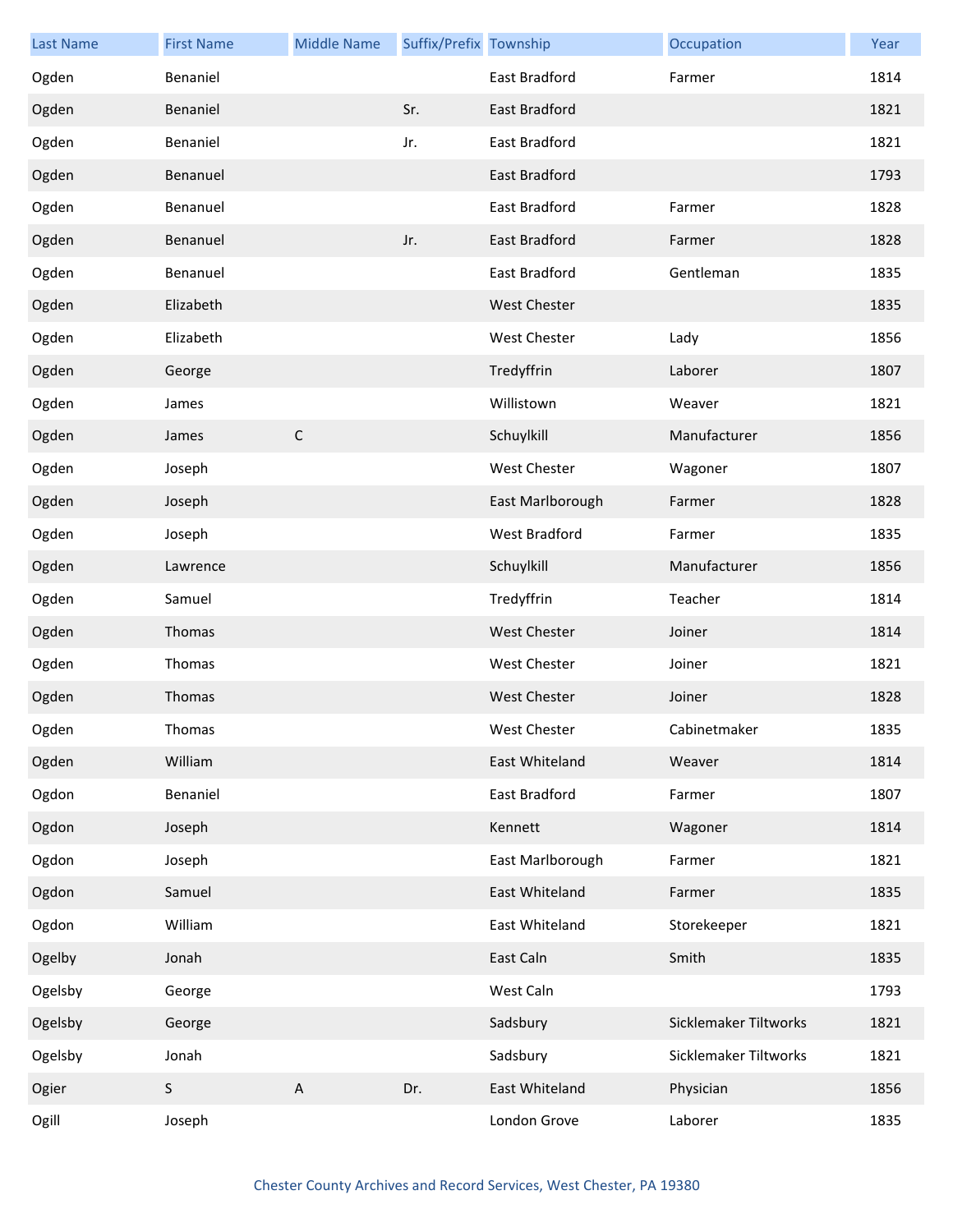| <b>Last Name</b> | <b>First Name</b> | <b>Middle Name</b> | Suffix/Prefix Township |                      | Occupation  | Year |
|------------------|-------------------|--------------------|------------------------|----------------------|-------------|------|
| Ogle             | Joseph            |                    |                        | Kennett              | Laborer     | 1828 |
| Ogleby           | George            |                    |                        | <b>West Nantmeal</b> |             | 1793 |
| Ogleby           | George            |                    |                        | Sadsbury             | Sythe maker | 1807 |
| Ogleby           | Jones             |                    |                        | Sadsbury             | Blacksmith  | 1828 |
| Oglesby          | George            |                    |                        | Sadsbury             | Sicklemaker | 1814 |
| Oglesby          | Jonah             |                    |                        | Sadsbury             | Sicklemaker | 1814 |
| Oglesby          | Joseph            |                    |                        | Sadsbury             | Sicklemaker | 1814 |
| O'Hair           | Patrick           |                    |                        | West Fallowfield     | Weaver      | 1807 |
| O'Hair           | Patrick           |                    |                        | West Fallowfield     | Weaver      | 1814 |
| Ohanlon          | John              |                    |                        | Westtown             | Farmer      | 1856 |
| Oharra           | <b>Brion</b>      |                    |                        | Phoenixville         | Pudler      | 1856 |
| O'Harrow         | Gideon            |                    |                        | New Garden           | Miller      | 1814 |
| Ohart            | Michael           |                    |                        | Phoenixville         | Pudler      | 1856 |
| Ohn              | John              |                    |                        | Tredyffrin           | Laborer     | 1821 |
| Ohn              | John              |                    |                        | East Whiteland       | Laborer     | 1835 |
| Ohn              | Samuel            |                    |                        | Tredyffrin           | Shoemaker   | 1821 |
| Okeef            | Patrick           |                    |                        | Tredyffrin           | Laborer     | 1856 |
| Okeif            | James             |                    |                        | East Bradford        | Laborer     | 1835 |
| Oldest           | Robert            |                    |                        | West Whiteland       |             | 1821 |
| Oldimixon        | George            |                    |                        | West Caln            | Farmer      | 1856 |
| Oldis            | Robert            |                    |                        | West Whiteland       | Laborer     | 1807 |
| Oldis            | Robert            |                    |                        | West Whiteland       | Hostler     | 1814 |
| Olds             | Daniel            |                    |                        | Honey Brook          | Carpenter   | 1821 |
| Olds             | John              |                    |                        | Honey Brook          |             | 1793 |
| Oldwine          | Abraham           |                    |                        | Vincent              |             | 1800 |
| Oldwine          | Abraham           |                    |                        | Vincent              | Yeoman      | 1807 |
| Oldwine          | Abraham           |                    |                        | Pikeland             | Clockmaker  | 1821 |
| Oldwine          | Anthony           | W.                 |                        | Pikeland             |             | 1821 |
| Oldwine          | Elizabeth         |                    |                        | Vincent              |             | 1793 |
| Oldwine          | Henry             |                    |                        | Pikeland             | Clockmaker  | 1821 |
| Oldwine          | Jacob             |                    |                        | Uwchlan              |             | 1800 |
| Oldwine          | Jacob             |                    |                        | Vincent              | Yeoman      | 1807 |
| Oldwine          | John              |                    |                        | Tredyffrin           | Saddler     | 1807 |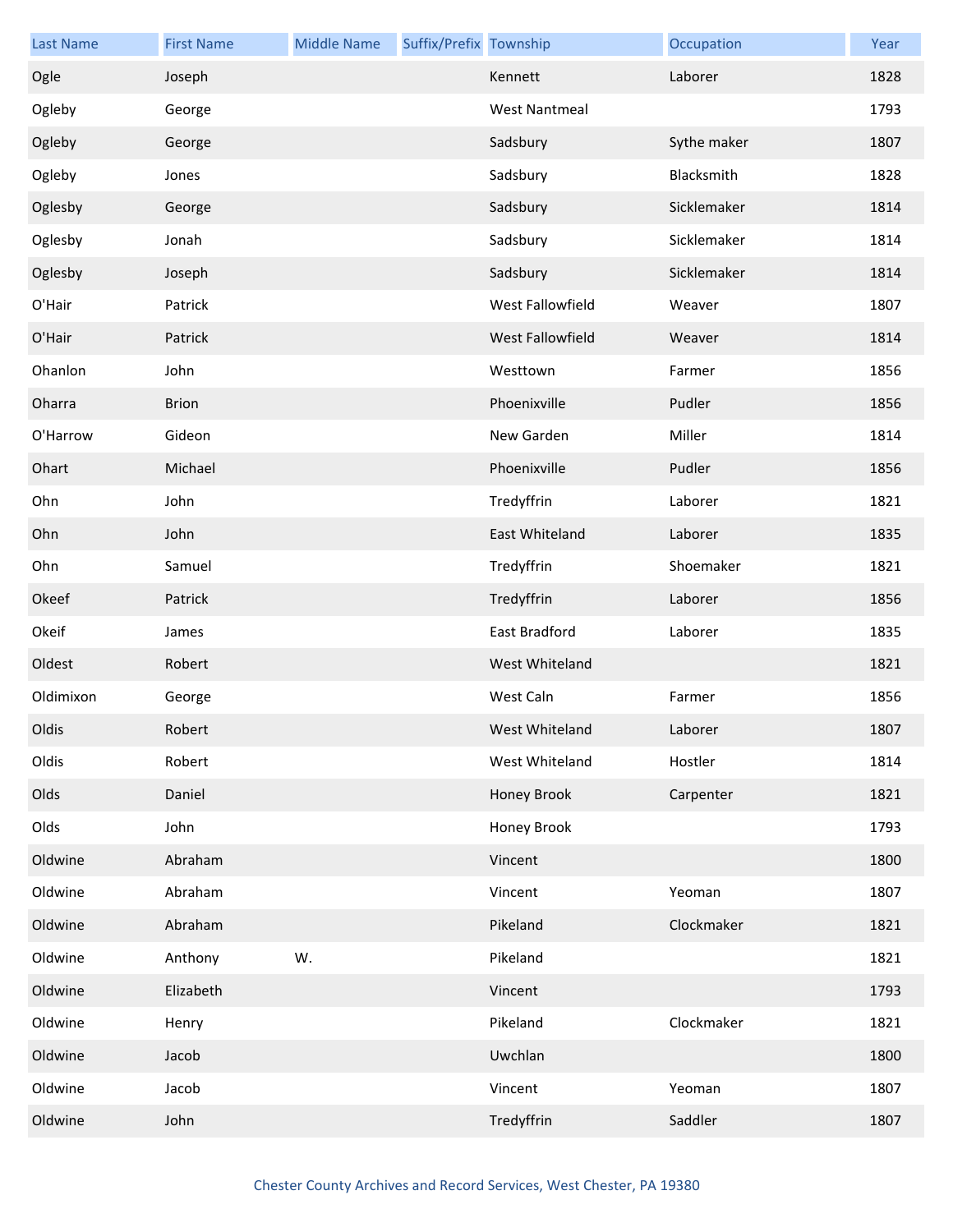| <b>Last Name</b> | <b>First Name</b> | <b>Middle Name</b> | Suffix/Prefix Township |                      | Occupation        | Year |
|------------------|-------------------|--------------------|------------------------|----------------------|-------------------|------|
| Oldwine          | John              |                    |                        | Pikeland             |                   | 1821 |
| Olewine          | Henry             |                    |                        | Pikeland             | Storekeeper       | 1835 |
| Olewine          | John              |                    |                        | Pikeland             | Farmer            | 1835 |
| Olewine          | William           |                    |                        | Pikeland             | Farmer            | 1835 |
| Olfred           | Enoch             |                    |                        | Pennsbury            | Laborer           | 1828 |
| Oliver           | Andrew            |                    |                        | West Whiteland       |                   | 1793 |
| Oliver           | Ann               |                    |                        | Phoenixville         |                   | 1856 |
| Oliver           | Henry             |                    |                        | East Bradford        | Laborer           | 1835 |
| Oliver           | Jeremiah          |                    |                        | East Nottingham      | Farmer            | 1856 |
| Oliver           | John              |                    |                        | Tredyffrin           | Laborer           | 1807 |
| Oliver           | John              |                    |                        | Brandywine           | Laborer           | 1821 |
| Oliver           | John              |                    |                        | Tredyffrin           | Laborer           | 1821 |
| Oliver           | John              |                    |                        | Brandywine           | Laborer           | 1828 |
| Oliver           | John              |                    |                        | Sadsbury             | Laborer           | 1828 |
| Oliver           | John              |                    |                        | Brandywine           | Laborer           | 1835 |
| Oliver           | John              |                    |                        | New London           | Laborer           | 1856 |
| Oliver           | John              |                    |                        | Tredyffrin           | Farmer            | 1856 |
| Oliver           | Nicholas          |                    |                        | <b>West Chester</b>  | Laborer           | 1828 |
| Oliver           | Nicholas          |                    |                        | West Chester         | Gentleman         | 1835 |
| Oliver           | Samuel            |                    |                        | West Whiteland       |                   | 1793 |
| Oliver           | Samuel            |                    |                        | Lower Oxford         | Papermaker        | 1856 |
| Oliver           | Samuel            |                    |                        | Lower Oxford         | Farmer            | 1856 |
| Olliver          | John              |                    |                        | Sadsbury             | Laborer           | 1856 |
| Olson            | J                 | $\mathsf S$        |                        | Sadsbury             | Machinist         | 1856 |
| Olwine           | Abraham           |                    |                        | Pikeland             | Clockmaker        | 1828 |
| Olwine           | Abraham           |                    |                        | Schuylkill           | Merchant          | 1835 |
| Olwine           | Abram             |                    |                        | <b>East Nantmeal</b> |                   | 1793 |
| Olwine           | Anthony           | ${\sf W}$          |                        | East Pikeland        |                   | 1856 |
| Olwine           | Anthony           | W.                 |                        | Charlestown          | Store & Innkeeper | 1828 |
| Olwine           | Henry             |                    |                        | Pikeland             | Watchmaker        | 1814 |
| Olwine           | Henry             |                    |                        | Pikeland             | Storekeeper       | 1828 |
| Olwine           | John              |                    |                        | Pikeland             | Farmer            | 1828 |
| Olwine           | John              |                    |                        | Charlestown          | Farmer            | 1856 |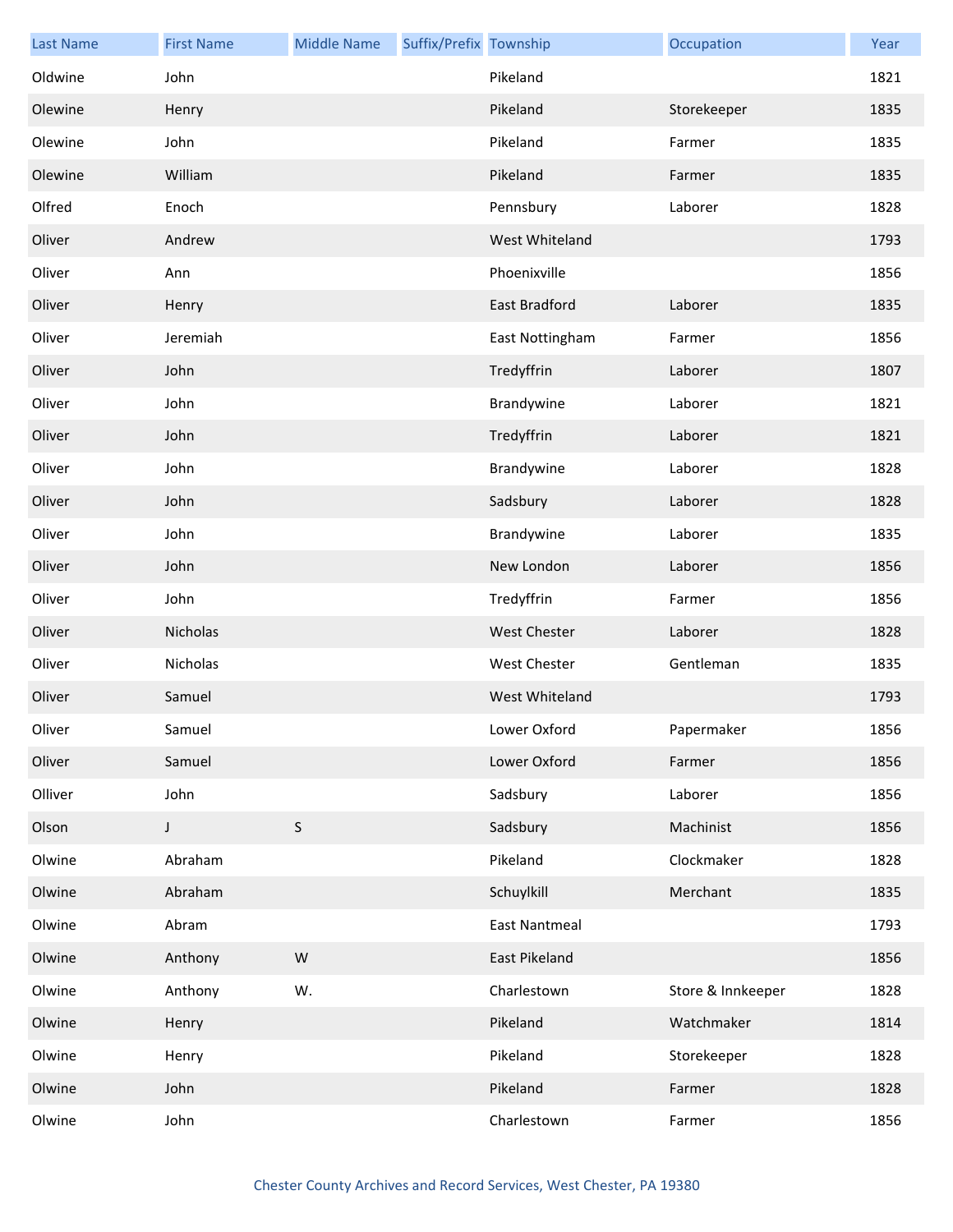| <b>Last Name</b> | <b>First Name</b> | <b>Middle Name</b> | Suffix/Prefix Township |                      | Occupation     | Year |
|------------------|-------------------|--------------------|------------------------|----------------------|----------------|------|
| Olwine           | John              |                    |                        | Charlestown          | Laborer        | 1856 |
| Olwine           | Rebecca           |                    |                        | Pikeland             | Lady           | 1828 |
| Olwine           | William           | L                  |                        | Charlestown          | Mechanic       | 1856 |
| Oneal            | Andrew            |                    |                        | East Caln            | Laborer        | 1835 |
| Oneal            | Francis           |                    |                        | Easttown             | Cabinetmaker   | 1835 |
| Oneal            | James             |                    |                        | West Chester         | Stonemason     | 1856 |
| Oneal            | James             |                    |                        | East Marlborough     | Laborer        | 1856 |
| Oneal            | James             |                    |                        | West Chester         | Laborer        | 1856 |
| Oneal            | James             |                    |                        | <b>West Chester</b>  | Laborer        | 1856 |
| Oneal            | John              |                    |                        | West Chester         | Laborer        | 1856 |
| Oneal            | Patrick           |                    |                        | <b>West Chester</b>  | Laborer        | 1856 |
| Oneal            | Patrick           |                    |                        | West Fallowfield     | Tinner         | 1856 |
| O'Neal           | Arthur            |                    |                        | West Caln            |                | 1793 |
| O'Neal           | Dennis            |                    |                        | East Bradford        | Laborer        | 1856 |
| O'Neal           | Francis           |                    |                        | Tredyffrin           |                | 1800 |
| O'Neal           | Francis           |                    |                        | Tredyffrin           | Carpenter      | 1821 |
| O'Neal           | Francis           |                    |                        | Pikeland             | Cabinetmaker   | 1828 |
| O'Neal           | Henry             |                    |                        | Goshen               |                | 1793 |
| O'Neal           | Henry             |                    |                        | Vincent              | Yeoman         | 1807 |
| O'Neal           | Henry             |                    |                        | Sadsbury             |                | 1807 |
| O'Neal           | Henry             |                    |                        | West Caln            | Weaver         | 1821 |
| O'Neal           | Margret           |                    |                        | Tredyffrin           |                | 1821 |
| Oneall           | Charles           |                    |                        | Phoenixville         | Pudler         | 1856 |
| Oneall           | Hugh              |                    |                        | Phoenixville         | Laborer        | 1856 |
| Oneall           | John              |                    |                        | Phoenixville         | Pudler         | 1856 |
| Oneall           | John              |                    |                        | Phoenixville         | Pudler         | 1856 |
| Oneall           | Patrick           |                    |                        | Phoenixville         | Pudler         | 1856 |
| Onealy           | Patrick           |                    |                        | West Bradford        | Foriner        | 1856 |
| Oneil            | Frances           |                    |                        | East Caln            | <b>Bottler</b> | 1856 |
| Oneil            | Hugh              |                    |                        | <b>East Nantmeal</b> | Laborer        | 1835 |
| Oneil            | John              |                    |                        | <b>Upper Oxford</b>  | Blacksmith     | 1856 |
| Oneil            | Michael           |                    |                        | New Garden           | Merchant       | 1856 |
| O'Neil           | Francis           |                    |                        | Charlestown          | Laborer        | 1814 |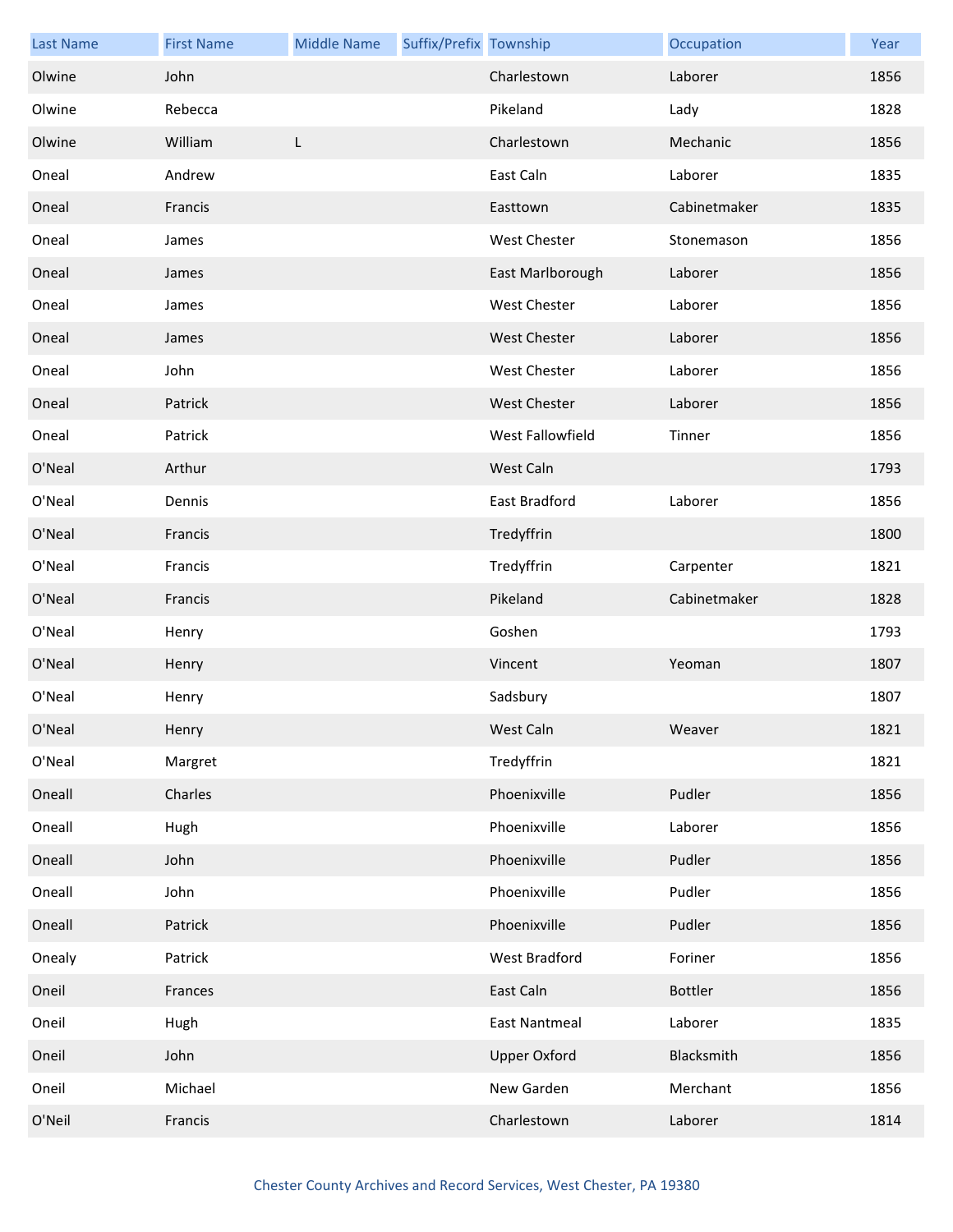| <b>Last Name</b> | <b>First Name</b> | <b>Middle Name</b> | Suffix/Prefix Township |                  | Occupation  | Year |
|------------------|-------------------|--------------------|------------------------|------------------|-------------|------|
| O'Neil           | Henry             |                    |                        | Charlestown      | Wheelwright | 1814 |
| O'Neil           | Henry             |                    |                        | Vincent          |             | 1814 |
| O'Neil           | John              |                    |                        | Lower Oxford     | Blacksmith  | 1821 |
| Oneill           | Arthur            |                    |                        | Phoenixville     | Laborer     | 1856 |
| Oneill           | Barned            |                    |                        | Phoenixville     | Spinner     | 1856 |
| Oneill           | <b>Barned</b>     |                    |                        | Phoenixville     | Pudler      | 1856 |
| Oneill           | Charles           |                    |                        | Tredyffrin       | Shoemaker   | 1835 |
| Oneill           | Edward            |                    |                        | Phoenixville     | Laborer     | 1856 |
| Oneill           | Hugh              |                    |                        | Phoenixville     | Laborer     | 1856 |
| Oneill           | James             |                    |                        | Phoenixville     | Laborer     | 1856 |
| Oneill           | John              |                    |                        | New London       | Tailor      | 1856 |
| Oneill           | Rodea             |                    |                        | Phoenixville     | Laborer     | 1856 |
| Oneill           | Samuel            | P                  |                        | Phoenixville     | Clerk       | 1856 |
| O'Neill          | Agnes             |                    |                        | Sadsbury         | Landholder  | 1821 |
| O'Neill          | Arthur            |                    |                        | West Caln        | Gentleman   | 1807 |
| O'Neill          | Charles           |                    |                        | Tredyffrin       | Shoemaker   | 1828 |
| O'Neill          | Francis           |                    |                        | Charlestown      | Joiner      | 1807 |
| O'Neill          | Henry             |                    |                        | Sadsbury         | Weaver      | 1814 |
| Onemus           | Mathias           |                    |                        | East Marlborough | Marketing   | 1828 |
| Onimus           | Matthew           |                    |                        | East Marlborough | Laborer     | 1821 |
| Onn              | John              |                    |                        | East Whiteland   | Laborer     | 1807 |
| Onn              | John              |                    |                        | East Whiteland   | Laborer     | 1814 |
| Opperman         | Esther            |                    |                        | Charlestown      |             | 1814 |
| Opperman         | Henry             |                    |                        | Charlestown      | Laborer     | 1814 |
| Opperman         | Jacob             |                    |                        | Charlestown      | Weaver      | 1821 |
| Opperman         | John              |                    |                        | Charlestown      | Farmer      | 1807 |
| Opperman         | John              |                    |                        | Charlestown      | Laborer     | 1814 |
| Oram             | Benjamin          |                    |                        | New Garden       | Carpenter   | 1800 |
| Oram             | James             |                    |                        | Thornbury        |             | 1800 |
| Oran             | Benjamin          |                    |                        | New Garden       |             | 1793 |
| Ordlip           | Andrew            |                    |                        | Vincent          |             | 1800 |
| Ore              | George            |                    |                        | East Marlborough | Carpenter   | 1828 |
| Ore              | James             |                    |                        | East Marlborough | Mason       | 1814 |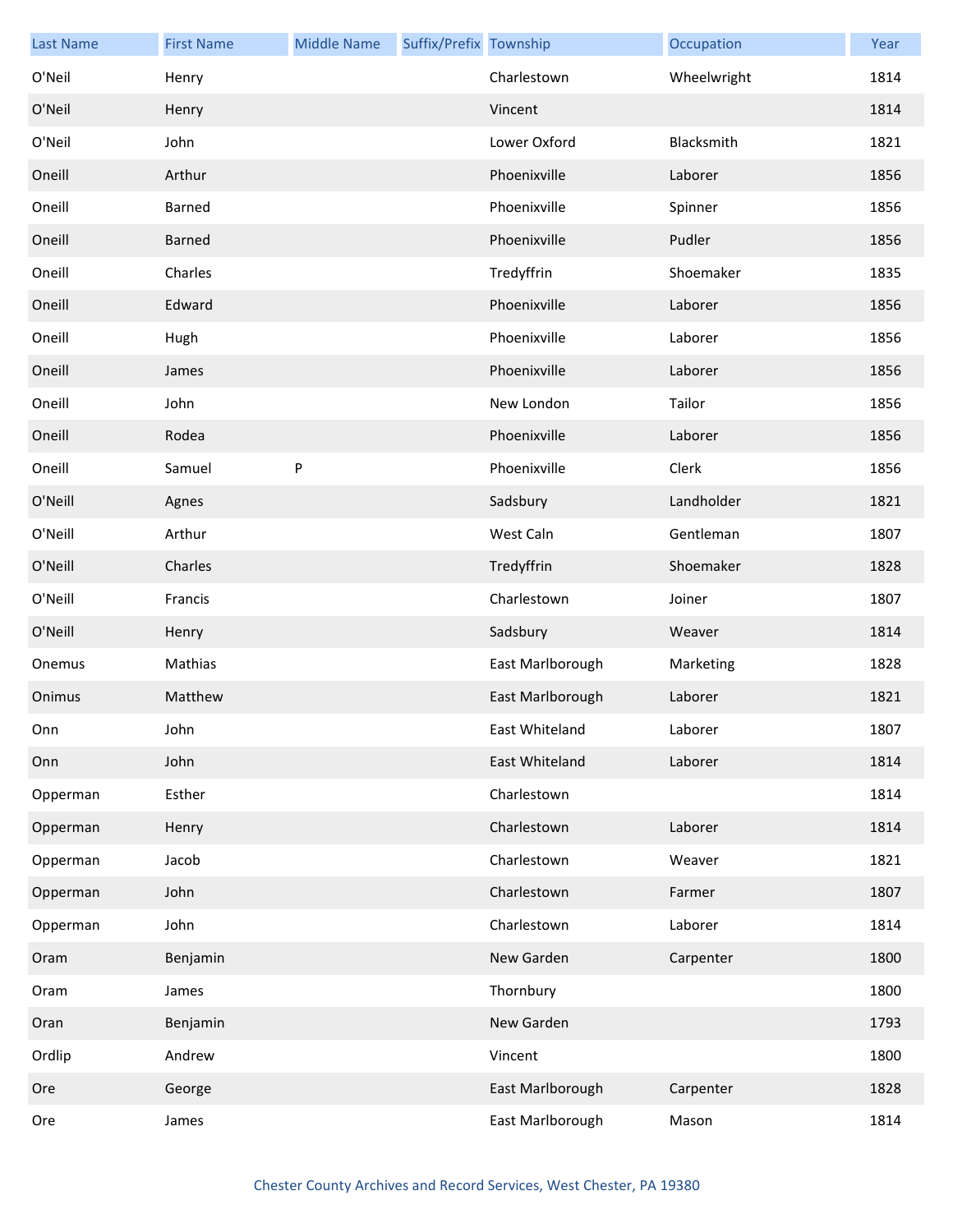| <b>Last Name</b> | <b>First Name</b> | <b>Middle Name</b> | Suffix/Prefix Township |                      | Occupation    | Year |
|------------------|-------------------|--------------------|------------------------|----------------------|---------------|------|
| Ore              | James             |                    |                        | Newlin               | Mason         | 1821 |
| Ore              | James             |                    |                        | East Marlborough     | Mason         | 1828 |
| Ore              | Robert            |                    |                        | <b>East Nantmeal</b> | Laborer       | 1807 |
| Ore              | Robert            |                    |                        | Pikeland             | Laborer       | 1828 |
| Ore              | Robert            |                    |                        | Pikeland             | Laborer       | 1835 |
| Ore              | Thomas            |                    |                        | East Marlborough     | Laborer       | 1814 |
| Ore              | Thomas            |                    |                        | East Marlborough     | Laborer       | 1821 |
| Ore              | Thomas            |                    |                        | East Marlborough     | Laborer       | 1828 |
| Ore              | William           |                    |                        | Kennett              | Laborer       | 1807 |
| Ore              | William           |                    |                        | East Marlborough     | Shoemaker     | 1814 |
| Ore              | William           |                    |                        | East Marlborough     | Shoemaker     | 1821 |
| Oreiley          | John              |                    |                        | Phoenixville         | Coal merchant | 1856 |
| Oren             | Benjamin          |                    |                        | Kennett              | Farmer        | 1835 |
| Orin             | Benjamin          |                    |                        | Kennett              | Farmer        | 1807 |
| Orin             | Benjamin          |                    |                        | East Marlborough     | Farmer        | 1814 |
| Orin             | Benjamin          |                    | Jr.                    | Kennett              | Teacher       | 1821 |
| Orin             | Benjamin          |                    |                        | Kennett              | Farmer        | 1821 |
| Orin             | Benjamin          |                    | Jr.                    | Kennett              |               | 1828 |
| Orin             | Benjamin          |                    |                        | Kennett              | Farmer        | 1828 |
| Orin             | Benjamin          |                    |                        | London Grove         | Farmer        | 1856 |
| Orlady           | Henry             |                    |                        | Honey Brook          |               | 1793 |
| Orledy           | Henry             |                    |                        | Honey Brook          |               | 1800 |
| Orman            | Samuel            |                    |                        | Brandywine           |               | 1793 |
| Ormey            | John              |                    |                        | Pikeland             |               | 1821 |
| Ormey            | Samuel            |                    |                        | Pikeland             | Weaver        | 1821 |
| Ormistone        | William           |                    |                        | Tredyffrin           | Farmer        | 1807 |
| Ormy             | John              |                    |                        | Pikeland             | Farmer        | 1807 |
| Orn              | James             |                    |                        | Charlestown          | Nailer        | 1821 |
| Orner            | Augustus          |                    |                        | Phoenixville         | Engineer      | 1856 |
| Orner            | Conard            |                    |                        | East Vincent         | Blacksmith    | 1835 |
| Orner            | Conrad            |                    |                        | Uwchlan              | Weaver        | 1807 |
| Orner            | Conrad            |                    |                        | Vincent              |               | 1814 |
| Orner            | Conrad            |                    |                        | Vincent              |               | 1821 |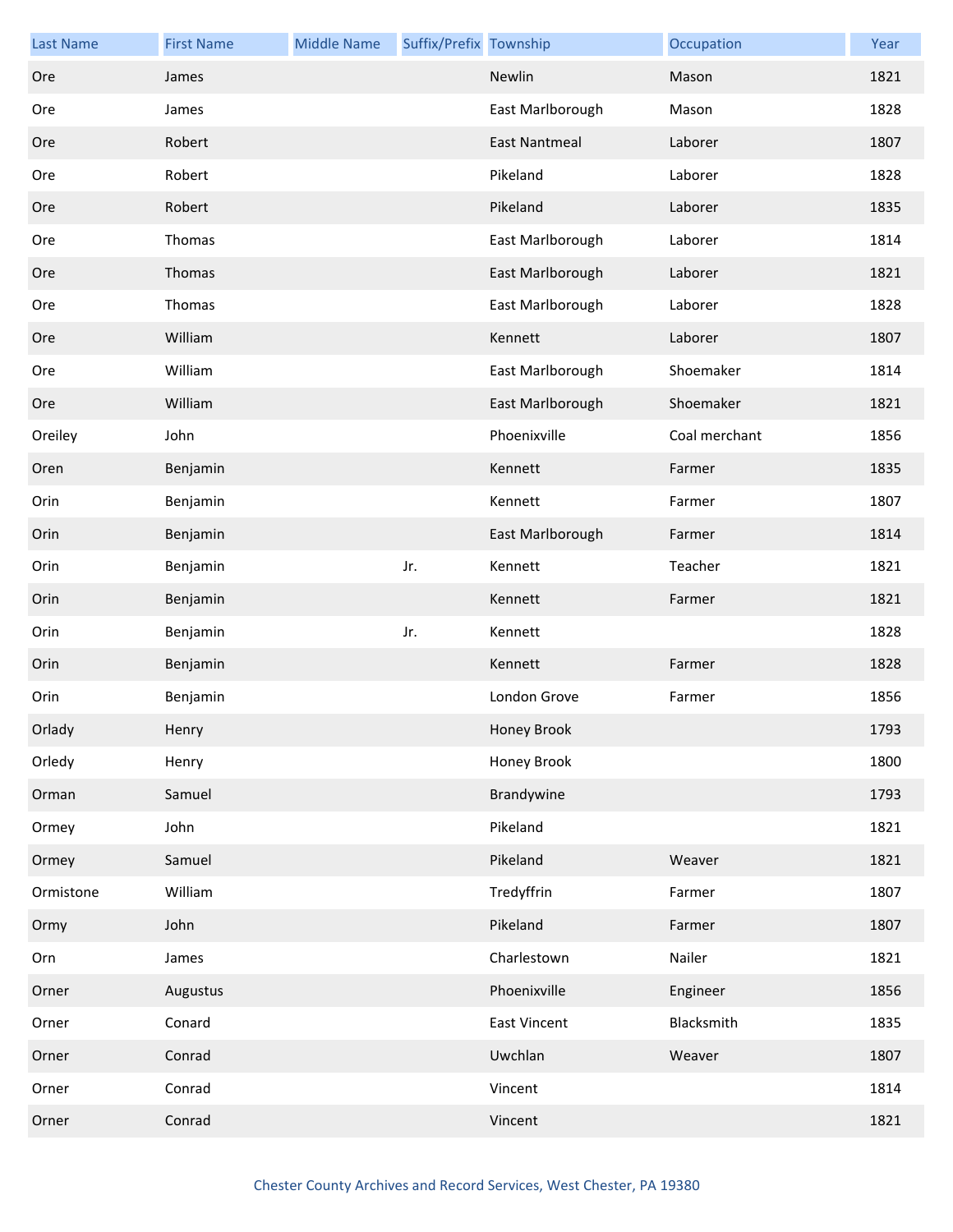| <b>Last Name</b> | <b>First Name</b> | <b>Middle Name</b> | Suffix/Prefix Township |                  | Occupation | Year |
|------------------|-------------------|--------------------|------------------------|------------------|------------|------|
| Orner            | Conrad            |                    |                        | Pikeland         | Blacksmith | 1828 |
| Orner            | David             |                    |                        | Schuylkill       | Laborer    | 1856 |
| Orner            | George            |                    |                        | Pikeland         | Farmer     | 1807 |
| Orner            | George            |                    |                        | Pikeland         | Farmer     | 1814 |
| Orner            | George            |                    |                        | Pikeland         |            | 1821 |
| Orner            | George            |                    |                        | Pikeland         | Farmer     | 1828 |
| Orner            | George            |                    |                        | Pikeland         | Yeoman     | 1835 |
| Orner            | George            |                    |                        | West Pikeland    | Farmer     | 1856 |
| Orner            | George            |                    |                        | Schuylkill       | Shoemaker  | 1856 |
| Orner            | Jesse             |                    |                        | Schuylkill       | Laborer    | 1835 |
| Orner            | John              |                    |                        | Charlestown      | Stonemason | 1828 |
| Orner            | John              |                    |                        | Charlestown      | Mason      | 1835 |
| Orner            | John              |                    |                        | Schuylkill       | Mason      | 1856 |
| Orner            | Joseph            |                    |                        | Schuylkill       | Mason      | 1856 |
| Orner            | Lewis             |                    |                        | Pikeland         | Mason      | 1807 |
| Orner            | Lewis             |                    |                        | Pikeland         | Mason      | 1814 |
| Orner            | Lewis             |                    |                        | Pikeland         |            | 1821 |
| Orner            | Lewis             |                    |                        | Pikeland         | Farmer     | 1828 |
| Orner            | Lewis             |                    |                        | Pikeland         | Laborer    | 1835 |
| Orner            | Lewis             |                    |                        | Phoenixville     | Mason      | 1856 |
| Orner            | Martin            |                    |                        | Coventry         |            | 1793 |
| Orner            | Martin            |                    |                        | Coventry         |            | 1793 |
| Orner            | Valentine         |                    |                        | Pikeland         |            | 1800 |
| Orner            | Valentine         |                    |                        | Pikeland         | Farmer     | 1807 |
| Orner            | Valentine         |                    |                        | Pikeland         | Farmer     | 1814 |
| Orner            | Vallentine        |                    |                        | Phoenixville     | Blacksmith | 1856 |
| Orore            | Robert            |                    |                        | Pikeland         | Farmer     | 1807 |
| Ororke           | Francis           |                    |                        | Uwchlan          | Laborer    | 1835 |
| Orr              | Alexander         |                    |                        | Willistown       |            | 1800 |
| Orr              | Amos              |                    |                        | West Fallowfield | Cooper     | 1807 |
| Orr              | Amos              |                    |                        | West Fallowfield | Cooper     | 1814 |
| Orr              | Amos              |                    |                        | West Fallowfield | Cooper     | 1821 |
| Orr              | Benjamin          |                    |                        | London Grove     | Weaver     | 1807 |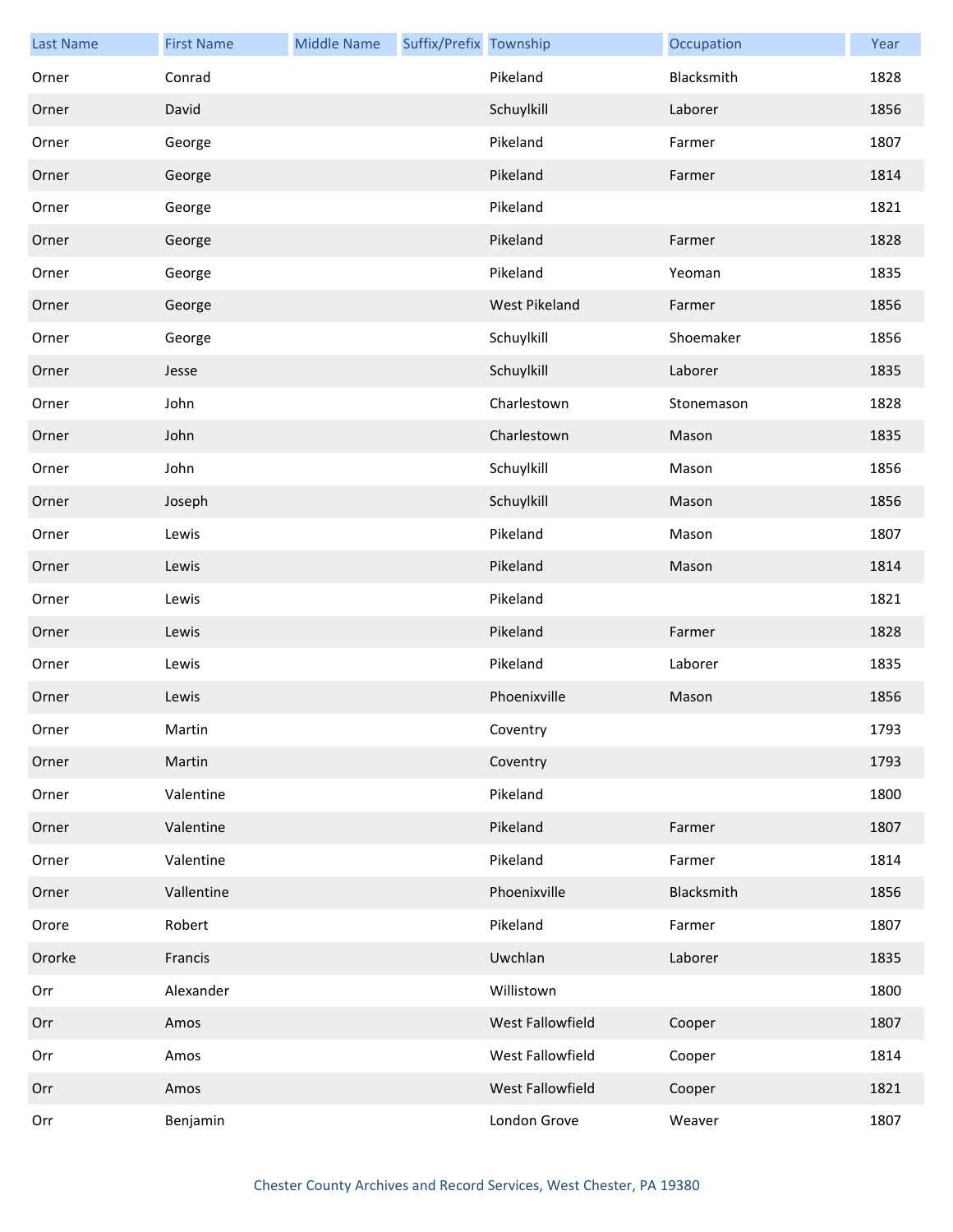| <b>Last Name</b> | <b>First Name</b> | <b>Middle Name</b> | Suffix/Prefix Township |                      | Occupation      | Year |
|------------------|-------------------|--------------------|------------------------|----------------------|-----------------|------|
| Orr              | George            |                    |                        | Newlin               | Carpenter       | 1835 |
| Orr              | James             |                    |                        | East Marlborough     | Storekeeper     | 1835 |
| Orr              | James             |                    |                        | West Fallowfield     | Cooper          | 1835 |
| Orr              | James             |                    |                        | West Fallowfield     | Cooper          | 1835 |
| Orr              | Jesse             | L                  |                        | East Marlborough     | Laborer         | 1856 |
| Orr              | John              |                    |                        | Willistown           |                 | 1800 |
| Orr              | Jonas             |                    |                        | West Fallowfield     | Cooper          | 1807 |
| Orr              | Jones             |                    |                        | West Fallowfield     |                 | 1814 |
| Orr              | Jones             |                    |                        | West Fallowfield     | Cooper          | 1821 |
| Orr              | Jones             |                    |                        | West Fallowfield     | Cooper          | 1828 |
| Orr              | Robert            |                    | Dr.                    | West Fallowfield     |                 | 1793 |
| Orr              | Robert            |                    |                        | <b>East Nantmeal</b> | Cordwainer      | 1807 |
| Orr              | Robert            |                    | Dr.                    | West Fallowfield     | Doctor          | 1807 |
| Orr              | Robert            |                    |                        | Pikeland             | Farmer          | 1814 |
| Orr              | Robert            |                    |                        | <b>West Bradford</b> | Weaver          | 1821 |
| Orr              | Robert            |                    |                        | Vincent              | Farmer          | 1821 |
| Orr              | Thomas            |                    |                        | East Marlborough     | Laborer         | 1835 |
| Orr              | Vaters            |                    |                        | Warwick              |                 | 1856 |
| Orr              | William           |                    |                        | Willistown           |                 | 1800 |
| Orr              | William           |                    |                        | East Marlborough     | Cordwainer      | 1828 |
| Orr              | William           |                    |                        | East Marlborough     | Shoemaker       | 1835 |
| Orr              | William           |                    |                        | West Pikeland        | Miner           | 1856 |
| Orr              | William           |                    | Jr.                    | East Marlborough     | Laborer         | 1856 |
| Orr              | William           |                    |                        | East Marlborough     | Laborer         | 1856 |
| Orsborn          | William           |                    | Sr.                    | Birmingham           | Farmer          | 1856 |
| Orsborn          | William           | $\sf P$            |                        | Birmingham           | Farmer          | 1856 |
| Ortless          | John              |                    |                        | Londonderry          | Farmer          | 1835 |
| Ortlip           | Andrew            |                    |                        | Londonderry          | Farmer & Tanner | 1807 |
| Ortlip           | Andrew            |                    |                        | Vincent              | Miller          | 1807 |
| Ortlip           | Andrew            |                    |                        | Londonderry          | Tanner          | 1814 |
| Ortlip           | Andrew            |                    |                        | Londonderry          | Miller          | 1821 |
| Ortlip           | Andrew            |                    |                        | Londonderry          | Farmer          | 1828 |
| Ortlip           | Andrew            |                    |                        | <b>Upper Oxford</b>  | Farmer          | 1856 |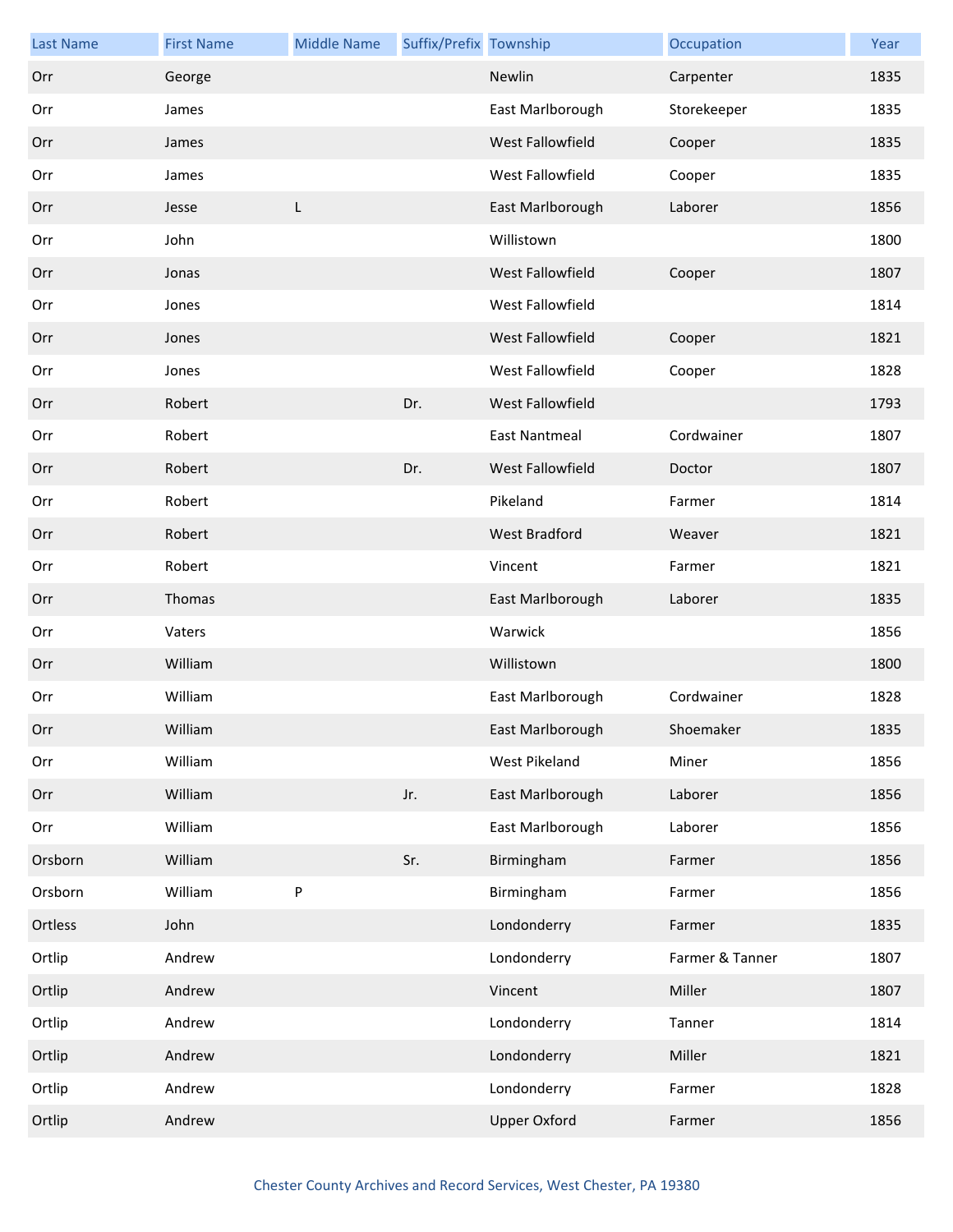| <b>Last Name</b> | <b>First Name</b> | <b>Middle Name</b> | Suffix/Prefix Township |                     | Occupation        | Year |
|------------------|-------------------|--------------------|------------------------|---------------------|-------------------|------|
| Ortlip           | George            |                    |                        | Vincent             | Innkeeper         | 1807 |
| Ortlip           | George            |                    |                        | Londonderry         | Tanner            | 1821 |
| Ortlip           | George            |                    |                        | Londonderry         | Tanner            | 1828 |
| Ortlip           | George            |                    |                        | <b>Upper Oxford</b> | Farmer            | 1835 |
| Ortlip           | George            |                    |                        | Phoenixville        | Laborer           | 1856 |
| Ortlip           | Henry             |                    |                        | Vincent             |                   | 1800 |
| Ortlip           | Henry             |                    |                        | Vincent             | Miller            | 1807 |
| Ortlip           | Henry             |                    |                        | Vincent             |                   | 1821 |
| Ortlip           | Henry             |                    |                        | Vincent             | Farmer            | 1828 |
| Ortlip           | Henry             |                    |                        | Coventry            | Innkeeper, farmer | 1835 |
| Ortlip           | Isaac             |                    |                        | West Pikeland       | Miller            | 1856 |
| Ortlip           | John              |                    |                        | Londonderry         | Farmer            | 1828 |
| Ortlip           | John              |                    |                        | Londonderry         | Farmer            | 1856 |
| Ortlip           | John              |                    |                        | South Coventry      | Miller            | 1856 |
| Ortlip           | Margaret          | $\mathsf C$        |                        | <b>Upper Oxford</b> |                   | 1856 |
| Ortlip           | Marshall          |                    |                        | <b>Upper Oxford</b> | Farmer            | 1856 |
| Ortlip           | Oliver            |                    |                        | Pikeland            |                   | 1828 |
| Ortlip           | Samuel            |                    |                        | Vincent             | Yeoman            | 1807 |
| Ortlip           | Samuel            |                    |                        | Coventry            | Miller            | 1814 |
| Ortlip           | Samuel            |                    |                        | Coventry            | Miller            | 1821 |
| Ortlip           | Samuel            |                    |                        | Pikeland            | Miller            | 1828 |
| Ortlip           | Samuel            |                    |                        | Coventry            | Miller            | 1835 |
| Ortlip           | Samuel            | $\sf B$            |                        | Highland            | Farmer            | 1856 |
| Ortlip           | Samuel            | H                  |                        | East Bradford       | Teacher           | 1856 |
| Ortlip           | William           |                    |                        | Pikeland            | Miller            | 1835 |
| Ortlip           | William           |                    |                        | <b>West Vincent</b> | Farmer            | 1856 |
| Osborn           | Davis             |                    |                        | East Bradford       | Farmer            | 1828 |
| Osborn           | Davis             |                    |                        | East Bradford       | Farmer            | 1835 |
| Osborn           | Jonathan          |                    |                        | East Marlborough    | Wheelwright       | 1835 |
| Osborn           | Joseph            |                    |                        | West Goshen         | Farmer            | 1835 |
| Osborn           | Mary              |                    |                        | West Chester        | Seamstress        | 1821 |
| Osborn           | Peter             |                    |                        | Pennsbury           | Farmer            | 1821 |
| Osborn           | Samuel            |                    |                        | Pennsbury           |                   | 1800 |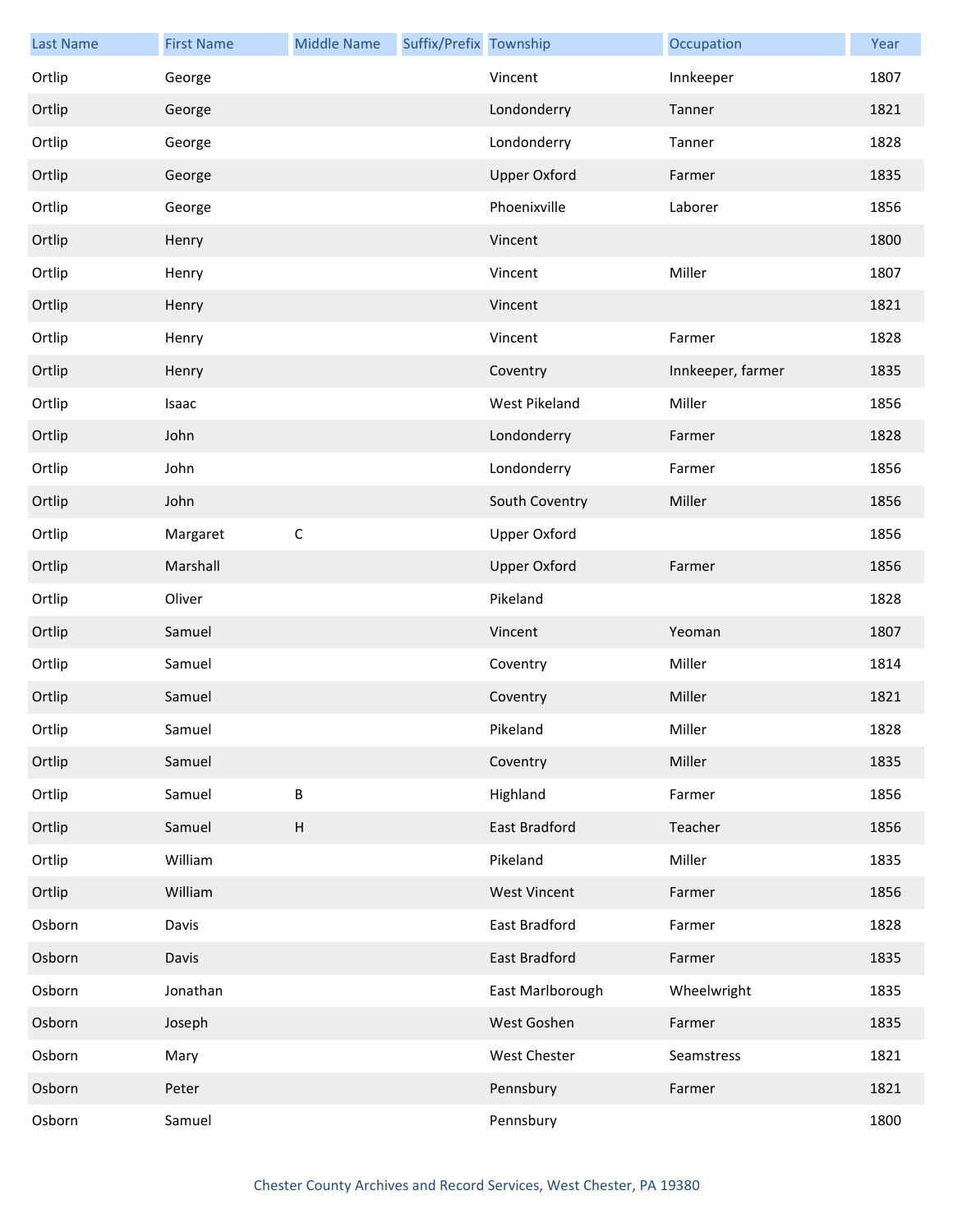| <b>Last Name</b> | <b>First Name</b> | <b>Middle Name</b> | Suffix/Prefix Township |                      | Occupation | Year |
|------------------|-------------------|--------------------|------------------------|----------------------|------------|------|
| Osborn           | Samuel            |                    |                        | Pennsbury            | Gentleman  | 1821 |
| Osborn           | Samuel            |                    |                        | Brandywine           | Farmer     | 1835 |
| Osborn           | Thomas            |                    |                        | West Bradford        | Laborer    | 1828 |
| Osborn           | Thomas            |                    |                        | West Bradford        | Farmer     | 1835 |
| Osborn           | William           |                    |                        | West Bradford        | Broommaker | 1807 |
| Osborn           | William           |                    |                        | West Caln            | Laborer    | 1814 |
| Osborn           | William           |                    |                        | <b>East Bradford</b> |            | 1821 |
| Osborn           | William           |                    |                        | East Bradford        | Farmer     | 1828 |
| Osborn           | William           |                    |                        | <b>East Bradford</b> | Farmer     | 1835 |
| Osborne          | Francis           |                    |                        | East Whiteland       |            | 1800 |
| Osborne          | Francis           |                    |                        | Honey Brook          |            | 1821 |
| Osborne          | Joseph            |                    |                        | Westtown             | Maltster   | 1807 |
| Osborne          | Joseph            |                    |                        | Westtown             | Maltster   | 1814 |
| Osborne          | Joseph            |                    |                        | Westtown             | Farmer     | 1821 |
| Osborne          | Joseph            |                    |                        | Westtown             | Malster    | 1828 |
| Osborne          | Joseph            |                    |                        | Westtown             | Farmer     | 1835 |
| Osborne          | Joseph            |                    |                        | <b>West Bradford</b> | Laborer    | 1856 |
| Osborne          | Mary              | P.                 |                        | <b>West Chester</b>  | Seamstress | 1828 |
| Osborne          | Peter             |                    |                        | Westtown             |            | 1793 |
| Osborne          | Peter             |                    |                        | East Whiteland       |            | 1800 |
| Osborne          | Peter             |                    |                        | Westtown             | Farmer     | 1807 |
| Osborne          | Peter             |                    |                        | <b>West Chester</b>  | Innkeeper  | 1828 |
| Osborne          | Peter             |                    |                        | East Caln            | Innkeeper  | 1835 |
| Osborne          | Robert            |                    |                        | East Bradford        | Laborer    | 1807 |
| Osborne          | Samuel            |                    |                        | Pennsbury            | Farmer     | 1814 |
| Osborne          | Samuel            |                    |                        | Honey Brook          | Laborer    | 1821 |
| Osborne          | Thomas            |                    |                        | West Bradford        | Farmer     | 1821 |
| Osborne          | Thomas            |                    |                        | West Bradford        | Farmer     | 1856 |
| Osborne          | Uriah             |                    |                        | West Bradford        | Farmer     | 1856 |
| Osborne          | William           |                    |                        | West Bradford        |            | 1793 |
| Osborne          | William           |                    |                        | Westtown             | Laborer    | 1807 |
| Osborne          | William           |                    |                        | East Bradford        | Farmer     | 1814 |
| Osbourn          | Joseph            | H                  |                        | Westtown             | Farmer     | 1856 |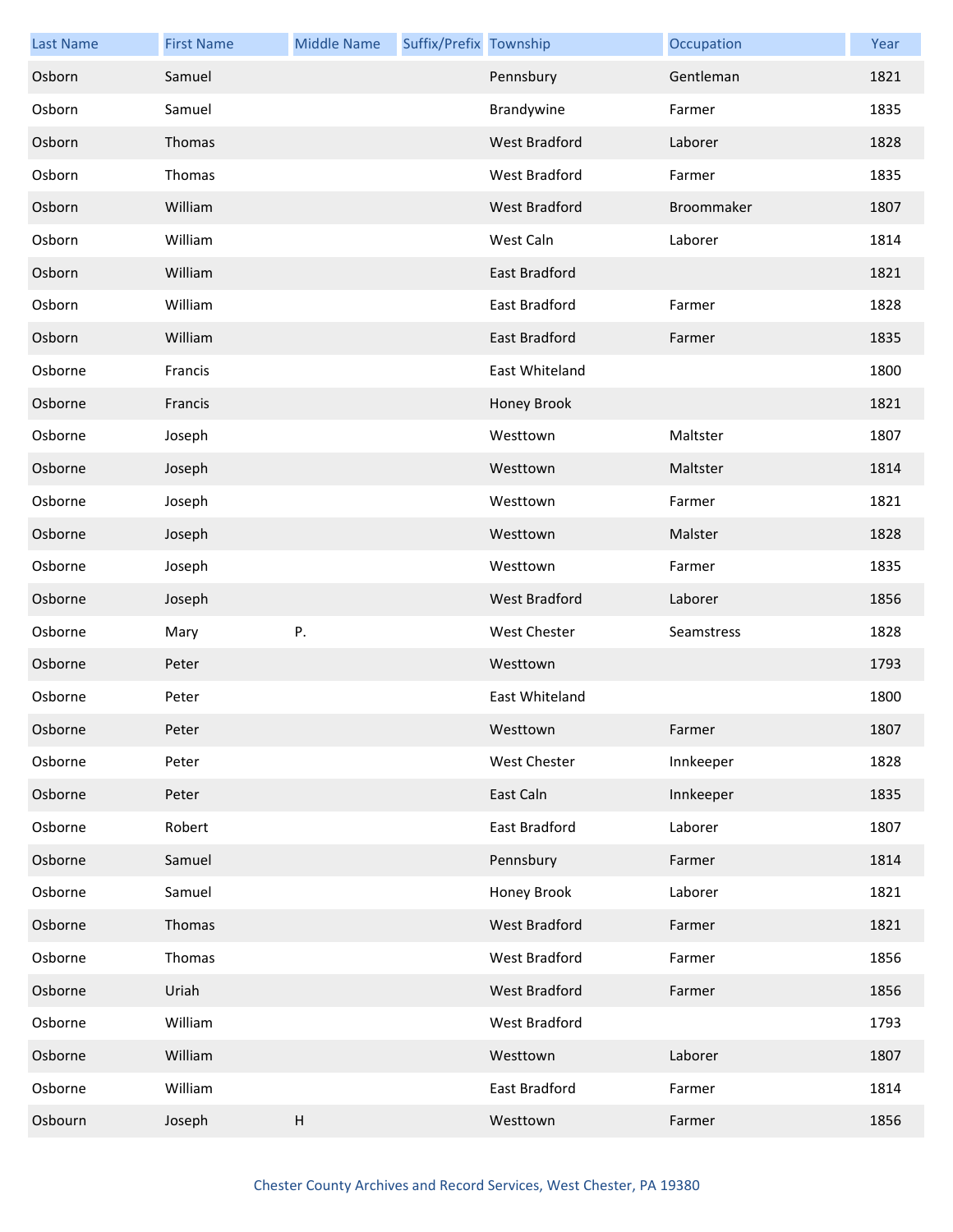| <b>Last Name</b> | <b>First Name</b> | <b>Middle Name</b> | Suffix/Prefix Township |                  | Occupation            | Year |
|------------------|-------------------|--------------------|------------------------|------------------|-----------------------|------|
| Osbourn          | Peter             |                    |                        | West Whiteland   |                       | 1793 |
| Osburn           | Francis           |                    |                        | East Whiteland   |                       | 1793 |
| Osburn           | Francis           |                    |                        | East Whiteland   | Laborer               | 1807 |
| Osburn           | Francis           |                    |                        | Honey Brook      |                       | 1814 |
| Osburn           | Francis           |                    |                        | Honey Brook      | Gentleman             | 1828 |
| Osburn           | John              |                    |                        | East Whiteland   |                       | 1793 |
| Osburn           | Peter             |                    |                        | West Caln        | Laborer               | 1828 |
| Osburn           | Peter             |                    |                        | West Caln        | Laborer               | 1835 |
| Osburn           | Samuel            |                    |                        | Brandywine       | Farmer                | 1828 |
| Osburn           | William           |                    |                        | West Caln        | Laborer               | 1821 |
| Oshea            | Patrick           |                    |                        | Kennett          | Laborer               | 1856 |
| Osmond           | Aaron             | P                  |                        | New Garden       | Miller                | 1835 |
| Osmond           | Aaron             | Ρ.                 |                        | New Garden       | Schoolmaster          | 1821 |
| Osmond           | Aaron             | Ρ.                 |                        | Lower Oxford     | Teacher               | 1828 |
| Osmond           | Elizabeth         |                    |                        | Oxford           | Milliner              | 1856 |
| Osmond           | Henry             |                    |                        | Lower Oxford     | Carpenter             | 1821 |
| Osmond           | Henry             |                    |                        | West Marlborough | Laborer               | 1828 |
| Osmond           | Henry             |                    |                        | West Marlborough | Cotton spinner        | 1835 |
| Osmond           | Henry             |                    |                        | East Caln        | Laborer               | 1856 |
| Osmond           | John              |                    |                        | East Bradford    | Factoryman            | 1835 |
| Osmond           | John              | P                  |                        | London Britain   | Cotton spinner        | 1856 |
| Osmond           | Jonathan          |                    |                        | Lower Oxford     | <b>Cotton Spinner</b> | 1821 |
| Osmond           | Jonathan          |                    |                        | West Marlborough | Laborer               | 1828 |
| Osmond           | Samuel            |                    |                        | East Caln        | Manufacturer          | 1835 |
| Osmond           | William           |                    |                        | Lower Oxford     | Stonemason            | 1821 |
| Osmond           | William           |                    |                        | Lower Oxford     | Stonemason            | 1828 |
| Osmond           | William           |                    |                        | Lower Oxford     | Mason                 | 1835 |
| Ost              | George            |                    |                        | West Chester     | Cabinetmaker          | 1856 |
| Otlenger         | William           |                    |                        | Charlestown      | Laborer               | 1856 |
| Otley            | Abel              |                    |                        | Westtown         | Farmer                | 1807 |
| Otley            | Abel              |                    |                        | Westtown         | Gentleman             | 1814 |
| Otley            | Abel              |                    |                        | Westtown         | Gentleman             | 1821 |
| Otley            | Abel              |                    |                        | Westtown         | Gentleman             | 1828 |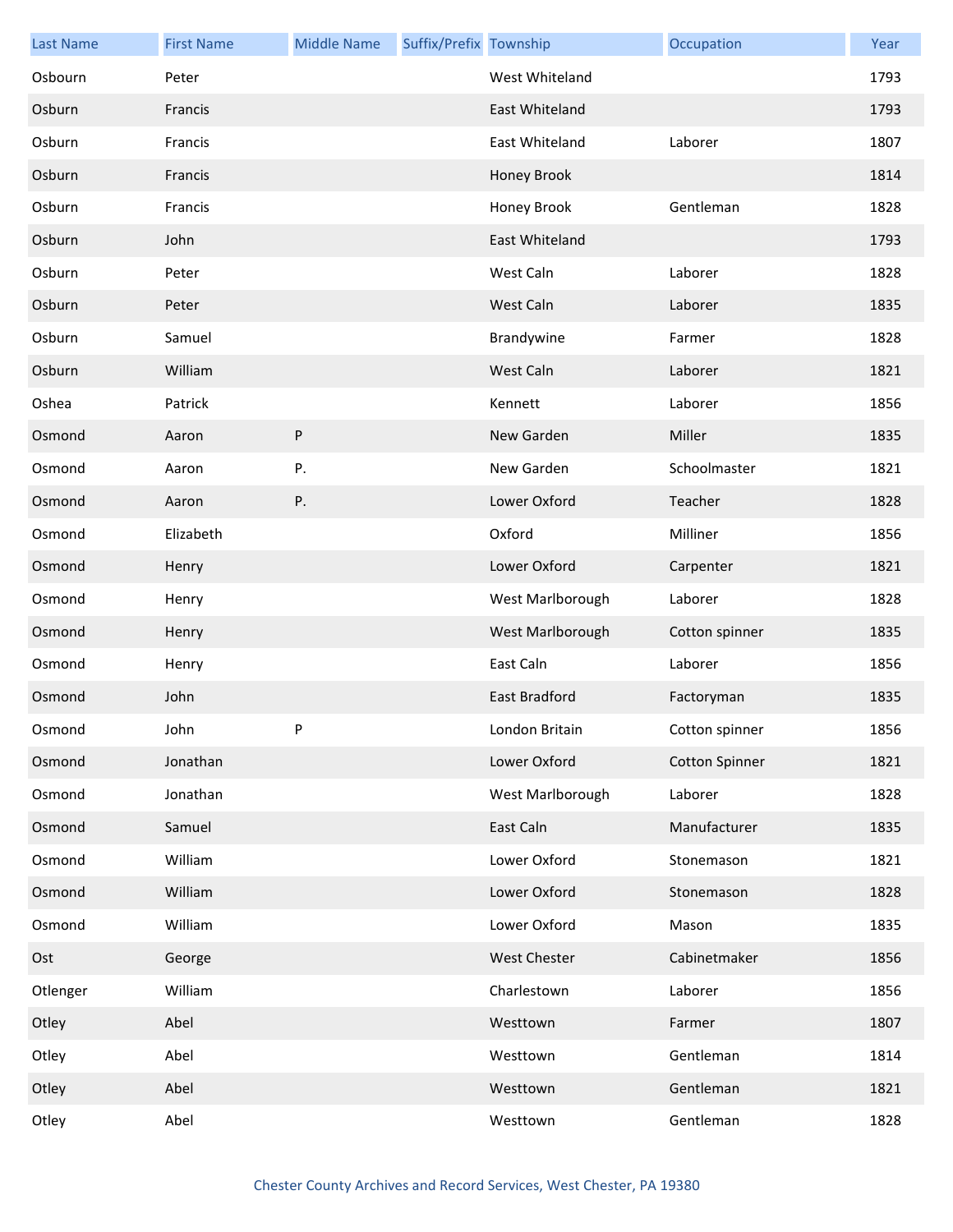| <b>Last Name</b> | <b>First Name</b> | <b>Middle Name</b> | Suffix/Prefix Township |                     | Occupation      | Year |
|------------------|-------------------|--------------------|------------------------|---------------------|-----------------|------|
| Otley            | Albin             |                    |                        | Westtown            | Carpenter       | 1835 |
| Otley            | Edwin             |                    |                        | <b>West Chester</b> | Carpenter       | 1856 |
| Otley            | Eli               |                    |                        | Willistown          | Cabinetmaker    | 1856 |
| Otley            | Enoch             |                    |                        | Willistown          | Cabinetmaker    | 1856 |
| Otley            | Jesse             |                    |                        | Westtown            | Carpenter       | 1807 |
| Otley            | Jesse             |                    |                        | Westtown            | Carpenter       | 1814 |
| Otley            | Jesse             |                    |                        | Westtown            | Carpenter       | 1821 |
| Otley            | Jesse             |                    |                        | Westtown            | Farmer          | 1828 |
| Otley            | Jesse             |                    |                        | Westtown            | Farmer          | 1835 |
| Otley            | Jessey            |                    |                        | Westtown            | Farmer          | 1856 |
| Otley            | John              |                    |                        | Westtown            | Plasterer       | 1807 |
| Otley            | John              |                    |                        | Willistown          | Farmer          | 1814 |
| Otley            | John              |                    |                        | West Goshen         |                 | 1821 |
| Otley            | John              |                    |                        | Westtown            | Farmer          | 1821 |
| Otley            | John              |                    |                        | Willistown          | Wheelwright     | 1856 |
| Otley            | Joseph            |                    |                        | West Marlborough    | Laborer         | 1821 |
| Otley            | Joseph            |                    |                        | London Grove        | Laborer         | 1828 |
| Otley            | Obed              |                    |                        | Westtown            | Laborer         | 1807 |
| Otley            | Obed              |                    |                        | Westtown            | Farmer          | 1814 |
| Otley            | Obed              |                    |                        | Westtown            | Farmer          | 1821 |
| Otley            | Obed              |                    |                        | Westtown            | Farmer          | 1828 |
| Otley            | William           |                    |                        | East Bradford       |                 | 1793 |
| Otley            | William           |                    |                        | Westtown            | Bricklayer      | 1835 |
| Otley            | William           |                    |                        | West Chester        | Bricklayer      | 1856 |
| Otly             | Abel              |                    |                        | Westtown            |                 | 1793 |
| Otly             | Abisha            |                    |                        | Londonderry         | House carpenter | 1835 |
| Otly             | Alban             |                    |                        | East Nottingham     | Farmer          | 1856 |
| Otly             | Baldwin           |                    |                        | Londonderry         | Mason           | 1835 |
| Otly             | Eli               |                    |                        | Tredyffrin          | Joiner          | 1835 |
| Otly             | John              |                    |                        | Tredyffrin          | Joiner          | 1835 |
| Otly             | Jysader           |                    |                        | Londonderry         | House carpenter | 1835 |
| Otly             | Thomas            |                    |                        | West Chester        | Carpenter       | 1856 |
| Ottenkirk        | (Widow)           |                    |                        | Honey Brook         |                 | 1821 |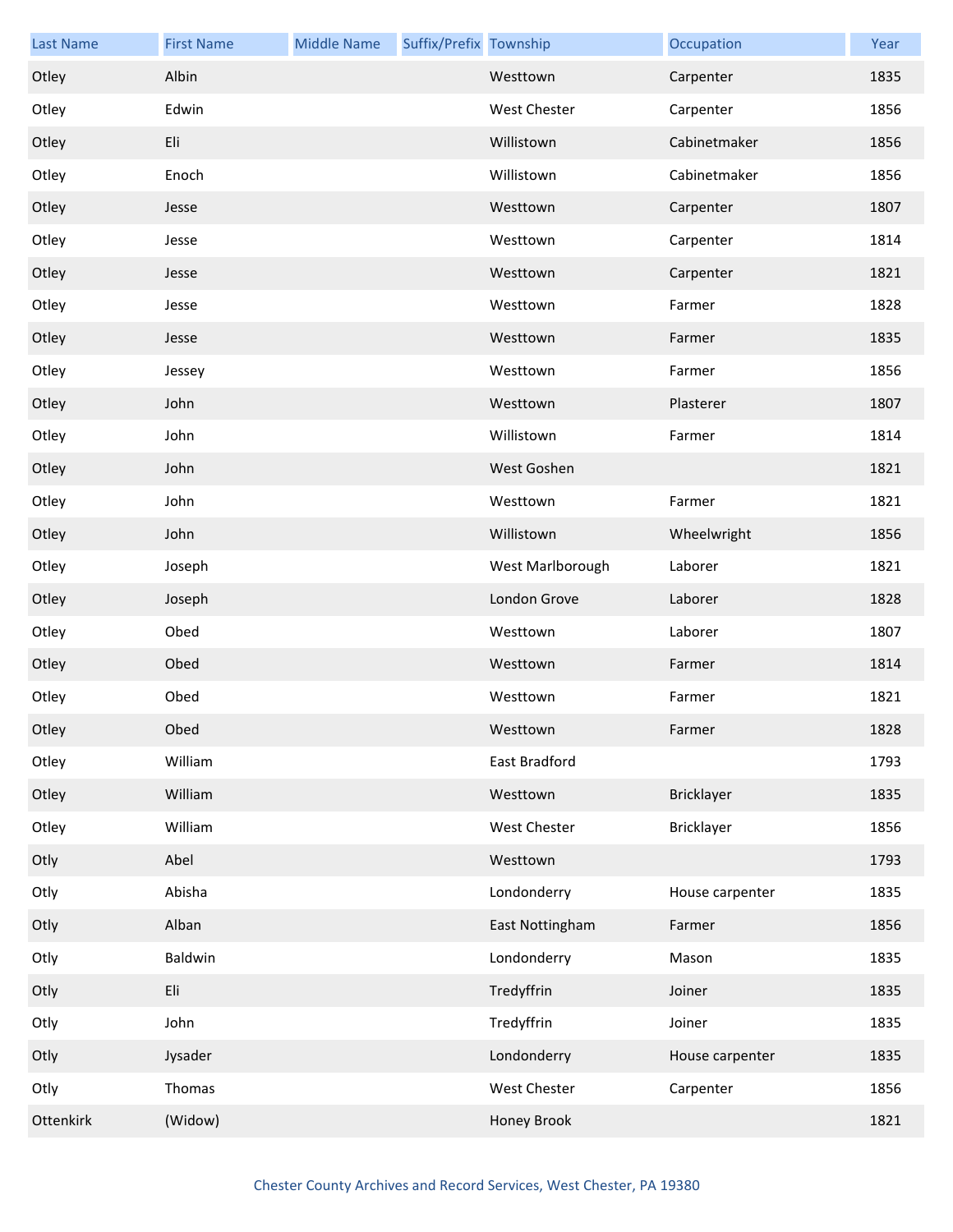| <b>Last Name</b> | <b>First Name</b> | <b>Middle Name</b> | Suffix/Prefix Township |                      | Occupation | Year |
|------------------|-------------------|--------------------|------------------------|----------------------|------------|------|
| Ottenkirk        | Ann               |                    |                        | Honeybrook           | Lady       | 1856 |
| Ottenkirk        | David             |                    |                        | Honeybrook           | Farmer     | 1856 |
| Ottenkirk        | James             |                    |                        | Honey Brook          | Saddler    | 1821 |
| Ottenkirk        | James             |                    |                        | Honey Brook          | Farmer     | 1835 |
| Ottenkirk        | James             |                    |                        | Honeybrook           | Farmer     | 1856 |
| Ottenkirk        | Nancy             |                    |                        | Honey Brook          | Landholder | 1835 |
| Ottey            | Abisha            |                    |                        | Londonderry          | Carpenter  | 1828 |
| Ottey            | Eli               |                    |                        | Tredyffrin           | Joiner     | 1828 |
| Ottey            | Richard           |                    |                        | Thornbury            | Laborer    | 1807 |
| Ottley           | Philip            | Β                  |                        | Sadsbury             | Farmer     | 1856 |
| Ottly            | Lysander          |                    |                        | New Garden           | Carpenter  | 1856 |
| Otto             | William           |                    |                        | <b>West Nantmeal</b> | Distiller  | 1821 |
| Otty             | Abisa             |                    |                        | West Marlborough     | Carpenter  | 1807 |
| Otty             | Abisha            |                    |                        | West Marlborough     |            | 1800 |
| Otty             | Abisha            |                    |                        | London Grove         | Carpenter  | 1814 |
| Otty             | Abisha            |                    |                        | Londonderry          | Carpenter  | 1821 |
| Otty             | Eli               |                    |                        | Easttown             |            | 1821 |
| Ovendorf         | Jacob             |                    |                        | South Coventry       | Laborer    | 1856 |
| Overdere         | Peter             |                    |                        | West Chester         | Carpenter  | 1835 |
| Overdorf         | John              |                    |                        | East Pikeland        | Laborer    | 1856 |
| Overdorf         | Levi              |                    |                        | East Pikeland        | Laborer    | 1856 |
| Overdorf         | Peter             |                    |                        | East Pikeland        | Laborer    | 1856 |
| Overdorph        | Jacob             |                    |                        | Coventry             | Laborer    | 1835 |
| Overholser       | Isaac             |                    |                        | Coventry             | Farmer     | 1821 |
| Overholtzer      | Elias             |                    |                        | Uwchlan              | Farmer     | 1835 |
| Overholtzer      | Henry             |                    |                        | <b>East Coventry</b> | Laborer    | 1856 |
| Overholtzer      | Henry             |                    |                        | <b>East Coventry</b> | Laborer    | 1856 |
| Overholtzer      | John              |                    |                        | Vincent              |            | 1821 |
| Overholzer       | Jacob             |                    |                        | Coventry             |            | 1835 |
| Owden            | John              |                    |                        | Newlin               | Laborer    | 1814 |
| Owen             | David             |                    |                        | Uwchlan              |            | 1793 |
| Owen             | David             |                    |                        | Brandywine           |            | 1793 |
| Owen             | Evan              |                    |                        | Brandywine           |            | 1793 |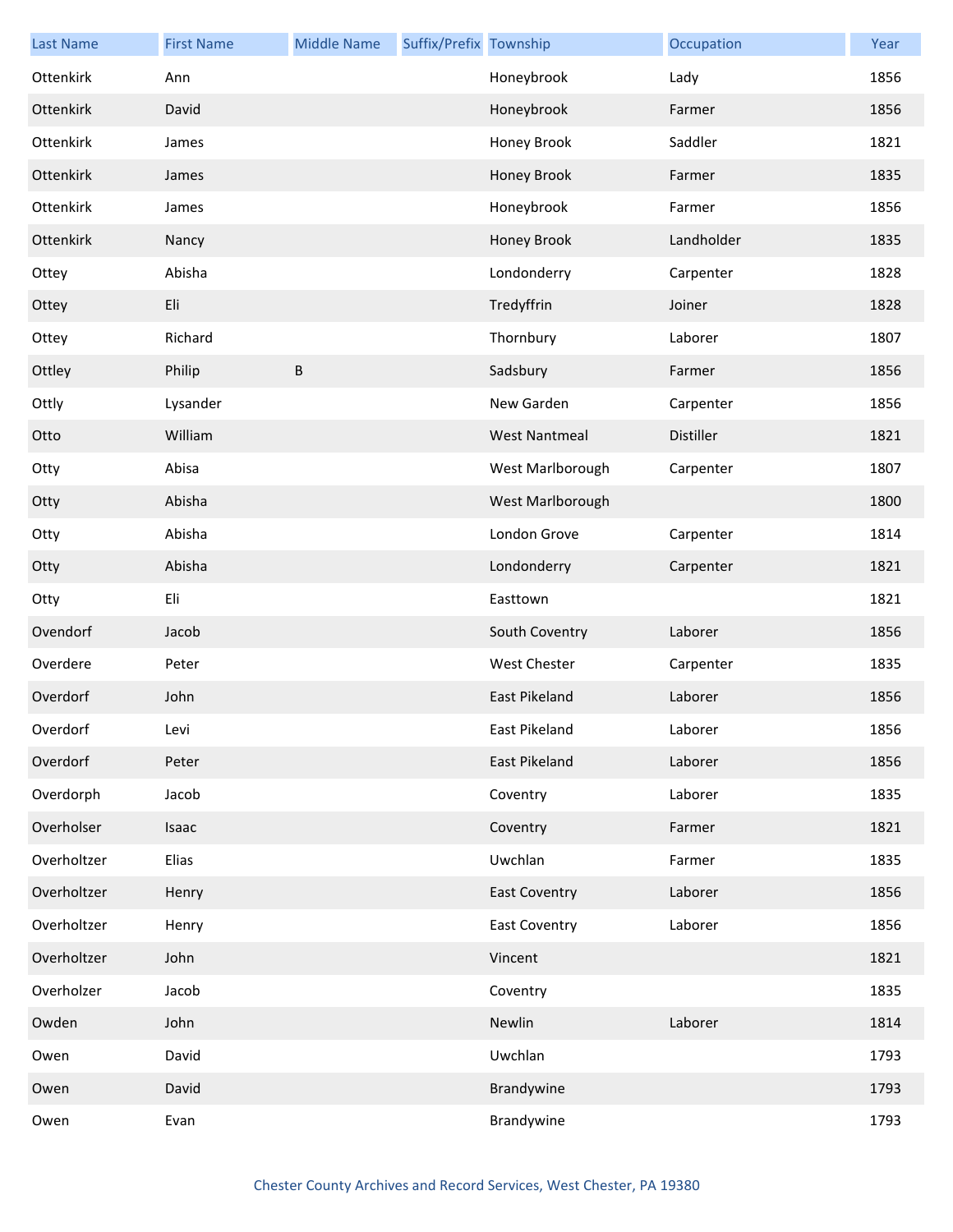| <b>Last Name</b> | <b>First Name</b> | <b>Middle Name</b> | Suffix/Prefix Township |                      | Occupation  | Year |
|------------------|-------------------|--------------------|------------------------|----------------------|-------------|------|
| Owen             | Evan              |                    |                        | Pikeland             |             | 1800 |
| Owen             | Evans             |                    |                        | <b>East Nantmeal</b> | Farmer      | 1807 |
| Owen             | Henry             |                    |                        | Newlin               | Laborer     | 1814 |
| Owen             | Hudson            |                    |                        | Brandywine           | Carter      | 1807 |
| Owen             | Hudson            |                    |                        | Uwchlan              | Laborer     | 1835 |
| Owen             | Hutson            |                    |                        | Uwchlan              | Laborer     | 1828 |
| Owen             | Ishmael           |                    |                        | <b>West Nantmeal</b> | Farmer      | 1807 |
| Owen             | Jesse             |                    |                        | New Garden           | Farmer      | 1807 |
| Owen             | John              |                    |                        | Brandywine           |             | 1793 |
| Owen             | John              |                    |                        | West Bradford        |             | 1856 |
| Owen             | Levi              |                    |                        | Brandywine           |             | 1793 |
| Owen             | Rebecca           |                    |                        | Uwchlan              |             | 1800 |
| Owen             | William           |                    |                        | Uwchlan              |             | 1793 |
| Owens            | David             |                    |                        | New Garden           | Cordwainer  | 1828 |
| Owens            | David             |                    |                        | New Garden           | Farmer      | 1835 |
| Owens            | David             |                    |                        | New Garden           | Farmer      | 1856 |
| Owens            | Edward            |                    |                        | Brandywine           | Farmer      | 1807 |
| Owens            | Edward            |                    |                        | New London           | Farmer      | 1814 |
| Owens            | Edward            |                    |                        | Kennett              | Farmer      | 1814 |
| Owens            | Edward            |                    |                        | Coventry             |             | 1821 |
| Owens            | Edward            |                    |                        | New Garden           | Laborer     | 1828 |
| Owens            | Edward            |                    |                        | Kennett              | Farmer      | 1835 |
| Owens            | Isabella          |                    |                        | West Chester         | Housekeeper | 1835 |
| Owens            | Ishmael           |                    |                        | <b>West Nantmeal</b> |             | 1793 |
| Owens            | Ishmail           |                    |                        | <b>West Nantmeal</b> |             | 1800 |
| Owens            | James             |                    |                        | Honeybrook           | Wheelwright | 1856 |
| Owens            | Jane              |                    | Widow                  | <b>West Nantmeal</b> |             | 1821 |
| Owens            | Jesse             |                    |                        | Pennsbury            |             | 1793 |
| Owens            | Jesse             |                    |                        | Pennsbury            |             | 1800 |
| Owens            | Jesse             |                    |                        | New Garden           | Farmer      | 1814 |
| Owens            | Jesse             |                    |                        | New Garden           | Farmer      | 1821 |
| Owens            | Jesse             |                    |                        | New Garden           | Farmer      | 1828 |
| Owens            | Jesse             |                    |                        | New Garden           | Farmer      | 1835 |